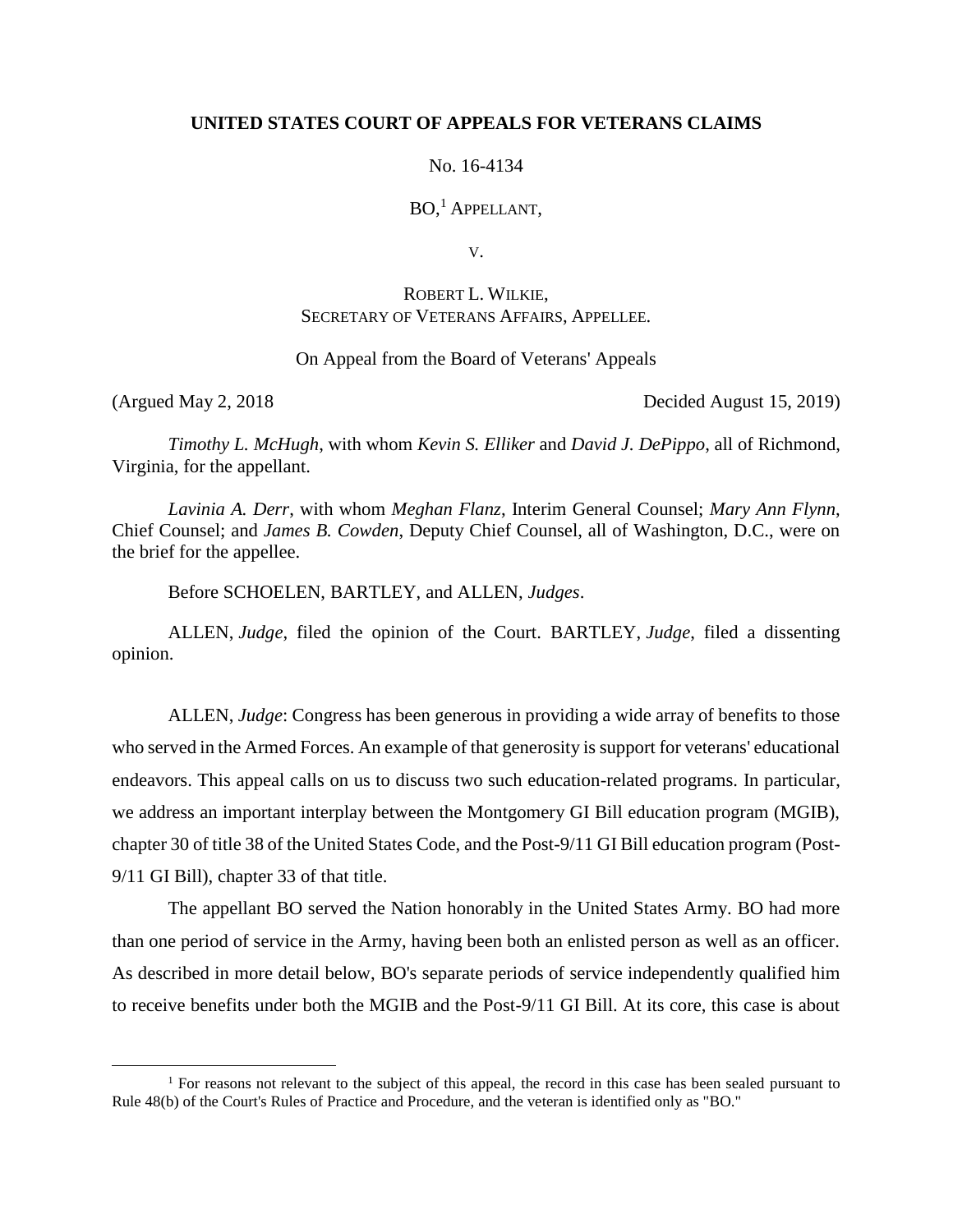whether he, and others like him with two separate periods of qualifying service, may obtain the full benefits of both programs (subject to an overall cap).

In this appeal, which is timely and over which the Court has jurisdiction under 38 U.S.C. §§ 7252(a) and 7266(a), the appellant specifically contests a July 14, 2016, Board of Veterans' Appeals (Board) decision denying him entitlement to educational assistance benefits for more than 10 months and 16 days under the Post-9/11 GI Bill. This was the amount of unused benefits the appellant had under the MGIB. The Board rejected the appellant's argument that he should be entitled to the full amount of Post-9/11 GI Bill benefits because, BO contends, his entitlement under that program was based on a period of qualifying service separate from the one that allowed him to receive benefits under the MGIB. This matter was referred to a panel of the Court with oral argument to address whether a veteran such as BO with more than one period of separately qualifying service must relinquish or exhaust entitlement under the MGIB program before receiving education benefits under the Post-9/11 GI Bill program. We hold that statutes require neither relinquishment nor exhaustion. Rather, they allow such a veteran to receive entitlement under both programs subject to a 36-month cap on utilization of each of the two separate programs and a 48-month cap overall. The Court will accordingly reverse the Board's decision and remand the matter for further proceedings consistent with this opinion.

#### **I. STATUTORY FRAMEWORK**

The Nation has a long history of providing educational benefits to veterans. In 1944, Congress, faced with more than 16 million veterans returning from military service in World War II and reentering civilian life, enacted the Servicemen's Readjustment Act of 1944, Pub. L. 78- 346, 58 Stat. 284, better known as the GI Bill. Record (R.) at 1245. This landmark legislation provided veterans with education benefits to avoid high levels of unemployment, aid servicemembers in readjusting to civilian life, and afford returning veterans an opportunity to receive the education and training they could not pursue while serving in the military. *Id.* Since the GI Bill's inception, Congress has established several iterations of education benefits for subsequent generations of veterans. *See* Veterans' Readjustment Assistance Act of 1952, Pub. L. No. 82-55, 66 Stat. 663 (Korean War GI Bill); Veterans' Readjustment Benefits Act of 1966, Pub. L. No. 89-358, 80 Stat. 12 (Cold War GI Bill); Veterans' Education and Employment Assistance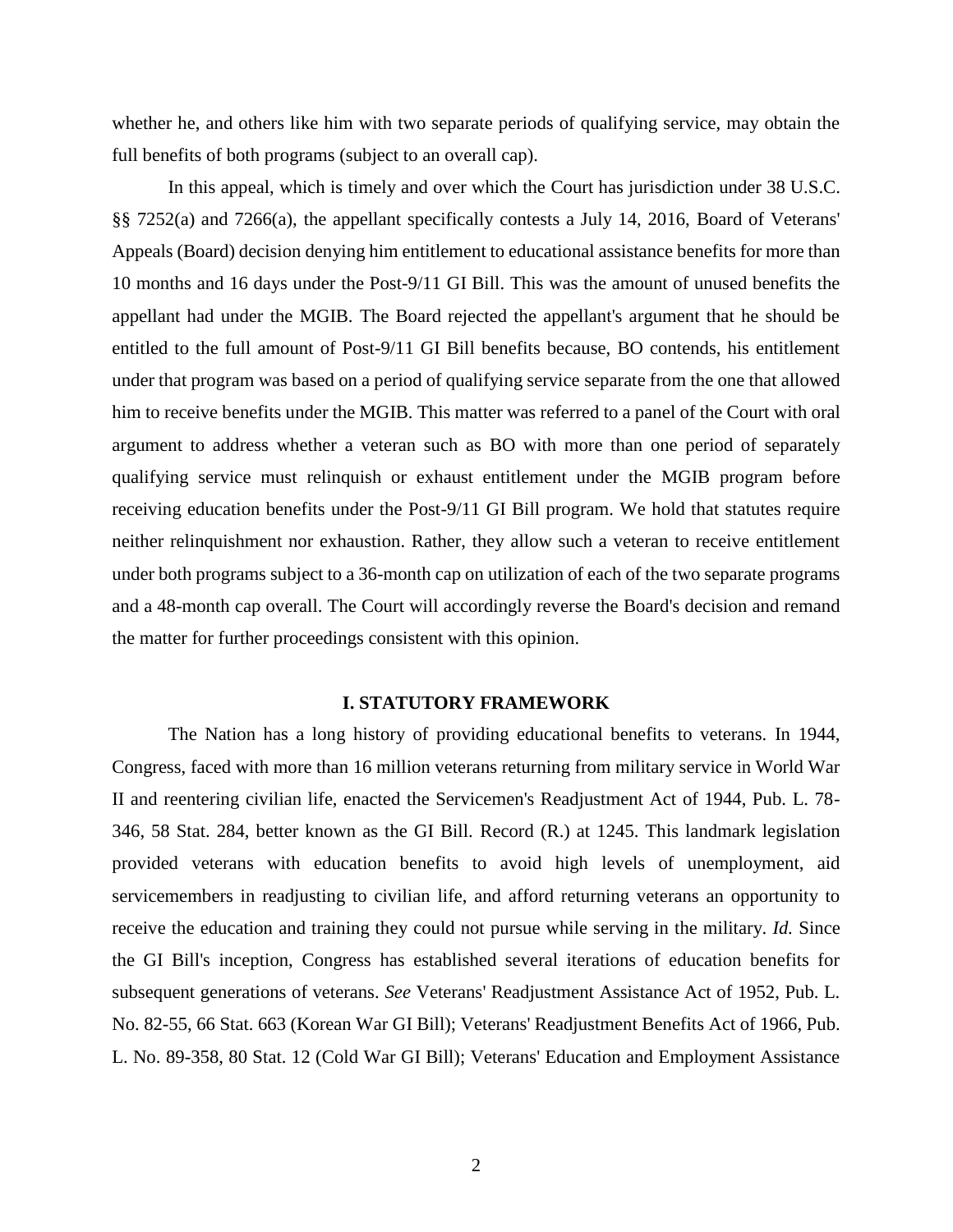Act of 1976, Pub. L. 94-502, 90 Stat. 2393 (codified at 38 U.S.C. §§ 3201 *et seq.*) (Post Vietnam Era Veterans Educational Assistance Program).

In 1985, Congress, seeking a recruiting tool for an all-volunteer military force, established two versions of the MGIB: one for active-duty service, 38 U.S.C. §§ 3001 *et seq.*, and the other for service in the selected reserve, 10 U.S.C. §§ 16131 *et seq.* Department of Defense Authorization Act of 1985, Pub. L. No. 98-525, 98 Stat. 2492; *see* 38 U.S.C. § 3001 (MGIB benefits serve to "to aid in the recruitment and retention of highly qualified personnel for both the active and reserve components of the Armed Forces" and "to enhance our Nation's competitiveness through the development of a more highly educated and productive work force"). The MGIB provides education benefits to individuals who, among others, first entered on active duty after June 30, 1985, and continued to serve on active duty or received a qualifying discharge or release. 38 U.S.C. § 3011(a). An individual must have served continuously on active duty for 2 to 3 years depending on the obligated period of service. 38 U.S.C.  $\S$  3011(a)(1)(A)(i). An individual who meets the basic eligibility requirements is entitled to 36 months of education benefits. 38 U.S.C. § 3013. MGIB education benefits consist of a fixed monthly sum that varies based on length of service and school attendance. 38 U.S.C. § 3015; *see* MGIB Active Duty (chapter 30) Increased Educational Benefit, https://www.benefits.va.gov/GIBILL/resources/benefits\_resources/rates /ch30/ch30rates100117.asp (effective Oct. 1, 2017) (for full-time school attendance and 3 years of continuous active service, the monthly rate is \$1,928; for less than 3 years of continuous active service the monthly rate is \$1,566).

In June 2008, Congress enacted the Post-9/11 Veterans Educational Assistance Act of 2008, which became effective on August 1, 2009. Pub. L. No. 110-252, tit. V, §§ 5001-03, 122 Stat. 2357 (2008) (codified at 38 U.S.C. §§ 3301 *et seq.*). The Post-9/11 GI Bill provides education benefits to each individual who served on active duty after September 11, 2001, and continued to serve on active duty or was discharged or released under specified conditions. 38 U.S.C. § 3311(a), (b). An individual who "serve[d] an aggregate of at least" 1 of 7 periods described in the statute as ranging from 90 days to 36 months is entitled to Post-9/11 education benefits. 38 U.S.C. § 3311(b).<sup>2</sup> An individual who meets the basic eligibility requirements is entitled to 36 months of education benefits. 38 U.S.C. § 3312(a). Post-9/11 education benefits, awarded per school term,

 $2$  The amount of benefits an individual receives under the Post-9/11 GI Bill depends on the aggregate amount of his or her service. *See* 38 U.S.C. § 3313(c). Nothing in this appeal turns on this aspect of the program.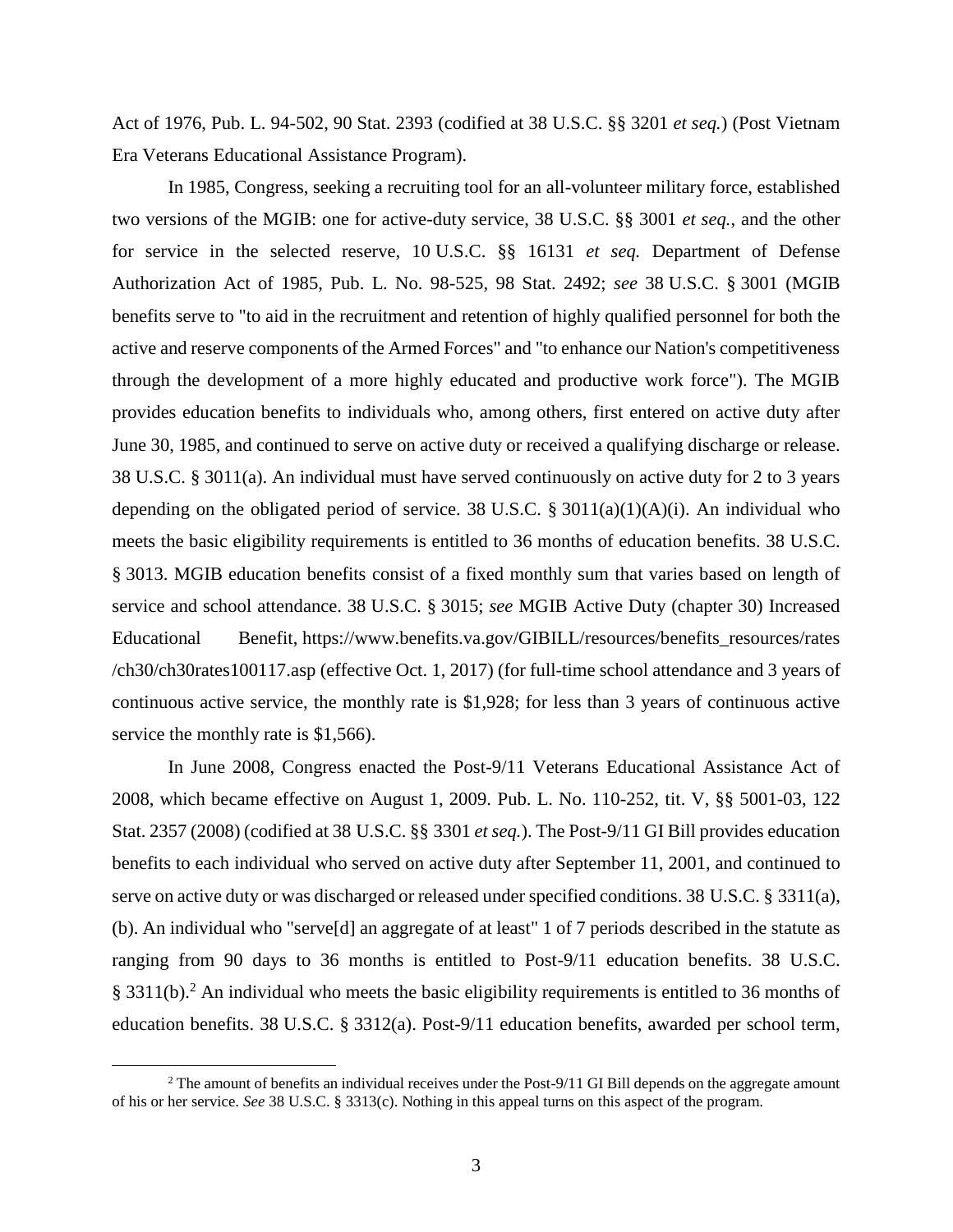include the net cost for in-state tuition and fees; a monthly stipend equal to the basic monthly military housing allowance in the area in which the campus is located; and a lump sum payment for books. 38 U.S.C. § 3313(a); *see* 38 C.F.R. § 21.9640(b) (2019). Because Post-9/11 education benefits include the net cost for in-state tuition and fees, the monthly Post-9/11 education benefits amount generally exceeds the corresponding amount of monthly MGIB benefits. *See* GI Bill Comparison Tool, https://www.vets.gov/gi-bill-comparison-tool/profile/11800116 (last visited Mar. 26, 2019) (for example, for full-time attendance at the University of Kansas and 3 years aggregate active service, i.e., factors warranting the 100% rate, the per semester rate is \$5,412 for tuition and fees, \$6,723 for housing allowance, and a \$500 book stipend). The Post-9/11 GI Bill also includes several administrative provisions, 38 U.S.C. §§ 3322-27, some of which we will return to below.

Finally, for the moment on the statutory structure, several administrative provisions also guide an individual's entitlement to more than one education benefit program. Two of these provisions are particularly important here. Section 3695 provides that an eligible person may receive education benefits under all programs for a total of 48 months. 38 U.S.C. § 3695 (titled "Limitation on period of assistance under two or more programs"); *see* 38 U.S.C. §§ 3013(c) (explicitly subjecting entitlement to MGIB benefits to section 3695's 48-month limitation); 3312(a) (same for Post-9/11 GI Bill benefits). In addition, section 3681(b)(1) bars the concurrent receipt of education benefits under two or more programs. 38 U.S.C. § 3681(b)(1) (titled "Limitations on educational assistance"); *see* 38 U.S.C. §§ 3033(a)(1) (barring concurrent receipt of MGIB benefits and education benefits for which an individual "is also eligible"), 3322(a) (same for Post-9/11 GI Bill benefits).

#### **II. FACTUAL AND PROCEDURAL HISTORY**

The appellant first served on active duty as an enlisted person in the U.S. Army from January 2000 to June 2002. Record (R.) at 109. This service qualified him to receive benefits through the MGIB. From July 2003 to approximately May 2004, he received MGIB education benefits that he applied to expenses for undergraduate studies. R. at 67. From June 2004 to December 2005, he again served on active duty as an enlisted person with an Army National Guard unit, through which he deployed to Iraq. *See* R. at 5, 76, 108. After discharge from this second period of active duty service, the veteran re-enrolled in university studies and received MGIB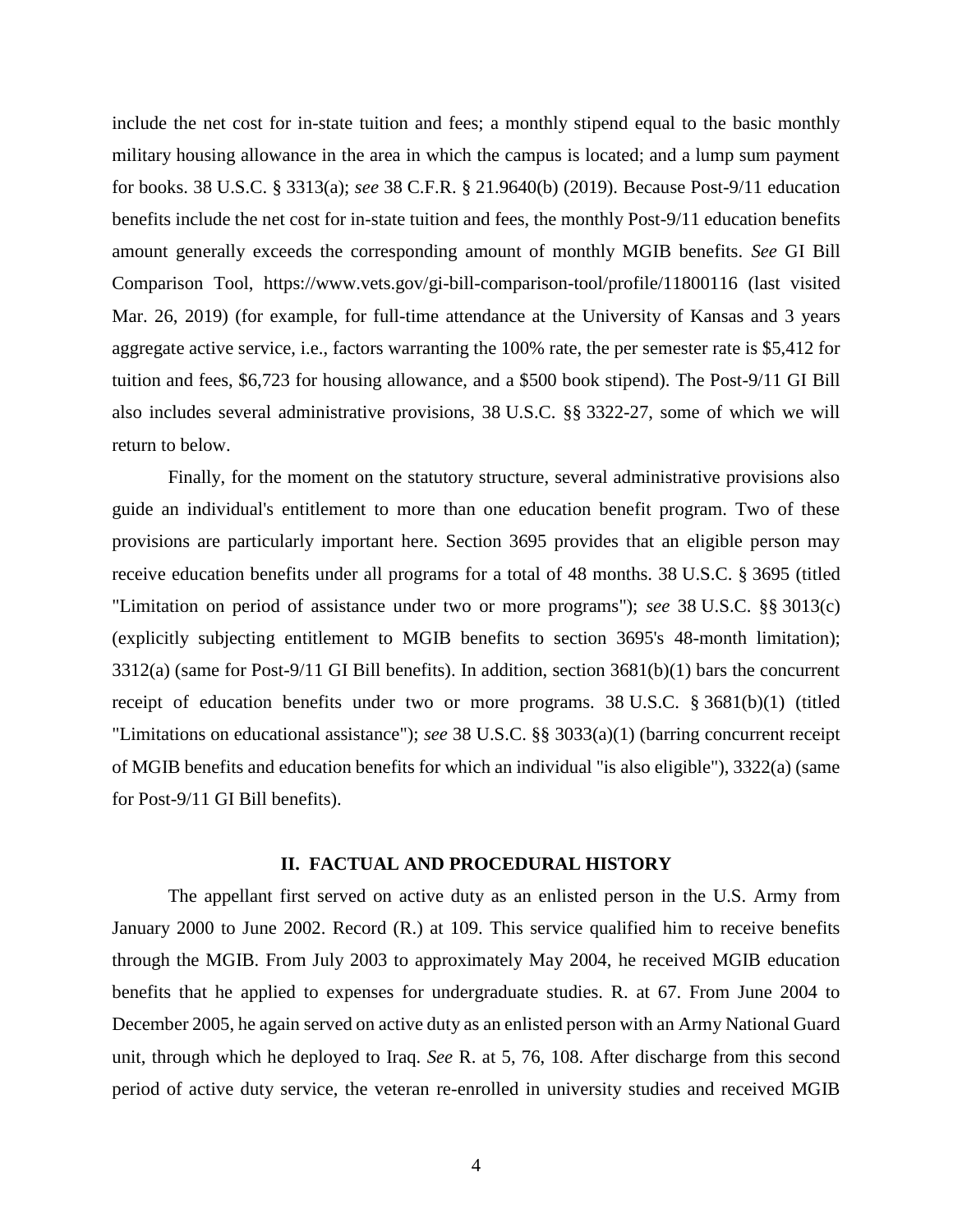benefits from July 2003 to May 2007. R. at 67. Combined, these periods during which the appellant received benefits under MGIB total 25 months and 14 days. *Id.* From November 2007 to August 2011, he returned to active duty in the U.S. Army yet again, this time as a commissioned officer, and he deployed to Iraq and Afghanistan. R. at 107. This period of service qualified him for benefits under the Post-9/11 GI Bill. He has an aggregate of nearly 8 years of active duty service. *Id.*

BO left the Army in 2011. According to his brief (and this is not disputed), he hoped to return to the Army for yet another period of service, this time as a chaplain. *See* Appellant's Brief (Br.) at 4. To make that possible, he planned to attend Yale Divinity School, to which he had been admitted by 2015. *Id.*

On March 18, 2015, the appellant filed an electronic application for VA education benefits, VA Form 22-1990 (application), in connection with his plan to return to school. R. at 125. On the application, he stated that he was applying for Post-9/11 GI Bill education benefits "in [l]ieu of" MGIB benefits and acknowledged that choosing to do so constituted an irrevocable election and that his period of entitlement to Post-9/11 benefits would be limited to his remaining period of entitlement under MGIB. *Id.* On March 20, 2015, VA issued a certificate of eligibility (COE) for Post-9/11 benefits at the 90% level for a period of 10 months and 16 days, the difference between the 36-month MGIB entitlement and the 25 months and 14 days of MGIB benefits that BO had previously used. R. at 76-77.

Later that month, BO sent a congressional inquiry to his U.S. Senator asserting that his separate period of service as a commissioned officer qualified him for "full" Post-9/11 education benefits, including a combined 48-month entitlement, that is, 12 months more than the 36-month entitlement under either the MGIB or the Post-9/11 GI Bill program alone. R. at 72. He further stated that a VA education counselor suggested that he should revoke his claim for Post-9/11 GI Bill benefits and, "contingent upon VA accepting" the revocation, use his remaining 10 months under the MGIB. *Id.* The VA education counselor also informed him that if he exhausted his MGIB benefits he could reapply under the Post-9/11 GI Bill and receive additional months of eligibility under that program. *Id.*

In April 2015, a VA regional office (RO) responded to the congressional inquiry. R. at 67- 69. The RO stated that by law those individuals eligible under the Post-9/11 GI Bill who are also eligible for benefits under the MGIB must relinquish their eligibility for that latter program to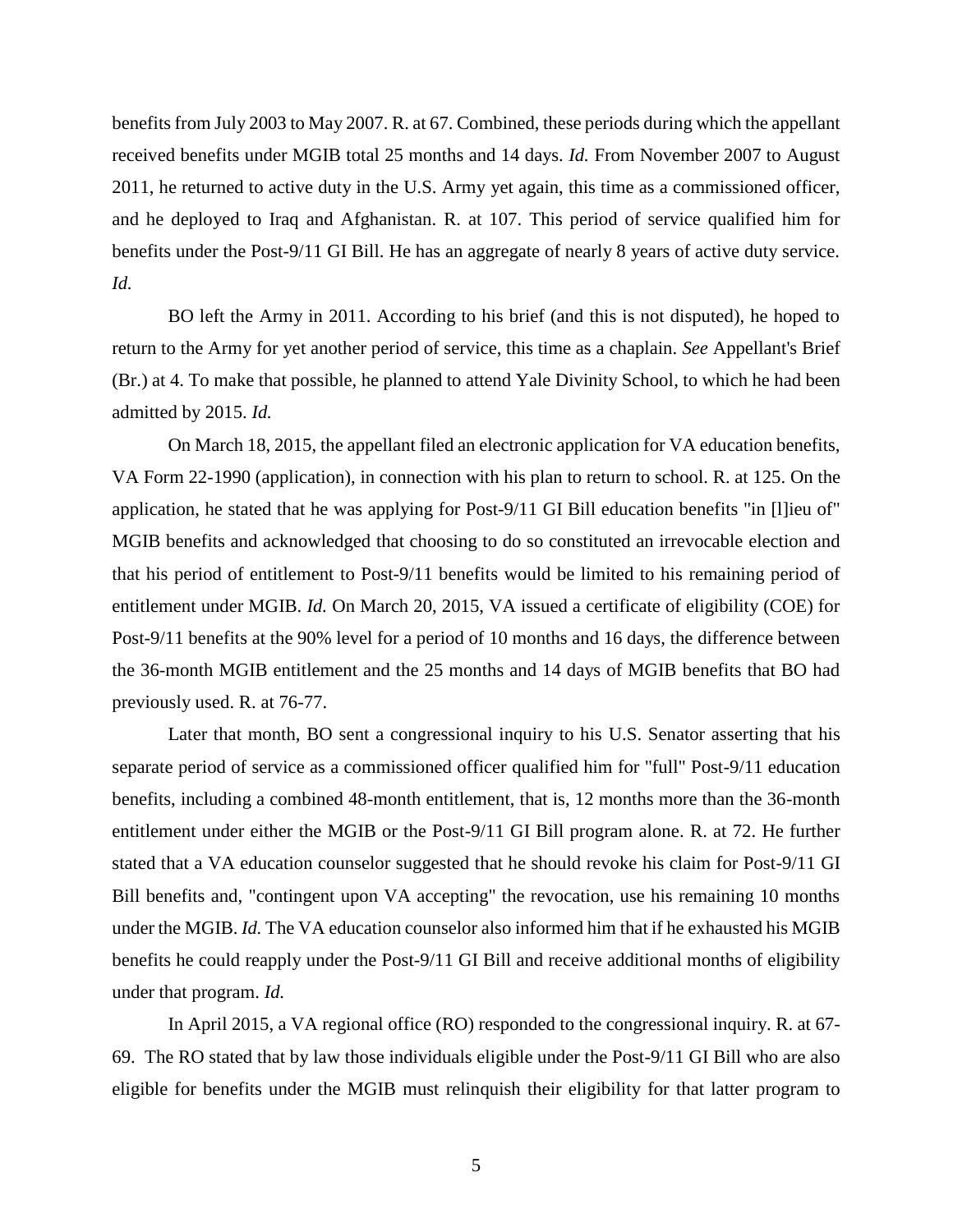receive benefits under the Post-9/11 GI Bill, and individuals who qualify for benefits under the Post-9/11 GI Bill are limited to the amount of MGIB entitlement they have remaining. R. at 67. The RO determined that the veteran made an irrevocable election to receive Post-9/11 GI Bill benefits in lieu of MGIB benefits, that he acknowledged the election was irrevocable, and that the election may not be changed. R. at 68. In May 2015, the RO issued another COE determining that the appellant was entitled to 10 months and 16 days of Post-9/11 GI Bill benefits at the 100% level based on an aggregate of his creditable active duty service. R. at 1177-78.

In October 2015, the RO issued a Statement of the Case (SOC) continuing its denial of the appellant's "claim for additional entitlement" to Post-9/11 GI Bill benefits. R. at 27-41. Once again, the RO determined that a claimant eligible for Post-9/11 GI Bill and MGIB benefits and wishing to use the Post-9/11 program is required to make an irrevocable election to relinquish MGIB benefits when seeking benefits under the Post-9/11 GI Bill. R. at 39. The RO found that, based on the veteran's irrevocable election to use Post-9/11 GI Bill benefits, the law dictates that VA grant entitlement under the Post-9/11 GI Bill not to exceed his remaining MGIB entitlement and nothing in the law allowed VA to grant additional entitlement to the veteran that exceeded his remaining MGIB entitlement. *Id.* 

In July 2016, the Board issued the decision on appeal. It found that the veteran was qualified for VA educational assistance benefits under both the MGIB and Post-9/11 Bill programs. R. at 4. These are favorable findings that the Court may not disturb. *See Medrano v. Nicholson*, 21 Vet.App. 165, 170 (2007). However, despite these findings, the Board rejected the appellant's arguments that he was entitled to additional Post-9/11 benefits. R. at 3-11.

The Board interpreted VA regulations to provide that an individual is only eligible for Post-9/11 GI Bill benefits if he or she meets the minimum service requirements and makes an irrevocable election to receive benefits under the Post-9/11 GI Bill by relinquishing eligibility under the MGIB. R. at 7 (citing 38 C.F.R. § 21.9520(c)(1) (2019)). The Board further stated that if an individual is eligible for benefits under the MGIB and he or she uses some of that entitlement before irrevocably electing to receive Post-9/11 GI Bill benefits in lieu of benefits under the MGIB, then that individual may be awarded the equivalent of the entitlement that remained unused under the MGIB program. *Id.* (citing 38 C.F.R. § 21.9550(b)(1) (2019)). The Board determined that no provision of law authorized additional months of entitlement under the Post-9/11 GI Bill program above the 36 total months of combined benefits under the MGIB and the Post-9/11 GI Bill. R. at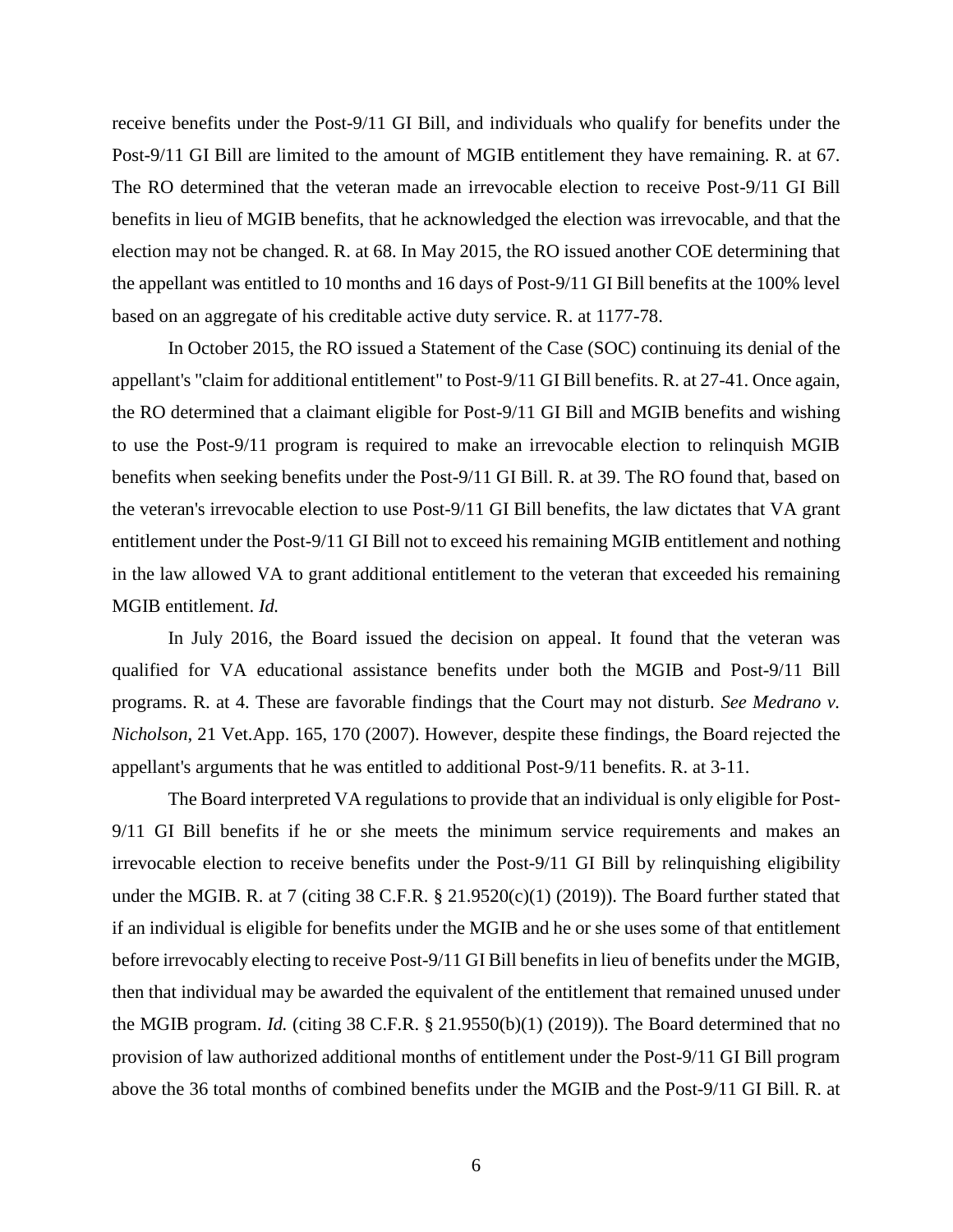7-8. Therefore, the Board concluded that, as a matter of law, the veteran was ineligible for Post-9/11 GI Bill benefits in excess of 10 months and 16 days, the amount of time BO had remaining under the MGIB. R. at 11.

Furthermore, the Board found that the veteran's application accurately implemented the statutory and regulatory requirements that a veteran explicitly acknowledge that an election to receive Post-9/11 GI Bill benefits in lieu of MGIB benefits is irrevocable. R. at 9-10. The Board determined that, because the veteran submitted a properly completed electronic application for educational benefits, he had irrevocably elected to receive Post-9/11 benefits "in lieu of" MGIB benefits. *Id.* (citing 38 C.F.R.  $\S$  21.9520(c)(2)). This appeal followed.

#### **III. ANALYSIS**

We find the Board erred as a matter of law when it denied the appellant educational assistance for more than 10 months and 16 days under the Post-9/11 GI Bill based on his use of MGIB benefits. As we explain below, the statutory scheme Congress enacted is ambiguous. By reviewing the statutory structure, giving full meaning to all the statutory provisions, and relying on the regulatory framework, congressional purpose, and the pro-veteran canon, we determine that Congress's statutory scheme is best interpreted to provide that separate periods of qualifying service allow a veteran such as BO to receive full benefits under both programs subject to an aggregate cap on all such benefits.

#### A. Principles of Statutory Interpretation

The resolution of this appeal centers on the meaning of the various statutory provisions Congress enacted to provide educational benefits to veterans under the MGIB and the Post-9/11 GI Bill. Statutory interpretation is a pure question of law that the Court reviews de novo. *See Saunders v. Wilkie*, 886 F.3d 1356, 1360 (Fed. Cir. 2018). The basics of statutory interpretation are well established. "In determining the meaning of a statutory provision, 'we look first to its language, giving the words used their ordinary meaning.'" *Artis v. District of Columbia*, 138 S. Ct. 594, 603 (2018) (quoting *Moskal v. United States*, 498 U.S. 103, 108 (1990)); *see Good Samaritan Hosp. v. Shalala*, 508 U.S. 402, 409 (1993) ("The starting point in interpreting a statute is its language."). This principle is directed not only to statutory interpretation by courts, but also by administrative agencies. "Where a statute's language carries a plain meaning, the duty of an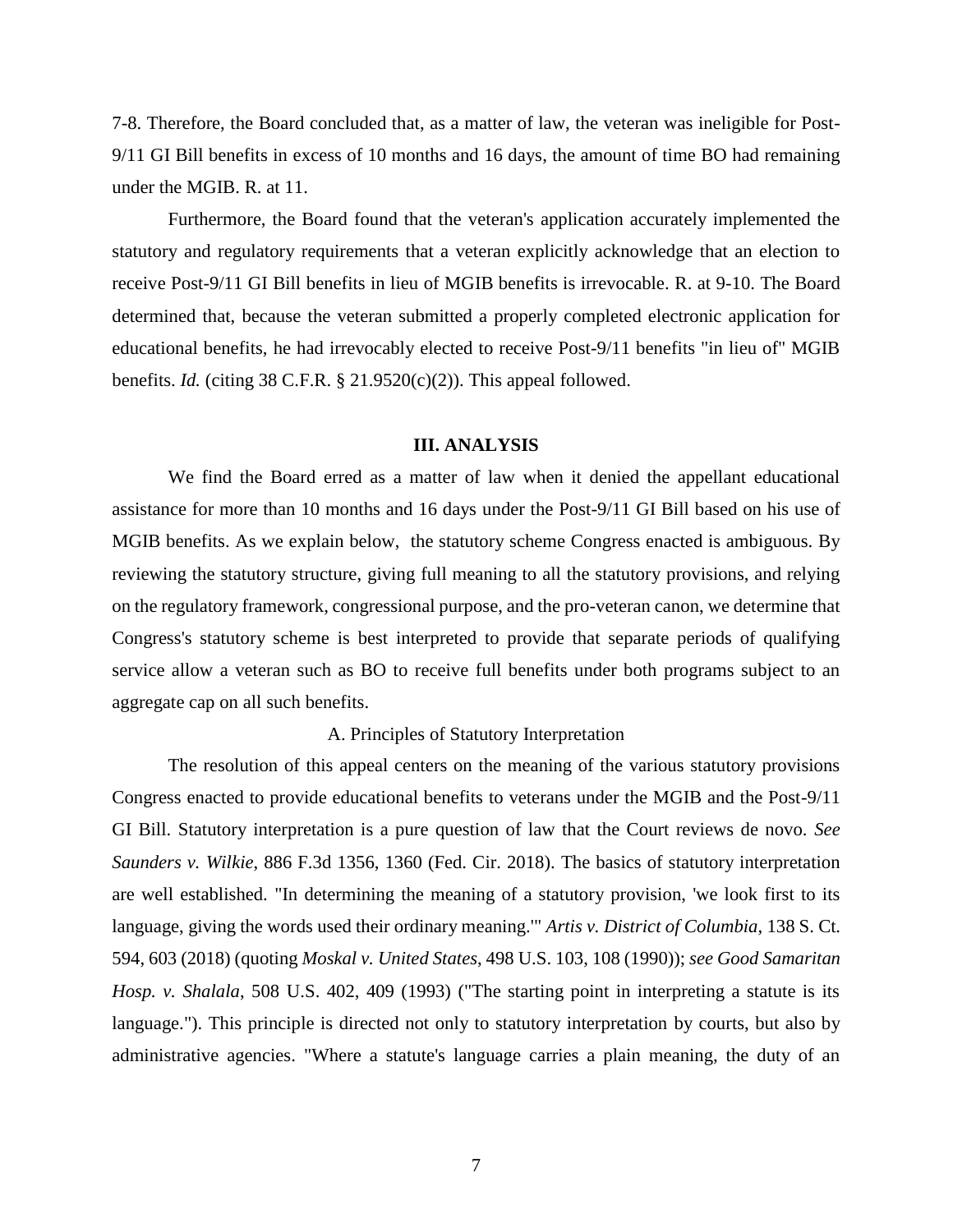administrative agency is to follow its commands as written, not to supplant those commands with others it may prefer." *SAS Inst., Inc. v. Iancu*, 138 S. Ct. 1348, 1355 (2018).

Of course, this focus on statutory language does not mean that other indications of congressional intent are off the table. As the Supreme Court recently reminded us, considering the purposes behind a statutory scheme is a useful check on a court's interpretation of a specific statutory provision. *See Hughes v. United States*, 138 S. Ct. 1765, 1774 (2018). Moreover, "the statutory scheme as a whole, the specific context in which [a] word or provision at issue is used, and the broader context of the statute as a whole" all inform any statutory provision's plain meaning. *Hornick v. Shinseki*, 24 Vet.App. 50, 52 (2010); *see also King v. St. Vincent's Hosp.*, 502 U.S. 215, 221 (1991); *Imazio Nursery, Inc. v. Dania Greenhouses*, 69 F.3d 1560, 1564 (Fed. Cir. 1995) (holding that all parts of a statute must be construed together without according undue importance to a single or isolated portion). Accordingly, the Court should construe a statute "so that effect is given to all its provisions, so that no part will be inoperative or superfluous, void or insignificant, and so that one section will not destroy another unless the provision is the result of obvious mistake or error." 2A NORMAN J. SINGER ET AL., SUTHERLAND ON STATUTORY CONSTRUCTION § 46:6 (7th ed. 2007) [hereinafter SUTHERLAND]; *see Splane v. West*, 216 F.3d 1058, 1068-69 (Fed. Cir. 2000).

The goal of this interpretive endeavor is to identify and implement Congress's purpose in enacting a given statute. *See Am. Tobacco Co. v. Patterson*, 456 U.S. 63, 68 (1982) ("[W]e assume 'that the legislative purpose is expressed by the ordinary meaning of the words used.'" (quoting *Richards v. United States*, 369 U.S. 1, 9 (1962))). But there are times when these tools aren't sufficient to divine what Congress meant; in other words, the statute at issue is ambiguous. *See Tropf v. Nicholson*, 20 Vet.App. 317, 321 n.1 (2006) ("[A] statute is ambiguous only when the application of the ordinary meaning of the words and rules of construction to the plain language of the regulation fails to answer the question at issue."). "Ambiguity exists when a statute is capable of being understood by reasonably well-informed persons in two or more difference senses." SUTHERLAND  $\S$  45.2 at 13. An important indicator of ambiguity is whether a given term is "susceptible to multiple interpretations." *Schertz v. Shinseki*, 26 Vet.App. 362, 367 (2013). Moreover, ambiguity may be created by legislative silence as well as by express statutory language. *See, e.g., Cox v. McDonald,* 28 Vet.App. 318, 323-24 (2016). "Where ambiguity persists after application of the standard tools of statutory construction, legislative history may be used to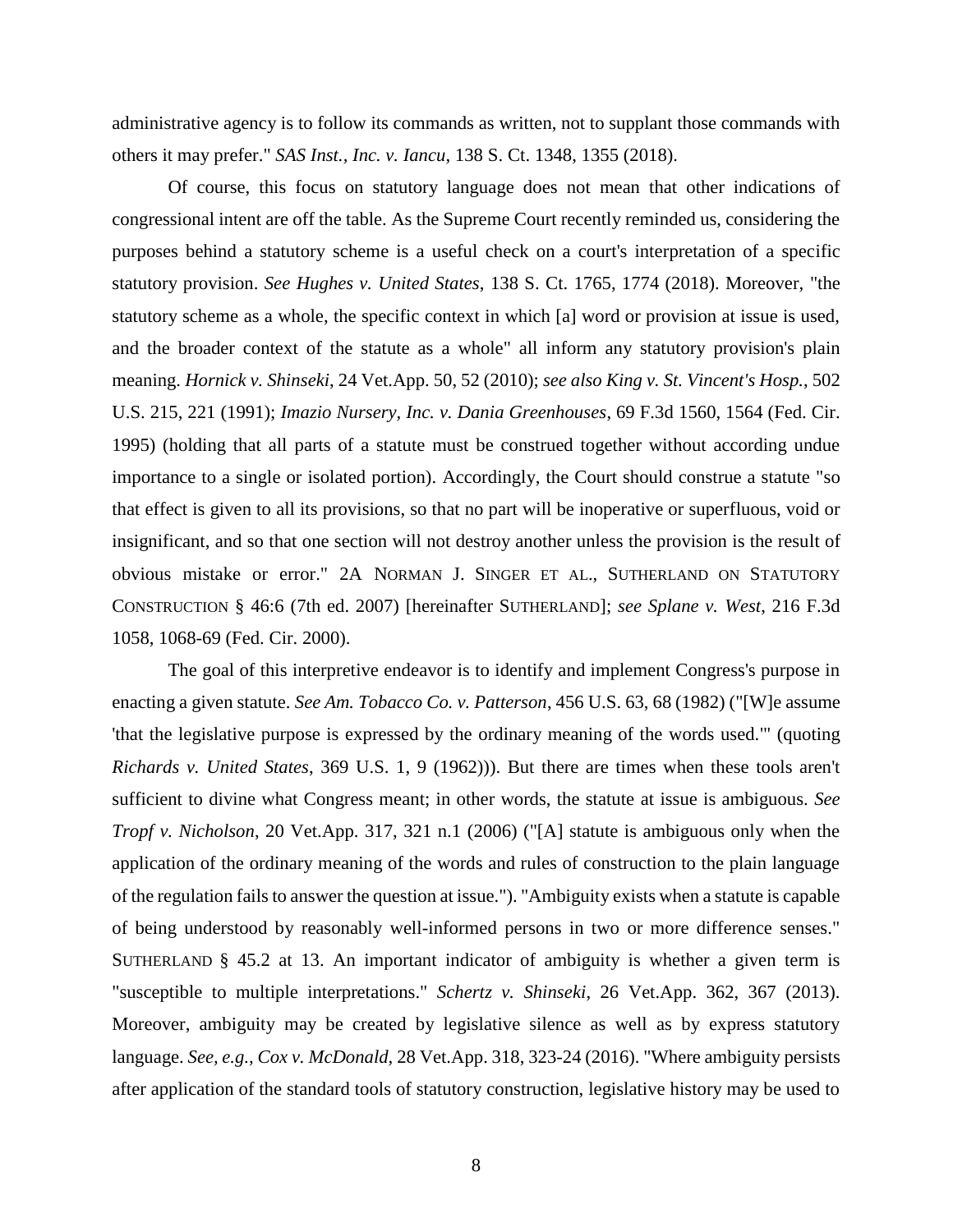resolve any such ambiguity." *Frederick v. Shinseki*, 684 F.3d 1263, 1269 (Fed. Cir. 2012). A court will also consider "preenactment history to determine the circumstances under which the enactment was passed and the problem it was intended to remedy." *Camarena v. Brown*, 6 Vet.App. 565, 567 (1994).

When a statute is ambiguous, and an agency entrusted with implementation of that statute has promulgated a regulation addressing the ambiguity, "the question for the court is whether the agency's answer is based on a permissible construction of the statute." *Chevron U.S.A., Inc. v. Natural Res. Def. Council, Inc.*, 467 U.S. 837, 842-43 (1984). It perhaps goes without saying that if an agency has not promulgated regulations addressing the statutory ambiguity, there is nothing to which a court could defer.

"Where a court concludes that *Chevron* deference is inapplicable, the court proceeds with the task of statutory interpretation guided by the principles of *Skidmore v. Swift & Co.*, 323 U.S. 134 (1944)." *Cook v. Snyder*, 28 Vet.App. 330, 340 (2017); *see Jensen v. Shulkin*, 29 Vet.App. 66, 71 (2017). Pursuant to *Skidmore*, the Court "may properly resort for guidance" to the Secretary's arguments. 323 U.S. at 140. "The weight of such a judgment in a particular case will depend upon the thoroughness evident in its consideration, the validity of its reasoning, its consistency with earlier and later pronouncements, and all those factors which give it power to persuade, if lacking power to control." *Id.* But the bottom line is that *Skidmore* deference (such that it truly is "deference") isn't controlling. *Id.* ("[T]he rulings, interpretations, and opinions of [the agency] ... [are] not controlling upon the courts.").

Finally, there is a canon of statutory construction that is unique to veterans. "In the face of statutory ambiguity and the lack of a persuasive interpretation of the statute from the Secretary, the Court applies the rule that 'interpretative doubt is to be resolved in the veteran's favor.'" *Sharp v. Shinseki*, 23 Vet.App. 267, 275 (2009) (quoting *Brown v. Gardner*, 513 U.S. 115, 118 (1994)).

#### B. The statutory scheme is ambiguous.

The precise question the Court must answer in this appeal is: how does the law treat a veteran who qualifies for the MGIB under one period of service and the Post-9/11 GI Bill under an entirely separate qualifying period or periods of service? Must such a veteran choose between (or as the Secretary insists, irrevocably elect) which program he or she uses? Or, on the other hand, may such a person use one period of service to get the MGIB benefits and the other(s) to obtain Post-9/11 benefits, subject to any applicable aggregate cap? As we will see, Congress has not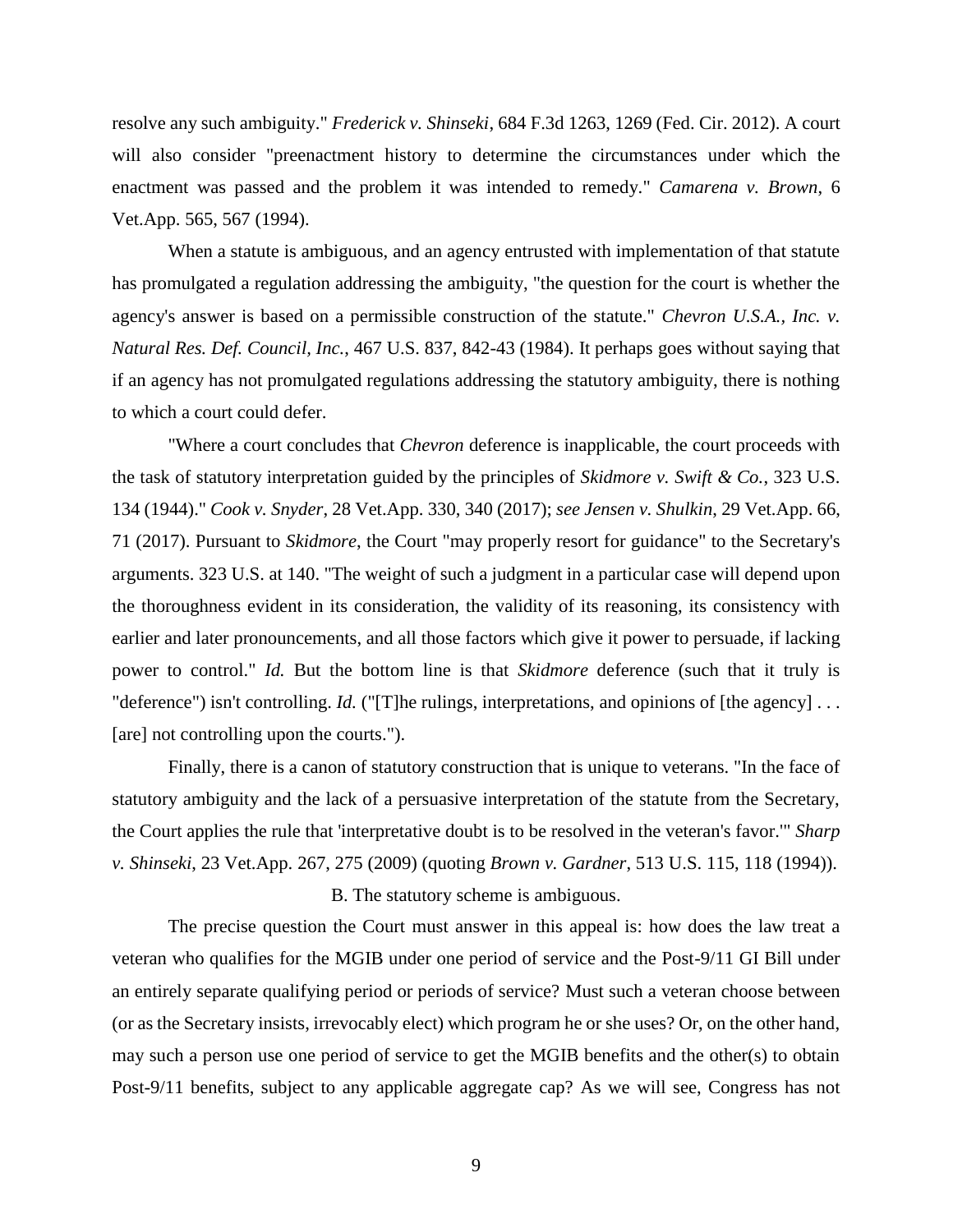spoken to this issue, making the statutory structure ambiguous.<sup>3</sup> Before turning to that point, however, we address an antecedent question concerning the general relationship between these two educational programs.

#### *1. The MGIB and the Post-9/11 GI Bill co-exist.*

While there does not appear to be serious dispute about this issue, the Court makes clear that Congress didn't intend to replace the MGIB program with the Post-9/11 GI Bill program; the programs complement each other. In this regard, the veteran argues that "nothing about the Post-9/11 GI Bill statute deviates" from the statutory scheme that provides for entitlements to multiple educational assistance benefits. Appellant's Br. at 19-20. Specifically, he contends that 38 U.S.C. § 3695 (the provision providing for an aggregate 48-month cap on all education benefits), incorporated by reference in the Post-9/11 GI Bill's statutory scheme, permits entitlement to and the usage of both MGIB and Post-9/11 GI Bill benefits at separate times and therefore he is entitled to a full period of MGIB benefits and another full period of Post-9/11 GI Bill benefits. *Id.* at 16- 19. The Secretary argues that, because statutes outlining the parameters of Post-9/11 GI Bill entitlement and payment use the term "individual," additional periods of service add to the eligible Post-9/11 GI Bill benefit level, but do not extend the duration of combined entitlement under the MGIB and Post-9/11 GI Bill programs. Secretary's Br. at 9-10 (citing 38 U.S.C. §§ 3311 and 3313).

The Court agrees, as the veteran argues, Appellant's Br. at 20, that the Post-9/11 GI Bill didn't replace the MGIB program. In enacting the Post-9/11 GI Bill, Congress determined that service on active duty in the Armed Forces since September 11, 2001, "has been especially arduous"; the then-current educational assistance program was "outmoded and designed for peacetime service"; and providing post-9/11 veterans with "enhanced educational assistance benefits that are worthy of such service and are commensurate with the educational assistance benefits provided by a grateful Nation to veterans of World War II" was "in the national interest

<sup>&</sup>lt;sup>3</sup> Our dissenting colleague views the statutory scheme quite differently than we do. The different readings explain much of the "ships passing in the night" quality of the majority and dissenting opinions. We have not stopped at every point along the way of our complex analysis to explain that the dissent's different take on a given point is the result of a fundamentally different view of what the statutes say. As it is said, where you stand depends a lot upon where you sit. We ascribe no ill motive for these differences. This is undoubtedly a complex statute and reasonable minds can—and do—differ about what it means. Do not take our silence as ignoring the dissent. It's just that we would be repeating the same mantra: We read the statutes differently. For example, our dissenting colleague notes that BO made a voluntary choice to irrevocably elect to forego his MGIB benefits in lieu of Post-9/11 benefits. That is a powerful argument if one reads the statute as the dissent does. But if one reads it as we do, the argument is irrelevant because VA presented BO with a choice he was never required to make.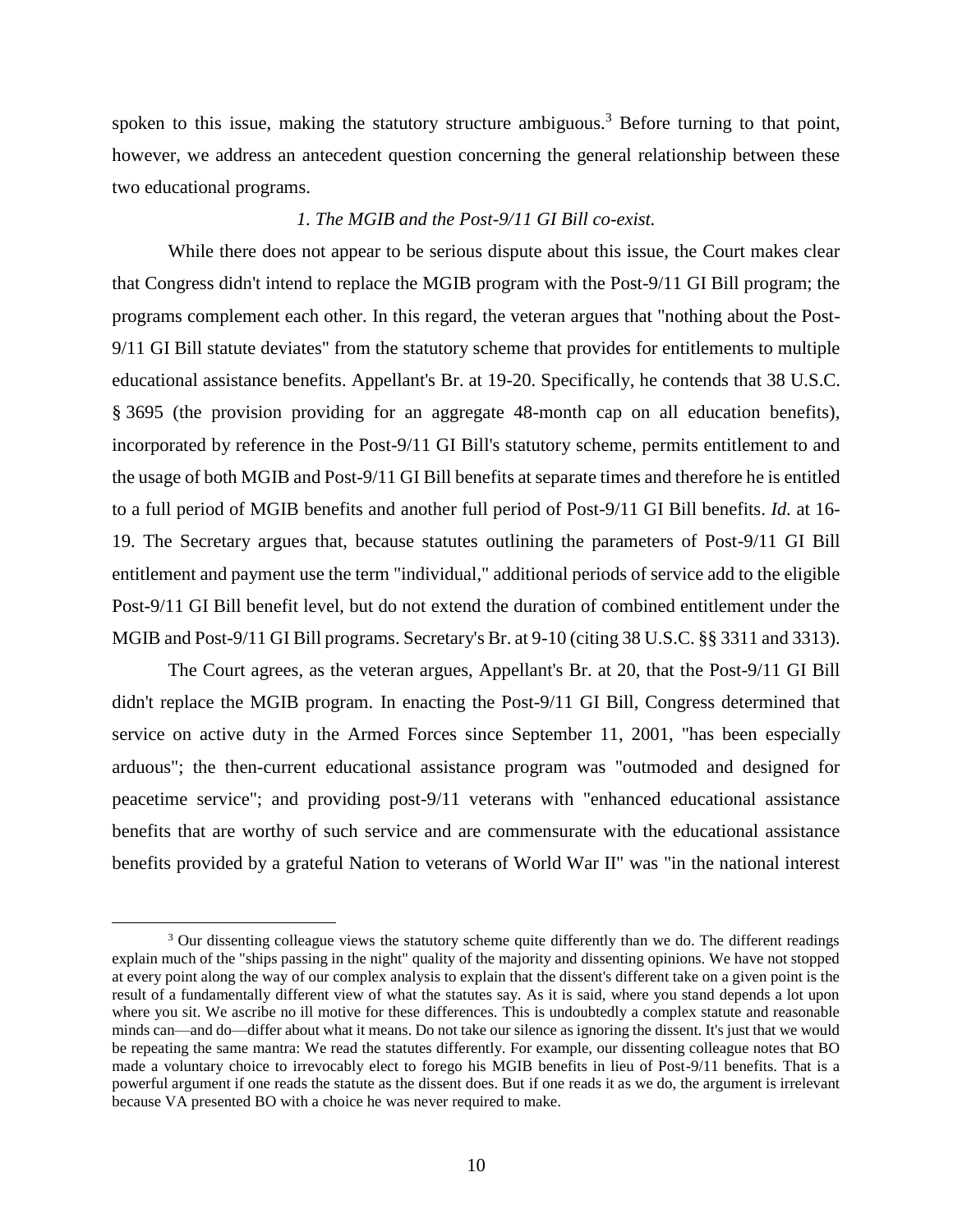of the United States." Pub. L. No. 110-252, § 5002. Congress also recognized the increased role undertaken by reservists called to active duty service in the post-9/11 wartime environment. Furthermore, the 2008 Post-9/11 GI Bill made few changes to the statutory language of the MGIB or chapter 36, which concerns administrative chapter matters related to VA education benefits. *Id.*, 122 Stat. 2375.

The intent of Congress is clear that the MGIB and Post-9/11 GI Bill programs co-exist in a broader statutory scheme. *See Chevron U.S.A. Inc.,* 467 U.S. at 842-43. Plain language demonstrates this co-existence. For example, in the subchapter that guides the overall administration of education benefits, 38 U.S.C. § 3681 lists the MGIB and Post-9/11 GI Bill chapters individually as programs to which an individual may be separately entitled, but barred from receiving benefits concurrently. 38 U.S.C. § 3681(b)(1). Congress also details this statutory bar to concurrent receipt of GI Bill benefits under multiple programs in Chapters 30 and 33, the chapters for MGIB and Post-9/11 GI Bills respectively. *See* 38 U.S.C. §§ 3033(a), 3322(a). An individual who is entitled to Post-9/11 education benefits "who is also eligible" for, inter alia, MGIB education benefits "shall elect" under which program to receive those benefits. 38 U.S.C. § 3322(a)(1) (listing the MGIB education program as a separate program that an individual may "also" be eligible to receive). And vice versa for the MGIB education program. 38 U.S.C.  $§$  3033(a)(1).

Further evidence of the co-existence of MGIB and Post-9/11 education benefits program is the clear 48-month cap that Congress imposed on the duration of their sequential receipt. In the administrative chapter, chapter 36, similar to the bar on concurrent use discussed above, 38 U.S.C. § 3695 individually lists the MGIB and Post-9/11 GI Bill chapters as programs for which the combination of receipt of benefits may not exceed 48 months. 38 U.S.C. § 3695(a)(4). Chapter 30 and chapter 33 each explicitly subject entitlement to their respective benefits to section 3695's 48 month limitation and identify each other as a separate chapter under which an individual may also be entitled to education benefits. 38 U.S.C. §§ 3013(c), 3312(a).

Accordingly, the statutory language is clear that the MGIB and the Post-9/11 GI Bill coexist as separate programs. And thus we've established that Congress didn't replace the MGIB with the Post-9/11 Bill. So, the Post-9/11 *program* isn't inherently duplicative of the MGIB *program*. And here it bears repeating that the Board found that BO qualifies under both programs based on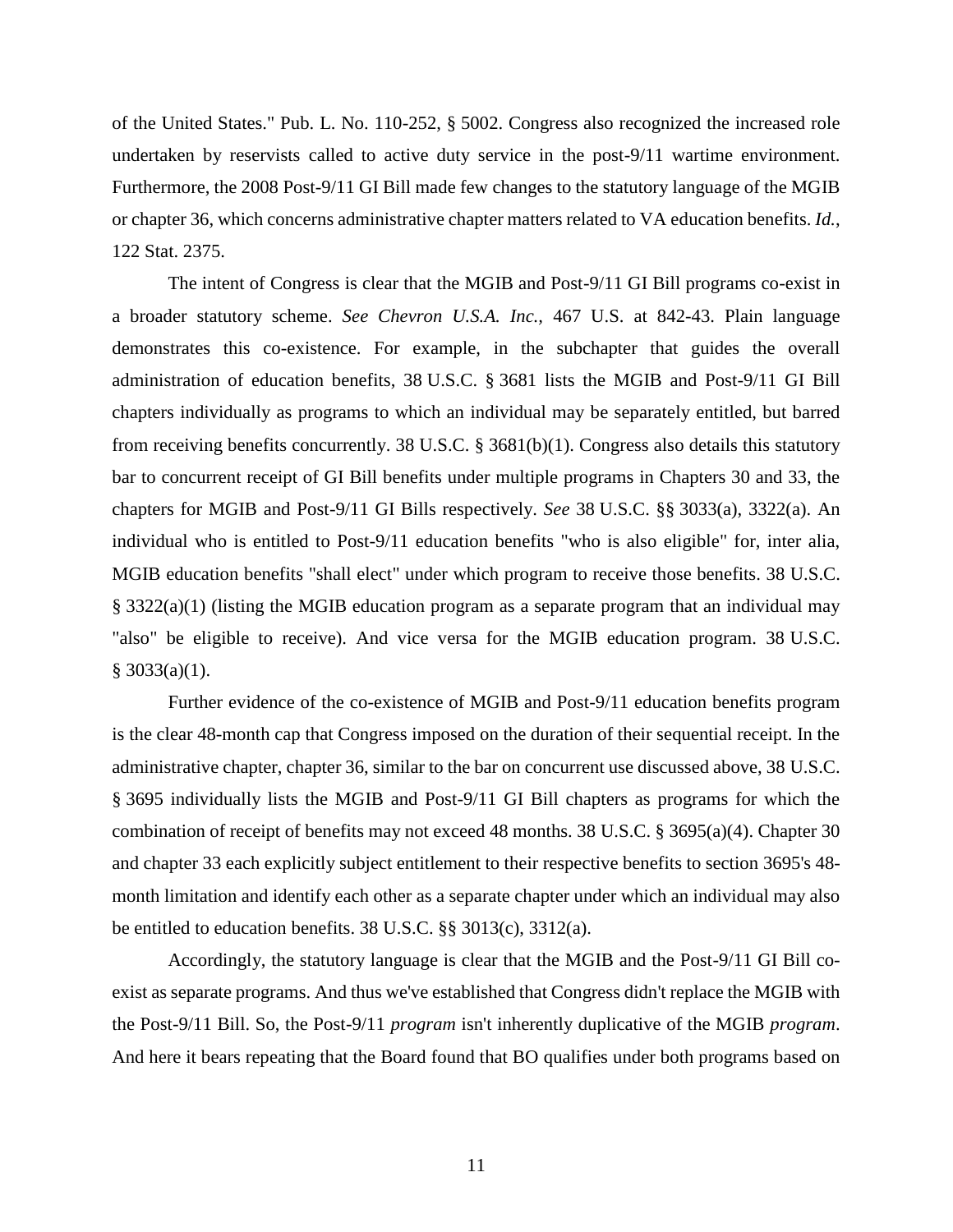all of his periods of service. R. at 4. We turn now to a consideration of the relevant statutes in terms of what they may (or may not) say about the issue we face.

Before diving into the deep statutory and regulatory waters we face, we pause to explain what may appear to be redundancy in our approach. Simply put, there's no good way to wrap one's hands around the web of statutes essential to our analysis. For ease of reference, we've provided several means to review the statutes and regulations at play. First, we're attaching a statutory appendix with the full versions of 38 U.S.C. §§ 3322 and 3327, the statutes that we and the dissent interpret and apply, at the end of the dissenting opinion. This will allow the reader to find those given provisions easily. But we'll also set out specific parts of the statutes and regulations (often more than once) at various places in our discussion so that a particular area of discussion will be more easy to follow. Though possibly redundant at times, this repetition should help ground the unfortunate but necessarily dense and complex analysis to which we now turn.

#### *2. The primary statutory provision, 38 U.S.C. § 3322, is ambiguous.*

Recognizing that the appellant is eligible for both the MGIB and the Post-9/11 GI Bill programs based on two separately qualifying periods of service (i.e., the appellant's first period of active service totaling more than 2 years of continuous service, on its own, qualified him to obtain MGIB benefits and his later periods of service, in the aggregate, qualify him to obtain Post-9/11 GI Bill benefits), we turn to logistics, and the question becomes *how* he may tap into those benefits. For our purposes, the key statutory provision concerning how VA will administer someone like the appellant's benefits is 38 U.S.C. § 3322. As Congress described, this section deals with a "[b]ar to duplication of educational assistance benefits." In this portion of our opinion, we will closely dissect this section. That discussion is necessary to understand fully why there is ambiguity here. While we will reproduce the specific subsections of this statute in our discussion below, we provide most of this section upfront now so that our introductory discussion is more accessible.

Before turning to our consideration of section 3322, we must mention one other part of the statutory structure because it is alluded to in this section and is a focus of the Secretary's argument. Section 3327 is entitled "[e]lection to receive educational assistance."<sup>4</sup> Though ultimately we never

<sup>4</sup> Section 3327 provides:

<sup>(</sup>a) **Individuals eligible to elect participation in post-9/11 educational assistance.** An individual may elect to receive educational assistance under this chapter if such individual— $(1)$  as of August 1, 2009— $(A)$  is entitled to basic educational assistance under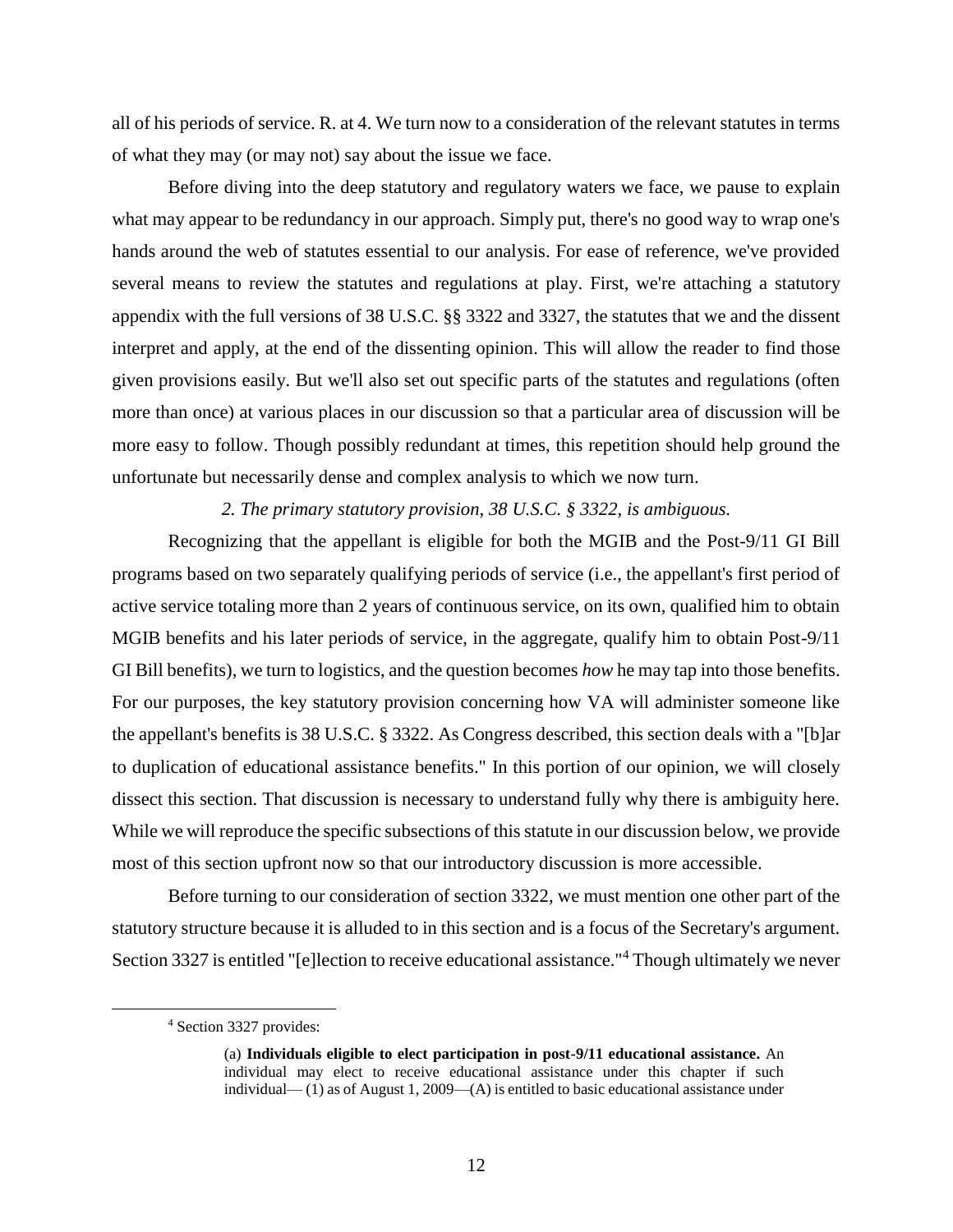get to this section based on our interpretation of 3322, the Secretary insists that section 3327 is important for this appeal because, as its title suggests, it provides support for making an irrevocable election of a program's assistance at the cost of continued receipt of another program's assistance which, according to the Secretary, occurred in this case. However, as we will see, our interpretation of section 3322 demonstrates that section 3327 does not apply in this case. To meaningfully address why that is, however, we must return to 38 U.S.C. § 3322, "Bar to duplication of educational assistance benefits":

**(a) In general.** An individual entitled to educational assistance under this chapter [33] who is also eligible for educational assistance under chapter 30, 31, 32, or 35 of this title, chapter 107, 1606, or 1607 or section 510 of title 10, or the provisions of the Hostage Relief Act of 1980 (Public Law 96-449; 5 U.S.C. 5561 note) may not receive assistance under two or more such programs concurrently, but shall elect (in such form and manner as the Secretary may prescribe) under which chapter or provisions to receive educational assistance.

**(b) Inapplicability of service treated under educational loan repayment programs.** A period of service counted for purposes of repayment of an education loan under chapter 109 of title 10 may not be counted as a period of service for entitlement to educational assistance under this chapter.

**(c) Service in Selected Reserve.** An individual who serves in the Selected Reserve may receive credit for such service under only one of this chapter, chapter 30 of this title, and chapters 1606 and 1607 of title 10, and shall elect (in such form and manner as the Secretary may prescribe) under which chapter such service is to be credited.

**(d) Additional coordination matters.** In the case of an individual entitled to educational assistance under chapter 30, 31, 32, or 35 of this title, chapter 107, 1606, or 1607 of title 10, or the provisions of the Hostage Relief Act of 1980, or making contributions toward entitlement to educational assistance under

Under section 3327(i), an election made under subsection (a) is irrevocable.

chapter 30 of this title and has used, but retains unused, entitlement under that chapter; (B) is entitled to educational assistance under chapter 107, 1606, or 1607 of title 10 and has used, but retains unused, entitlement under the applicable chapter; (C) is entitled to basic educational assistance under chapter 30 of this title but has not used any entitlement under that chapter; (D) is entitled to educational assistance under chapter 107, 1606, or 1607 of title 10 but has not used any entitlement under such chapter; (E) is a member of the Armed Forces who is eligible for receipt of basic educational assistance under chapter 30 of this title and is making contributions toward such assistance under section 3011(b) or 3012(c) of this title; or (F) is a member of the Armed Forces who is not entitled to basic educational assistance under chapter 30 of this title by reason of an election under section  $3011(c)(1)$ or 3012(d)(1) of this title; and (2) as of the date of the individual's election under this paragraph, meets the requirements for entitlement to educational assistance under this chapter.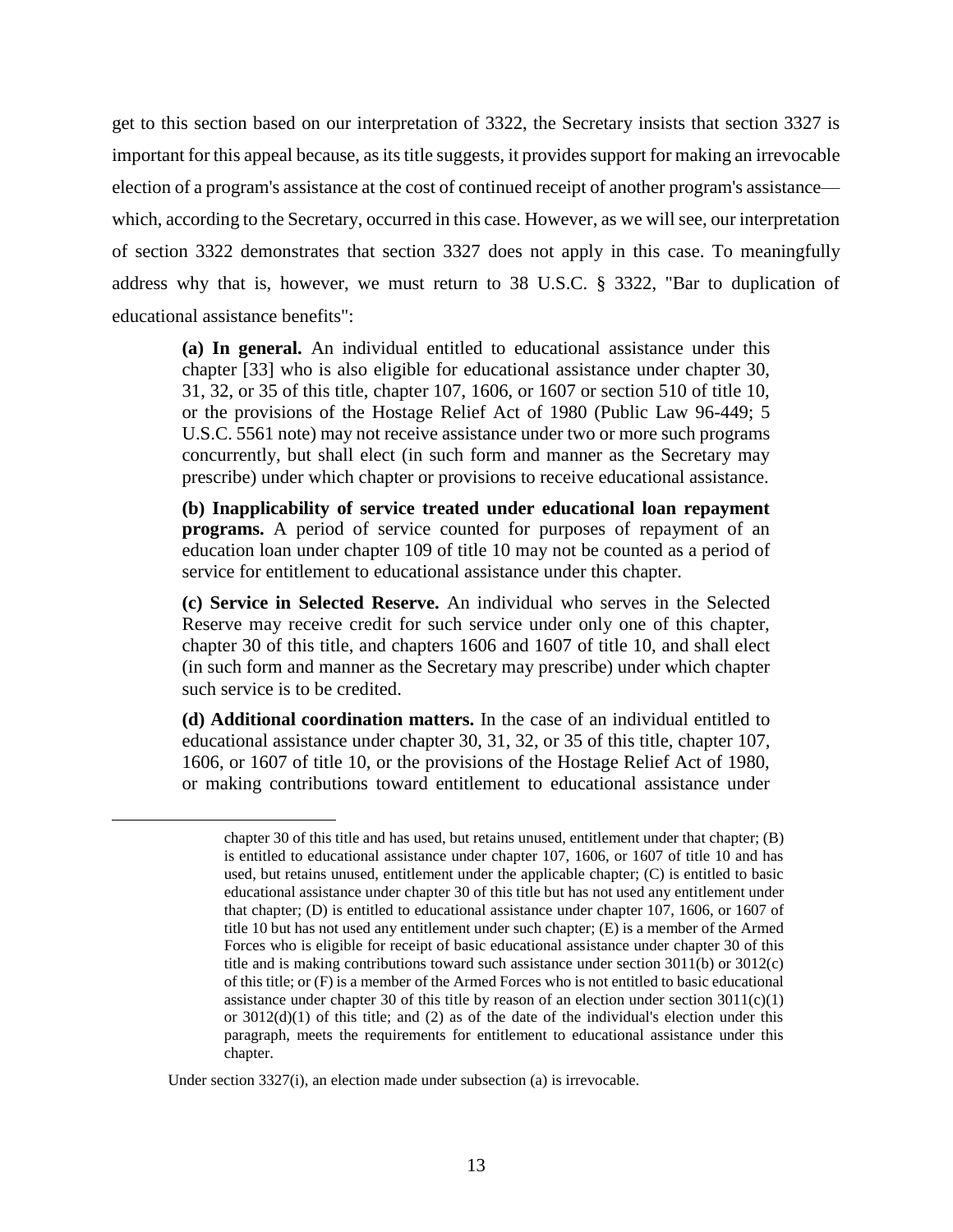chapter 30 of this title, as of August 1, 2009, coordination of entitlement to educational assistance under this chapter, on the one hand, and such chapters or provisions, on the other, shall be governed by [section 3327].<sup>5</sup>

**(e) Bar to concurrent receipt of transferred education benefits and Marine Gunnery Sergeant John David Fry Scholarship Assistance.** An individual entitled to educational assistance under both sections 3311(b) (9) and 3319 may not receive assistance under both provisions concurrently, but shall elect (in such form and manner as the Secretary may prescribe) under which provision to receive educational assistance.

. . . .

 $\overline{a}$ 

**(g) Bar to concurrent receipt of transferred education benefits.** A spouse or child who is entitled to educational assistance under this chapter based on a transfer of entitlement from more than one individual under section 3319 may not receive assistance based on transfers from more than one such individual concurrently, but shall elect (in such form and manner as the Secretary may prescribe) under which source to utilize such assistance at any one time.

**(h) Bar to duplication of eligibility based on a single event or period of service.**

**(1) Active-duty service.** An individual with qualifying service in the Armed Forces that establishes eligibility on the part of such individual for educational assistance under this chapter, chapter 30 or 32 of this title, and chapter 1606 or 1607 of title 10, shall elect (in such form and manner as the Secretary may prescribe) under which authority such service is to be credited.

**(2) Eligibility for educational assistance based on parent's service.** A child of a member of the Armed Forces who, on or after September 11, 2001, dies in the line of duty while serving on active duty, who is eligible for educational assistance under either section 3311(b)(9) or chapter 35 of this title based on the parent's death may not receive such assistance under both this chapter and chapter 35 of this title, but shall elect (in such form and manner as the Secretary may prescribe) under which chapter to receive such assistance.

Section 3322 is ambiguous concerning the question before the Court because reasonably well-informed people can understand it in two or more different senses supporting either party's position. *See* SUTHERLAND § 45.2. We merely summarize these two potential readings of this provision now and then address them in more detail below.

A reasonably well-informed person *could* understand section 3322 to operate like so: subsection (a) bars the appellant "from receiving educational benefits under both Chapter 30 and Chapter 33 and [he] must elect under which chapter to receive educational assistance." Secretary's

<sup>5</sup> Brackets replace the following text: "the provisions of section 5003(c) of the Post-9/11 Veterans Educational Assistance Act of 2008." Section 5003(c) of the public law is now codified at 38 U.S.C. § 3327.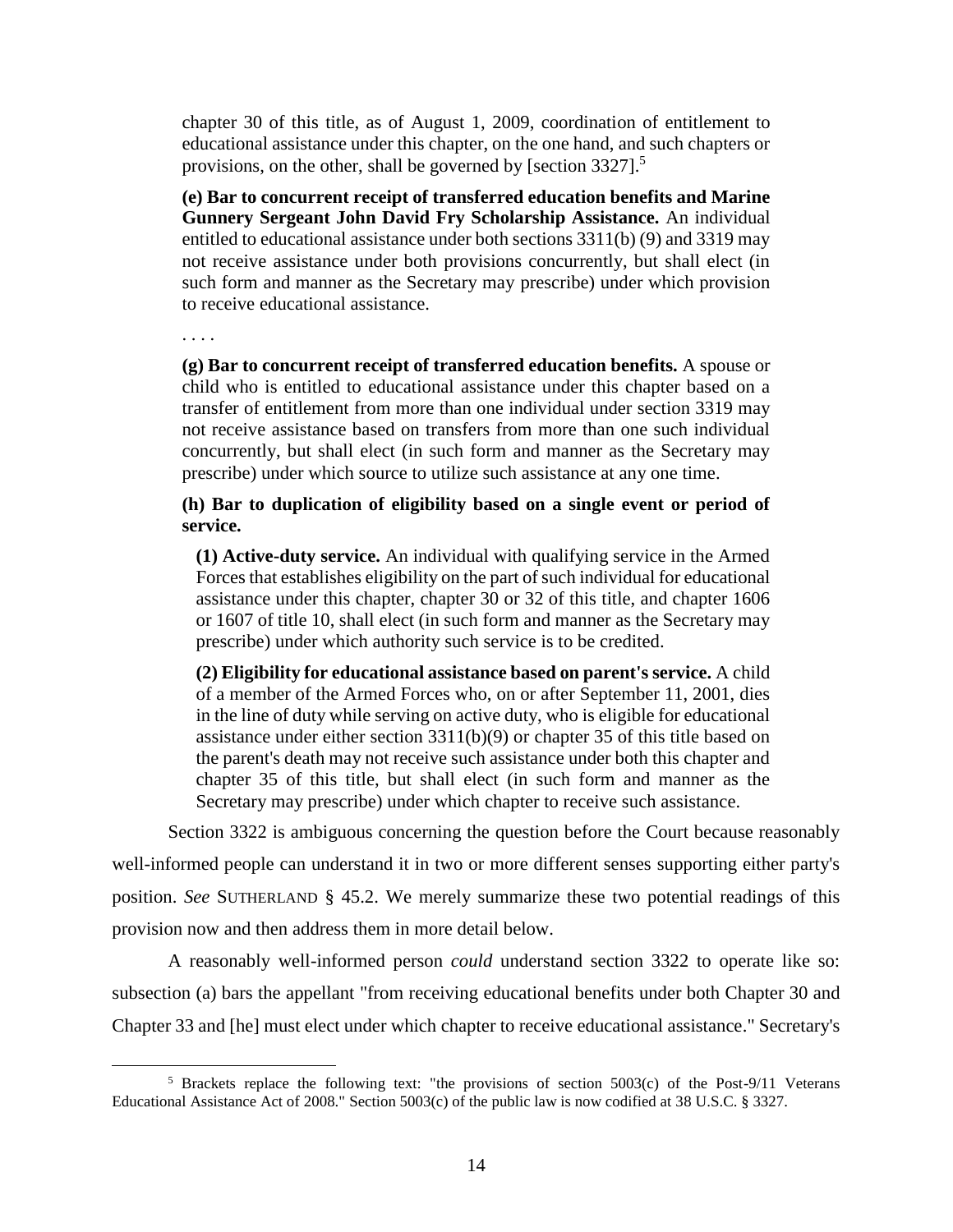Br. at 12. On this reading, the statute treats a person with multiple periods of service (like BO) functionally the same as one with a single period of service. Applying to individuals with dual entitlement based on *multiple* periods of service, subsection (d) explicitly allows the appellant to irrevocably elect Post-9/11 benefits via 38 U.S.C. § 3327. Applying to individuals with dual entitlement based on a *single* period of service, subsection (h) forces an election between programs. This reading leads to affirmance.

On the other hand, a reasonably well-informed person *could also* understand section 3322 to operate like so: subsection (a) bars someone from receiving assistance from more than one program during a single month, semester, or other applicable payment period, but allows that person to switch freely between programs. The subsection does not address the question concerning multiple periods of service. Applying to individuals with dual entitlement based on a *single* period of service, subsection (d) allows someone who already elected MGIB benefits to then irrevocably elect Post-9/11 benefits in the amount of the remaining, unused MGIB benefits for such period. But it says nothing about a person who has more than one period of qualifying service other than to the extent one of the periods qualified him or her for benefits under more than one program. Also, applying to individuals with dual entitlement based on a *single* period of service, subsection (h) imposes an election on an individual who's not yet elected any program attributable to his or her period of service. This reading leads to reversal.

Now let's explore the section in more detail to consider the alternate possibilities. A reasonably well-informed person would know the following information when seeking to understand section 3322's import. People can serve our country in a single period or in multiple blocks of time. Some veterans served, left service, and utilized MGIB benefits before Congress established the Post-9/11 program. Some of those same veterans then returned to service and amassed another period of service. The MGIB and Post-9/11 programs list partially overlapping dates for qualifying service, such that a single period of service on or after September 11, 2001, may meet the basic requirements for both programs. *See* 38 U.S.C. §§ 3011 (MGIB) and 3311 (Post-9/11). Every veteran who is deemed to have served multiple periods of service necessarily served two or more single periods of service. (This may sound ridiculously self-evident, but it bears repeating for reasons that will become apparent as the analysis proceeds.) Unless properly clarified, "educational assistance" or "benefits" could refer to either a collection of benefits programs, the collection of all periodic payments under a single program, or the money from a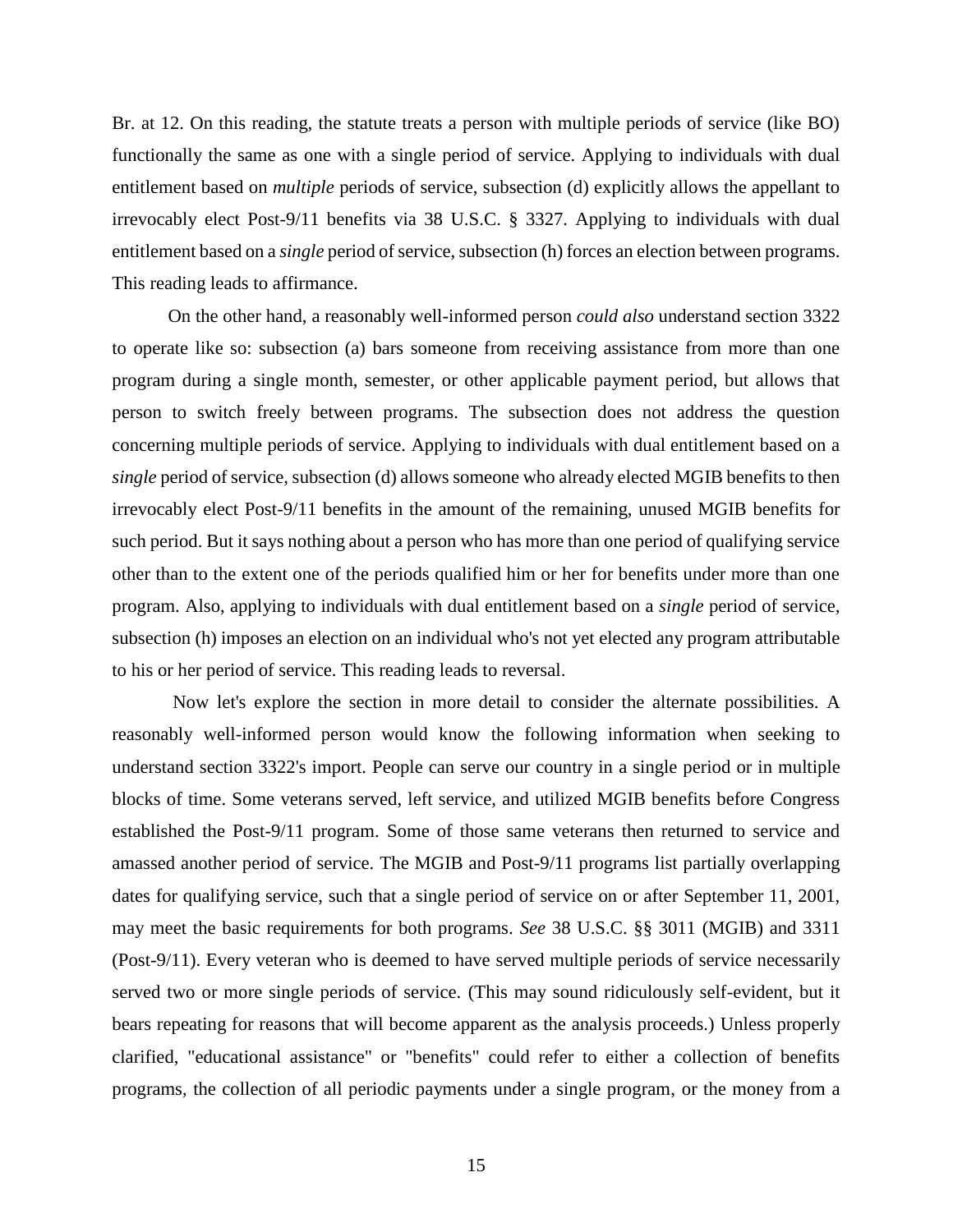discrete check distributed under a single program. Likewise, "election" of such "educational assistance" or "benefits" could refer to a choice between programs themselves or a choice of a single, discrete payment's program source. Congress didn't define these terms in the legislation.<sup>6</sup>

Looking at section 3322 more broadly, we see it bears the heading "[b]ar to duplication of educational assistance benefits." "Although section headings cannot limit the plain meaning of a statutory text, they supply cues as to what Congress intended." *Merit Mgmt. Grp., LP v. FTI Consulting Grp., Inc.*, 138 S. Ct. 883, 893 (2018) (citation and internal quotation marks omitted). We know from this heading that Congress is concerned with "duplication" or double-dipping. But if there's no "duplication," there's no cause for concern.<sup>7</sup>

Considering Congress's word choice in this heading, another way to word the precise question at issue in terms of congressional intent is whether Congress desired to bar the receipt of benefits under both the MGIB and Post-9/11 GI Bill when a veteran has at least two separately qualifying periods of service as "duplication." The face of the statute simply does not clearly answer this question.

For our purposes, section 3322's most important subsections are (a), (d), and (h). But the other portions of the statute provide context essential for our analysis. *See Hornick*, 24 Vet.App. at 52; *see also King*, 502 U.S. at 221; *Imazio Nursery, Inc.*, 69 F.3d at 1564.

#### a. Section 3322(a)

Let's begin with subsection (a):

 $\overline{a}$ 

**In general.**--An individual entitled to educational assistance under this chapter [33] who is also eligible for educational assistance under chapter 30, 31, 32, or 35 of this title, chapter 107, 1606, or 1607 or section 510 of title 10, or the provisions of the Hostage Relief Act of 1980 (Public Law 96-449; 5 U.S.C. 5561 note) may not receive assistance under two or more such programs concurrently, but shall elect

<sup>6</sup> VA defines "educational assistance" to mean "the monetary benefit payable under 38 U.S.C. chapter 33 to, or on behalf of, individuals who meet the eligibility requirements for pursuit of an approved program of education under 38 U.S.C. chapter 33." 38 C.F.R. § 21.9505. But the use of "educational assistance" at the end of section 3322(a) specifically isn't restricted to chapter 33.

<sup>&</sup>lt;sup>7</sup> "To duplicate" means "to do or cause to be done twice over," "to be a copy of," or "to make several copies of;" as an adjective, "double or twofold" or "exactly like another or several others;" as a noun, "a thing that is exactly like another or others" or "a second copy of a form or document." THE NEW LEXICON WEBSTER'S ENCYCLOPEDIC DICTIONARY OF THE ENGLISH LANGUAGE 289 (Deluxe ed. 1991) [hereinafter WEBSTER'S]; *see Nielson v. Shinseki*, 23 Vet.App. 56, 59 (2009) (noting that it is "commonplace to consult dictionaries to ascertain a term's ordinary meaning").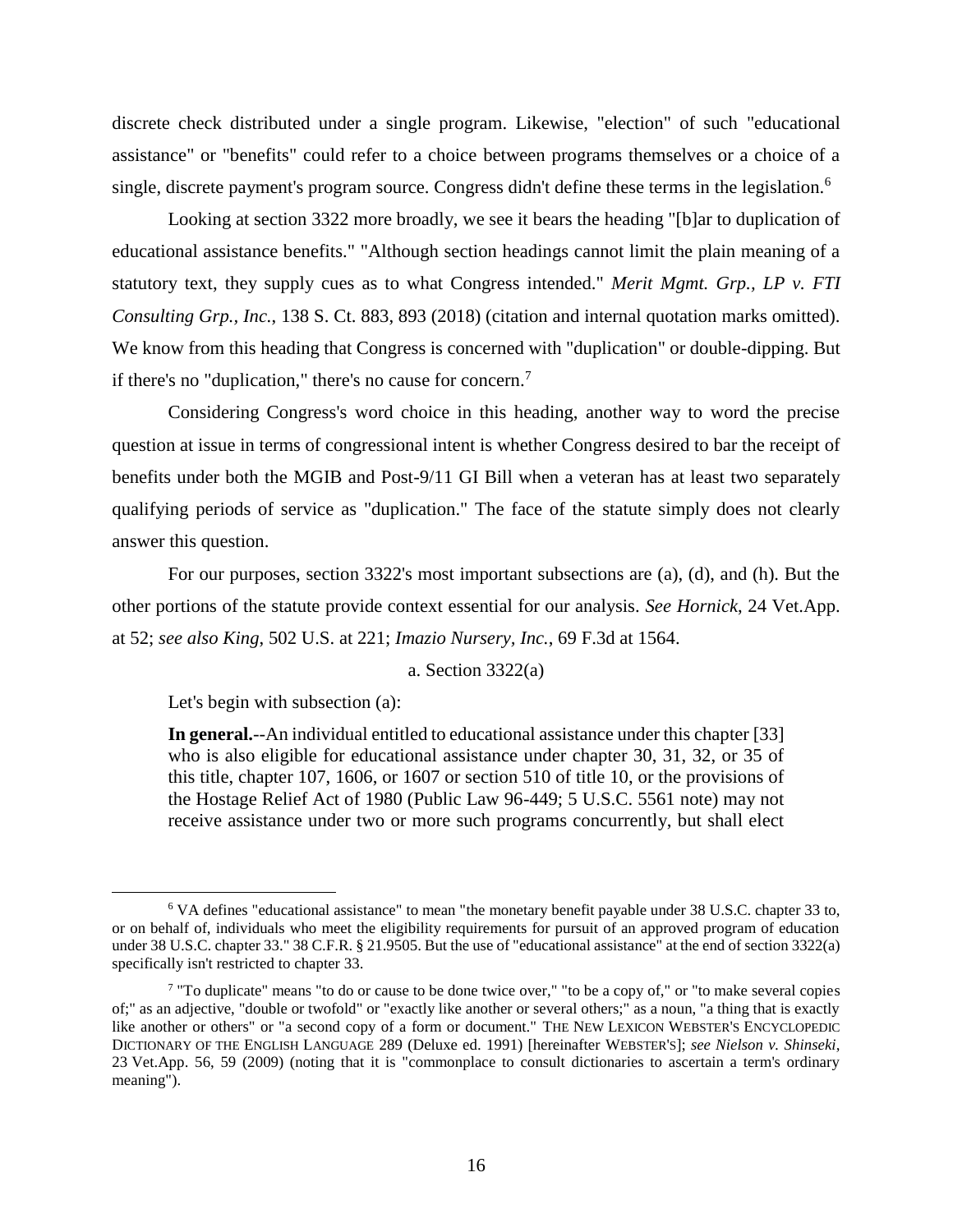(in such form and manner as the Secretary may prescribe) under which chapter or provisions to receive educational assistance.

In isolation, one could read subsection (a) to support either party's views. It doesn't speak in terms of periods of service. Rather, it applies broadly to an "individual" entitled to Post-9/11 benefits "who is also eligible for educational assistance under" a list of other programs (including the MGIB) all connected by the conjunction "or." The only thing subsection (a) prohibits is concurrent receipt: such an individual "may not receive assistance under two or more such programs concurrently."<sup>8</sup>

Note also that subsection (a) provides that such an individual "shall elect (in such form and manner as the Secretary may prescribe) under which chapter or provisions to receive educational assistance." Though the election mechanism relevant to this subsection isn't immediately apparent, one thing is clear: it's not section 3327. The Secretary didn't prescribe section 3327; Congress did. Section 3327 is a square peg to section 3322(a)'s round hole. We'll revisit subsection (a)'s mystery election mechanism later.

There are many questions left after reading subsection (a). For example, as a general matter when it refers to an "individual . . . eligible for educational assistance . . ." does that mean that all periods of service no matter how distinct are lumped together for such an "individual"? Or does it mean that such an "individual" may be separately "eligible for educational assistance" more than one time based on distinct periods of service? The subsection just does not tell us, and, as we have indicated, either meaning is plausible.

An equally gaping hole in subsection (a) is a frame of reference for the bar on concurrent receipt and mandatory election: about which relevant period are we talking? The entire life of a program, such that one must exhaust a first program before touching the other? Or a single payment period, such as a month or semester, such that an individual only receives payment from one source per payment period? The first option is highly restrictive, and the other allows veterans more freedom of administration. Subsection (a) is ambiguous in this respect as well.

Though subsection (a) leaves us wanting, we can look to other subsections worded similarly to subsection (a) in an attempt to resolve this ambiguity.

b. Section  $3322(e)$  and  $(g)$ 

<sup>8</sup> "Concurrent" means "running alongside, existing or happening together;" "acting together, cooperating;" "directed to, or intersecting in, the same point;" or "having joint, equal authority." WEBSTER'S 203; *see Nielson*, 23 Vet.App. at 59.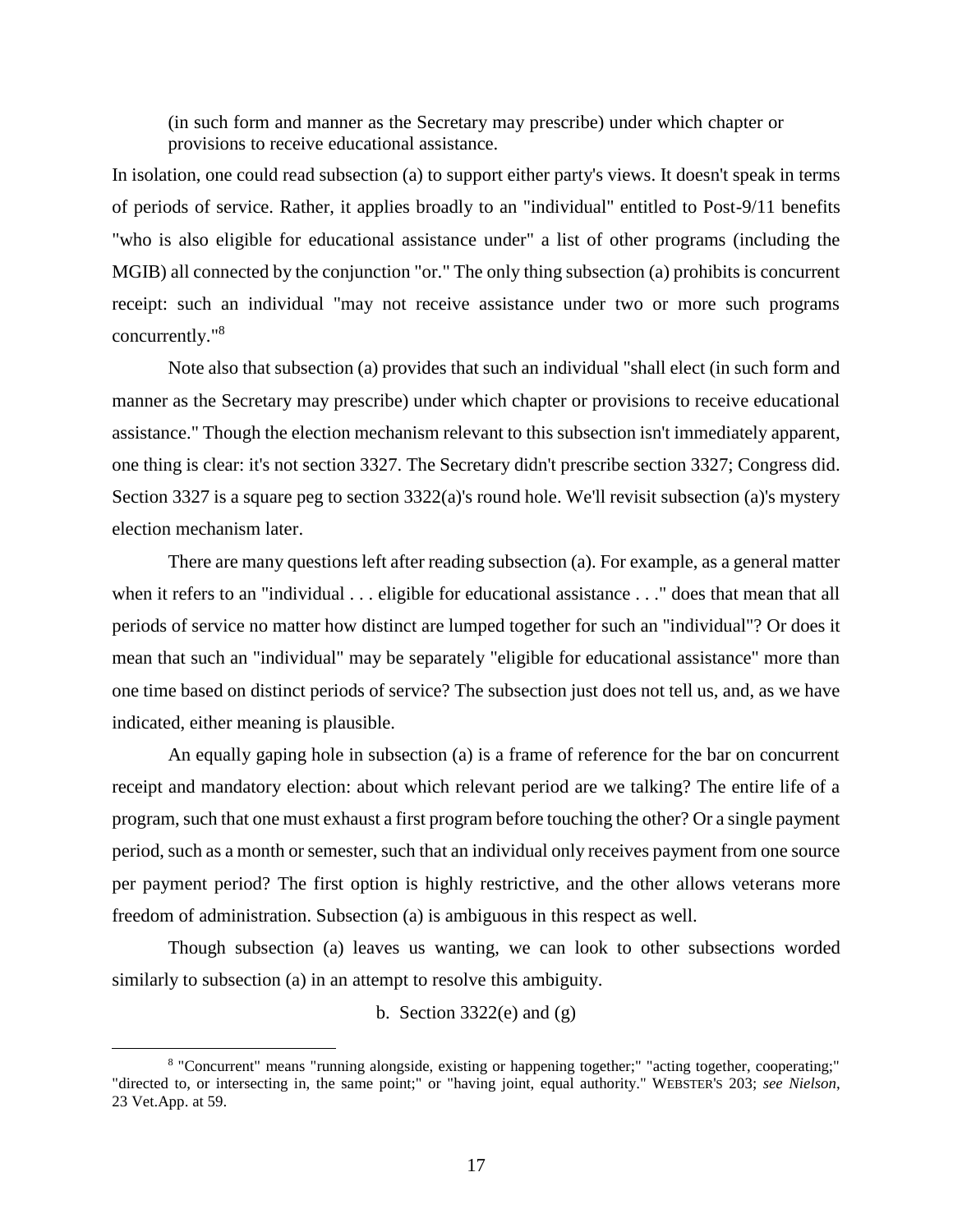At first glance, subsection (e) looks promising, but it is as impenetrable as subsection (a):

**(e) Bar to concurrent receipt of transferred education benefits and Marine Gunnery Sergeant John David Fry Scholarship Assistance.**--An individual entitled to educational assistance under both sections 3311(b) (9) and 3319 may not receive assistance under both provisions concurrently, but shall elect (in such form and manner as the Secretary may prescribe) under which provision to receive educational assistance.

But subsection (g) regarding transferred education benefits (that is, the ability of a veteran with qualifying service to transfer his or her benefits to others, such as children) also deals with this idea of concurrent receipt:

**(g) Bar to concurrent receipt of transferred education benefits.**--A spouse or child who is entitled to educational assistance under this chapter based on a transfer of entitlement from more than one individual under section 3319 may not receive assistance based on transfers from more than one such individual concurrently, but shall elect (in such form and manner as the Secretary may prescribe) under which source to utilize such assistance at any one time.

This subsection includes an extra phrase that perhaps sheds lights on subsection (a). Subsection (g) provides that individuals to whom it applies "shall elect (in such form and manner as the Secretary may prescribe) under which *source* to utilize such assistance *at any one time*." 38 U.S.C. § 3322(g) (emphasis added). Let's assume that, because subsection (a) doesn't include this language verbatim, it must mean something different than subsection (g). Consider how odd it would be if Congress intended to allow an entitled person *who didn't personally serve in the military* to receive up to 48 months of *transferred* benefits under subsection (g), mandating only that the person elect the source of the payments at any given time, but—through silence—also intended to prevent a servicemember him- or herself from receiving extra benefits based on multiple, separately qualifying periods of service on the condition of a similar election mechanism. This arguably absurd result should arouse suspicion that such a result is what Congress wanted to achieve. *See McNeill v. United States*, 563 U.S. 816, 822 (2011) (adopting an interpretation that "avoids the absurd results that would follow" from an alternate interpretation); *United States v. Wilson*, 503 U.S. 329, 334 (1992) (citing *United States v. Turkette*, 452 U.S. 576, 580 (1981) ("[A]bsurd results are to be avoided . . . .")); *Timex V.I., Inc. v. United States*, 157 F.3d 879, 886 (Fed. Cir. 1998) (applying "the canon that a statutory construction that causes absurd results is to be avoided if at all possible").

Recall the information that a reasonably well-informed person would bring to this analysis. Unclear from subsection (a)'s wording is whether it prohibits someone from tapping into Post-9/11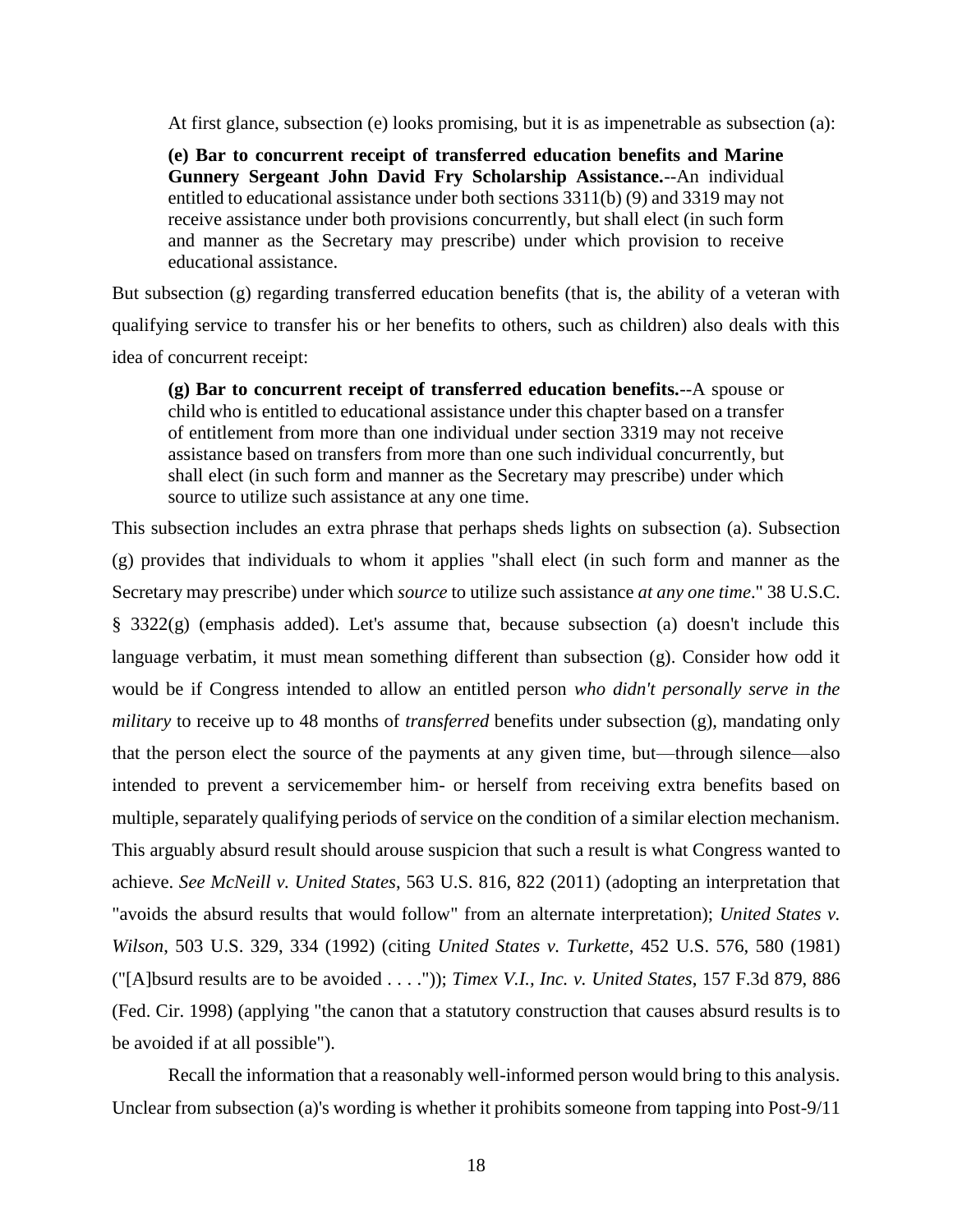benefits as a whole program (i.e., the collection of all the months of entitlement) while he or she is tapping into the MGIB benefits as a whole program, or whether it simply prohibits someone from benefiting from two checks from two different programs *in the same payment period*. We could word the options thus: (1) Someone who is using one educational assistance program may not receive assistance from another program until he or she has exhausted his or her total entitlement under the first program, but then he or she may start to receive assistance from the second program; or (2) Someone may not receive assistance from more than one program during a single month, semester, or other applicable payment period, but may switch freely between programs as the Secretary provides. Both of these options are feasible; thus section 3322(a) is ambiguous, capable of being understood by reasonably well-informed persons in two or more different senses. *See* SUTHERLAND § 45.2.

#### c. Section  $3322(b)$  and (c)

Moving to 38 U.S.C. § 3322(b) and (c)—these subsections may seem irrelevant to our inquiry at first glance. But notice that subsection (b) discusses the purposes for which "a period of service" may count, albeit in a very different context.

**(b) Inapplicability of service treated under educational loan repayment programs.**--A period of service counted for purposes of repayment of an education loan under chapter 109 of title 10 may not be counted as a period of service for entitlement to educational assistance under this chapter.

Basically, it says that one can't double count a single period of service to get two benefits. In other words, it forbids double-dipping in benefits based on a single period of service for repayment of an educational loan.

Similarly, subsection (c) requires Selected Reserve servicemembers to choose under which chapter to credit their service, presumably to prevent another manifestation of potential doubledipping based on certain service:

**(c) Service in Selected Reserve.**--An individual who serves in the Selected Reserve may receive credit for such service under only one of this chapter, chapter 30 of this title, and chapters 1606 and 1607 of title 10, and shall elect (in such form and manner as the Secretary may prescribe) under which chapter such service is to be credited.

Congress clearly and understandably disfavored double-dipping in these respects, but note that no provision indicates that Congress worried more broadly about two full, separate program entitlements (subject to 38 U.S.C. § 3695's 48-month cap) based on *two or more* separate periods of service.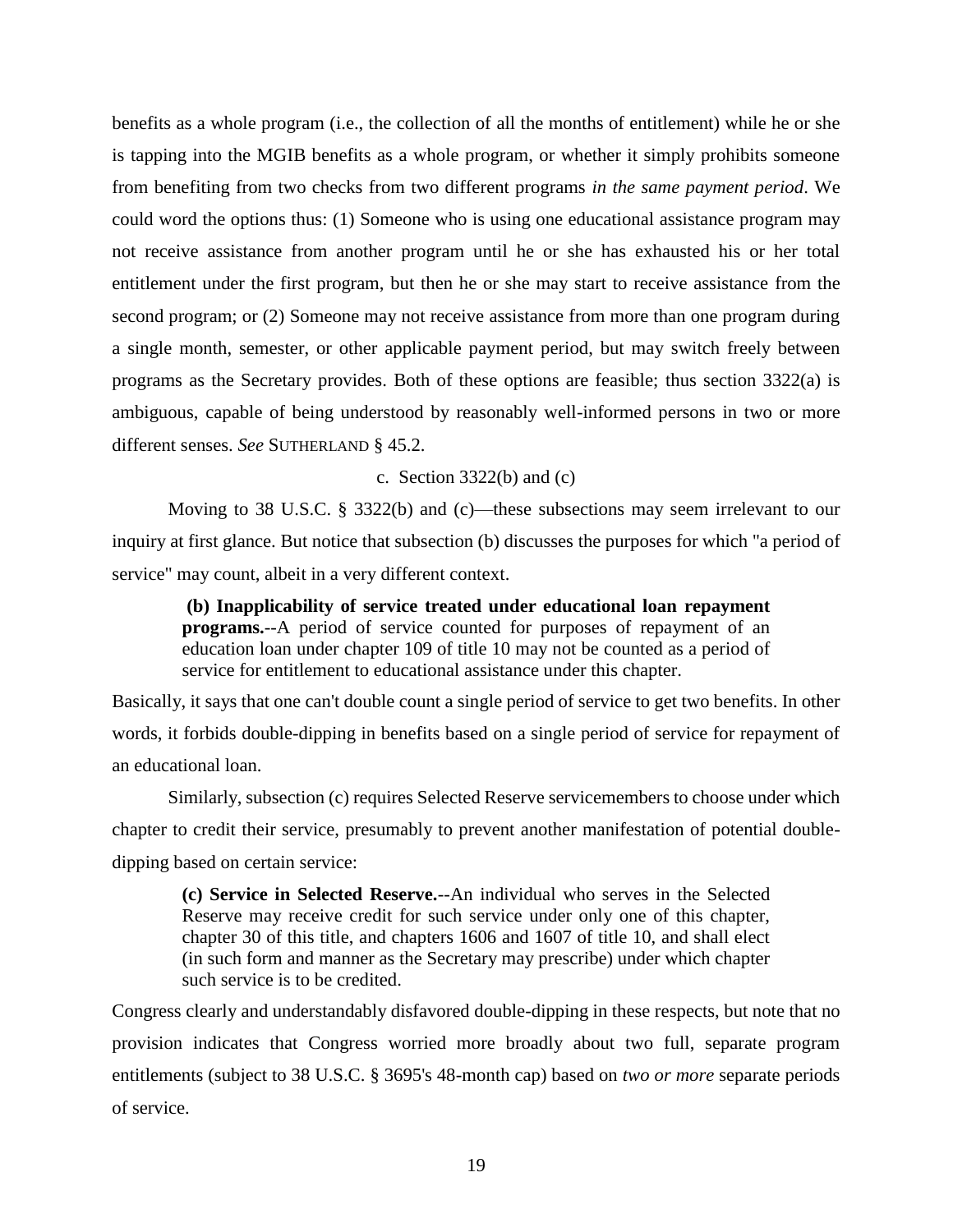#### d. Subsections 3322(d) and (h) and Coordination of Benefits

Now let's consider subsection (d):

 $\overline{a}$ 

**(d) Additional coordination matters.**--In the case of an individual entitled to educational assistance under chapter 30, 31, 32, or 35 of this title, chapter 107, 1606, or 1607 of title 10, or the provisions of the Hostage Relief Act of 1980, or making contributions toward entitlement to educational assistance under chapter 30 of this title, as of August 1, 2009, coordination of entitlement to educational assistance under this chapter, on the one hand, and such chapters or provisions, on the other, shall be governed by [section 3327].

This provision is significant because it is the portion of section 3322 that directs one to the election provisions in section 3327. Once again, the subsection does not cure the ambiguity in subsection (a). In fact, it reflects a similar ambiguity. Does section 3322(d) govern the coordination of the appellant's entitlement to desired Post-9/11 benefits tied to one period of service and his entitlement to MGIB benefits tied to another? If so, it supports the Secretary. Or, rather, might it govern the coordination of the appellant's entitlement to MGIB and Post-9/11 benefits tied to a single period entitling him to both, and leave his existing MGIB benefits tied to an entirely different period alone? This would support the appellant.

Both possibilities are feasible. And both possibilities' feasibility indicates ambiguity; section 3322(d) is capable of being understood by reasonably well-informed persons in two or more different senses. *See* SUTHERLAND § 45.2.

The possible relationships between 38 U.S.C. § 3322(d) and (h) also evidence section 3322's ambiguity. Subsection  $(h)$ <sup>9</sup> states:

## **(h) Bar to duplication of eligibility based on a single event or period of service.**--

**(1) Active-duty service.**--An individual with qualifying service in the Armed Forces that establishes eligibility on the part of such individual for educational assistance under this chapter, chapter 30 or 32 of this title, and chapter 1606

<sup>&</sup>lt;sup>9</sup> In January 2011, Congress amended the Post-9/11 GI Bill to stop VA's practice of awarding two benefits (under two different programs for up to 48 months) for the *same* period of service. *See* S. REP. NO. 111-346, at 19 (2010), *reprinted in* 2010 U.S.C.C.A.N. 1503. VA had been improperly awarding an additional 12 months of Post-9/11 benefits after veterans exhausted Montgomery GI Bill benefits, to award a total of 48 months for a veteran with a single period of service. *See id.* The U.S. Senate Committee on Veterans' Affairs explained that this practice necessitated an amendment because current "law" (i.e., the VA's interpretation) allowed "an individual, who entered into service on September 1, 2002, and who completed three years of service . . . [to establish] eligibility for 36 months of educational assistance under the [Montgomery GI Bill] in addition to eligibility for 36 months of educational assistance under the Post-9/11 GI Bill," subject to section 3695's 48-month cap. *Id.* Thus, Congress added subsection (h) requiring election of authority under which to credit a single period of service. *Id.*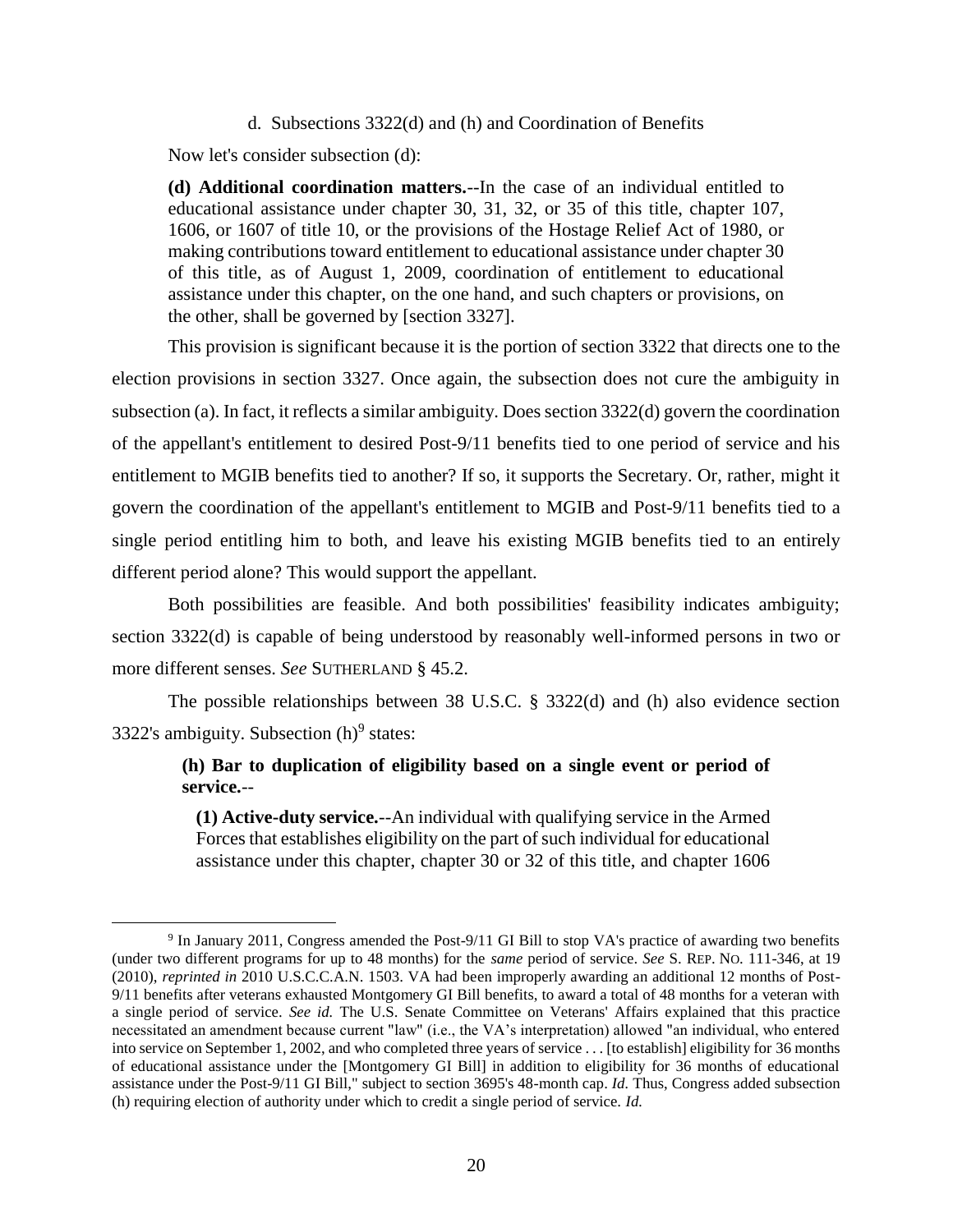or 1607 of title 10, shall elect (in such form and manner as the Secretary may prescribe) under which authority such service is to be credited.

**(2) Eligibility for educational assistance based on parent's service.**--A child of a member of the Armed Forces who, on or after September 11, 2001, dies in the line of duty while serving on active duty, who is eligible for educational assistance under either section 3311(b)(9) or chapter 35 of this title based on the parent's death may not receive such assistance under both this chapter and chapter 35 of this title, but shall elect (in such form and manner as the Secretary may prescribe) under which chapter to receive such assistance.

The Secretary argues that, because subsection (h) explicitly refers to a single period of service, subsection (d)'s silence as to periods of service must necessarily mean that Congress intended it to apply to coordinate entitlements based on at least two periods of service. Oral Argument at 48-50, *BO v. Wilkie*, U.S. Vet. App. No. 16-4134 (argued May 2, 2018), http://www.uscourts.cavc.gov/oral\_arguments\_audio.php (appearing under the 2018 tab). We disagree and decline to assume a meaning in subsection (d)'s silence that automatically disadvantages veterans in practice.

Subsections (d) and (h) can still co-exist even if they both apply only to a single period of service. As mentioned at the beginning of this discussion, subsection (d) could allow someone who already elected MGIB benefits to irrevocably elect Post-9/11 benefits in the amount of the remaining, unused MGIB benefits for a single period of service. Subsection (h) could impose an election on an individual who's not yet elected any program attributable to his or her period of service. The co-existence of these two understandings means ambiguity; a reasonably well-informed person could understand their relationship in at least these two senses. *See*  SUTHERLAND § 45.2.

The truth is that no matter how closely one reads section 3322, or no matter how one parses its various subsections, it is ambiguous. It is possible to read this provision to require a person like BO with two distinct qualifying periods of service entitling him to benefits under two programs to choose irrevocably between them. But it is equally possible to read the section as being limited to addressing what to do when a person qualifies for two programs based on a single period of service. In sum, Congress hasn't spoken directly to the precise question at issue—at least not clearly. *See Chevron*, 467 U.S. at 842-43. Thus, our inquiry continues.

> C. The relevant regulations parrot the ambiguous statutes; therefore, we afford them no *Chevron* deference.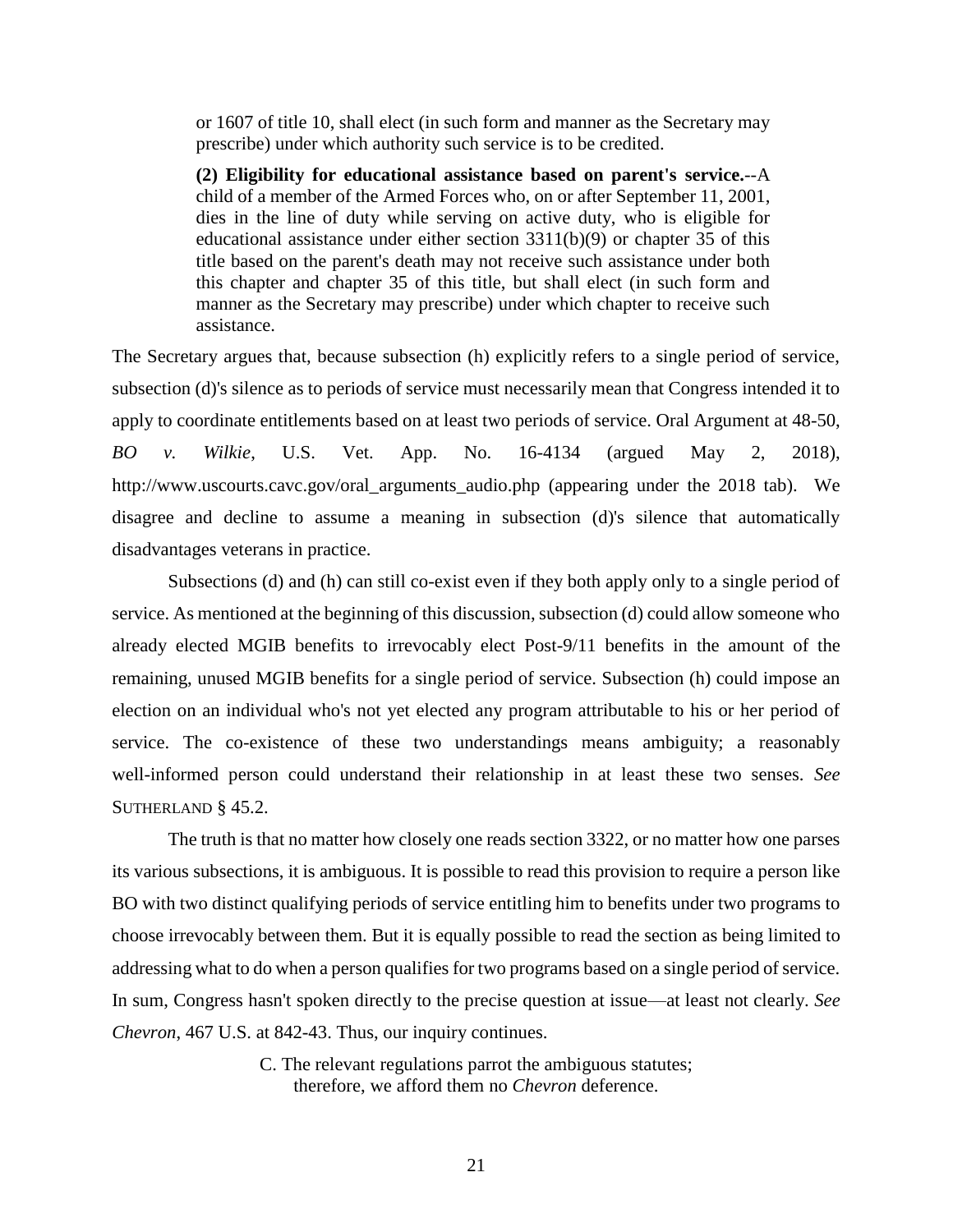Because we consider section 3322 ambiguous for our purposes, we next consult the implementing regulations to see whether VA adopted a permissible interpretation of such ambiguity, and if so, we defer to it. This is what *Chevron* commands. *See id.* at 844-45.

It turns out that the *Chevron* inquiry is quite straightforward in this case. The implementing regulations that cite section 3322 as authority and could possibly offer a permissible interpretation of the statutory ambiguity are 38 C.F.R. §§ 21.4022, 21.9635(w), and 21.9690.<sup>10</sup> Neither the Board nor the Secretary cited any of these regulations, much less argued that, through them, VA adopted a permissible interpretation of section 3322's ambiguity that is favorable to the Secretary's position now. Checking them independently for such a permissible interpretation, we find none. At minimum, the regulations essentially "repeat" the silence in the statute about how to treat a veteran with two distinct periods of qualifying service entitling him or her to benefits under different programs. At most, they point toward an interpretation that is more favorable to appellant than the Secretary; we dig deeper into this point in our next section about the best interpretation. Thus, these regulations are not ones to which *Chevron* deference applies, at least with respect to the question before the Court. *See Cook v. Snyder*, 28 Vet.App. 330, 339 (2017) (noting *Chevron* deference is not appropriate when regulation does not resolve statutory ambiguity but merely repeats it), *aff'd sub. nom. Cook v. Wilkie*, 908 F.3d 813 (Fed. Cir. 2018).<sup>11</sup>

Because VA didn't adopt regulations addressing the relevant statutory ambiguity, we assume the task of independently determining the best interpretation on the meaning of the statutory scheme. *See Chevron*, 467 U.S. at 844-45. We turn to that endeavor next.

<sup>&</sup>lt;sup>10</sup> The full list of implementing regulations comprises 38 C.F.R. §§ 21.3022, 21.4022, 21.5022, 21.7642, 21.9505, 21.9570, 21.9635, and 21.9690. Of those, the other five aren't directly relevant and can't possibly be read to adopt a clear, permissible interpretation of the statutory ambiguity. *See* §§ 21.3022, 21.5022, and 21.7642 (concerning the relationships between different chapters (i.e., not chapter 30) and chapter 33), 21.9505 (offering a definition for active duty), 21.9570 (concerning transfer of entitlement).

<sup>&</sup>lt;sup>11</sup> In theory, we might have been called on to accord controlling deference to the Secretary's interpretation of his regulations. *See Auer v. Robbins,* 519 U.S. 452 (1996). Whatever the continued viability of this doctrine is today, *see Kisor v. Wilkie*, 139 S. Ct. 2400 (2019), no *Auer*-like deference would be due to the Secretary's position in this appeal. Because the Secretary is at most providing his view on the regulations, and the regulations do nothing more than copy the ambiguity in the statute, his interpretation is simply an argument about the statute. That is not subject to *Auer* deference. *See Gonzales v. Oregon*, 546 U.S. 243, 257 (2006) ("An agency does not acquire special authority to interpret its own words when, instead of using its expertise and experience to formulate a regulation, it has elected merely to paraphrase the statutory language."). In terms of deference, this would leave us with *Skidmore*. As we noted above, *see supra* Part III.A, a court may look to an agency's interpretation of a statute for guidance in a looser sense of "deference." The utility of such guidance depends at its core on the persuasiveness of an agency's reasoning. *See Skidmore*, 323 U.S. at 140. As we discuss in the next section, the Secretary's arguments about the meaning of the statutory scheme (as well as his regulations) lack the "power to persuade."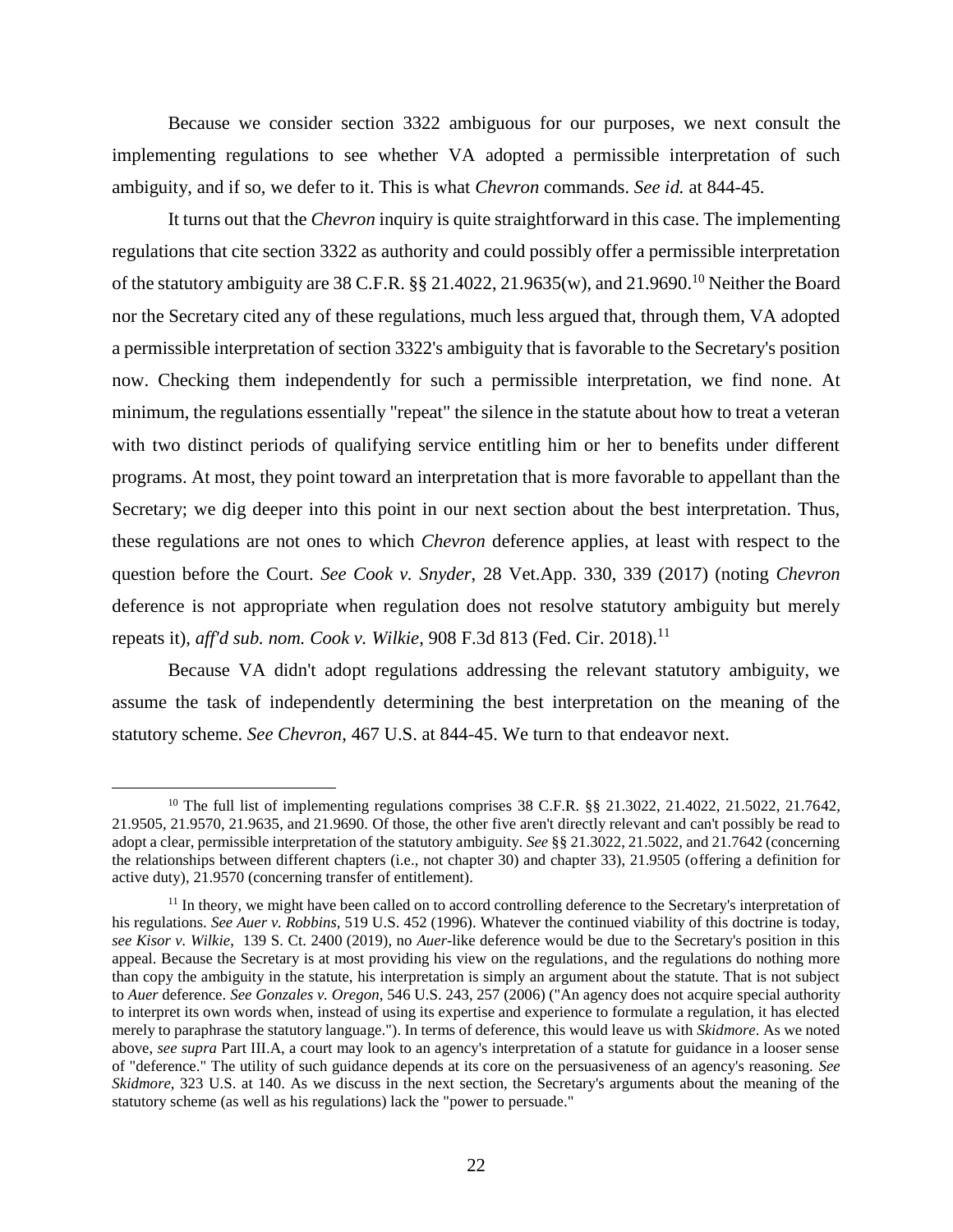D. Section 3322 is best interpreted to allow BO to receive benefits under both programs.

We have no reason to think that any one of section 3322's provisions is the result of obvious mistake or error, so we have an obligation to construe it so that effect is given to all its provisions; so that no part will be inoperative or superfluous, void or insignificant; and so that one section will not destroy another. *See* SUTHERLAND § 46:06; *see Splane*, 216 F.3d at 1068-69. We conclude that the best interpretation favors the appellant, *see Chevron*, 467 U.S. at 844-45, and that the Secretary's arguments aren't persuasive, *see Skidmore*, 323 U.S. at 140.

We begin by returning to the statutory text. Our interpretation of subsection (a) is the heart of our more global interpretation of section 3322:

**In general.**--An individual entitled to educational assistance under this chapter [33] who is also eligible for educational assistance under chapter 30, 31, 32, or 35 of this title, chapter 107, 1606, or 1607 or section 510 of title 10, or the provisions of the Hostage Relief Act of 1980 (Public Law 96-449; 5 U.S.C. 5561 note) may not receive assistance under two or more such programs concurrently, but shall elect (in such form and manner as the Secretary may prescribe) under which chapter or provisions to receive educational assistance.

The language of subsection (a) prohibits someone from benefiting from two or more checks from two or more different programs in the same payment period. Recall the options for subsection (a)'s potential meanings we outlined earlier in the analysis. That section could be concerned with preventing "duplication" in terms of programs or "duplication" with respect to multiple payments made during a given period of time. We believe the better reading is that the duplication with which Congress was concerned was the latter. In other words, someone may not receive assistance from more than one program during a single month, semester, or other applicable pay period, but may switch freely between programs, as the Secretary provides.

We conclude this is the best reading of the statute for several reasons, acknowledging that Congress was silent on this question. First, our interpretation is consistent with and gives meaning to the other parts of section 3322. Second, our reading makes sense in the context of the Secretary's regulations. Indeed, any other meaning makes much of the regulatory framework largely meaningless. Third, this interpretation gives real meaning to the 48-month aggregate cap, something that loses force as a practical matter under an alternate construction of the statute. Fourth, our interpretation is consistent with congressional purpose and the history of the creation of educational benefits programs more generally. And finally, the pro-veteran canon of statutory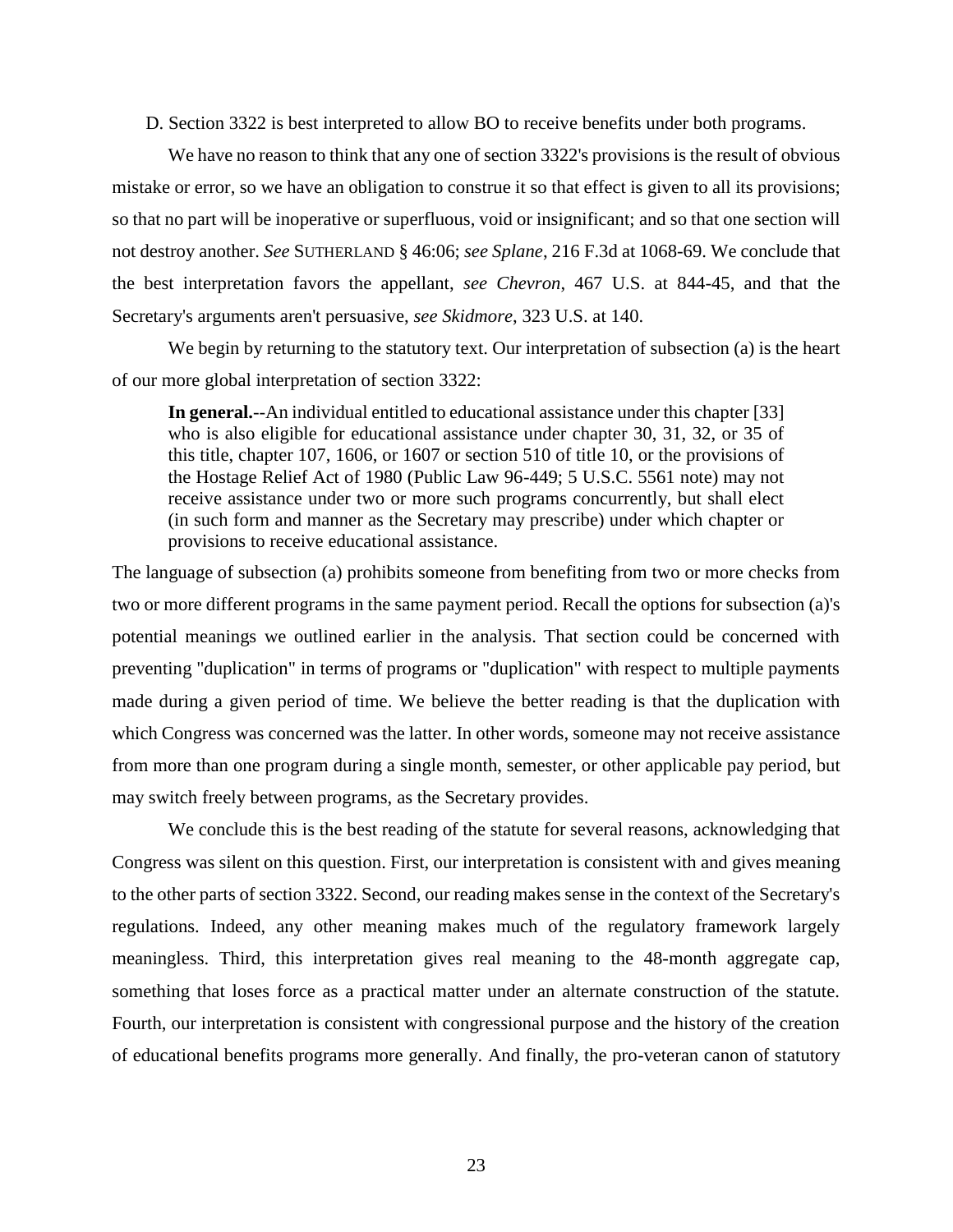construction removes any doubt that the ambiguity in this statute should be resolved in the manner we have suggested. We address each of these matters in turn.

## *1. Giving Meaning to All Statutory Provisions*

First, our interpretation of subsection (a) fits comfortably with how we have interpreted the balance of section 3322, thereby giving meaning to all the statute's provisions. A prime example is the relationship between subsections (d) and (h). For ease of reference, here they are again:

**(d) Additional coordination matters.**--In the case of an individual entitled to educational assistance under chapter 30, 31, 32, or 35 of this title, chapter 107, 1606, or 1607 of title 10, or the provisions of the Hostage Relief Act of 1980, or making contributions toward entitlement to educational assistance under chapter 30 of this title, as of August 1, 2009, coordination of entitlement to educational assistance under this chapter, on the one hand, and such chapters or provisions, on the other, shall be governed by [section 3327].

## **(h) Bar to duplication of eligibility based on a single event or period of service.**--

**(1) Active-duty service.**--An individual with qualifying service in the Armed Forces that establishes eligibility on the part of such individual for educational assistance under this chapter, chapter 30 or 32 of this title, and chapter 1606 or 1607 of title 10, shall elect (in such form and manner as the Secretary may prescribe) under which authority such service is to be credited.

**(2) Eligibility for educational assistance based on parent's service.**--A child of a member of the Armed Forces who, on or after September 11, 2001, dies in the line of duty while serving on active duty, who is eligible for educational assistance under either section 3311(b)(9) or chapter 35 of this title based on the parent's death may not receive such assistance under both this chapter and chapter 35 of this title, but shall elect (in such form and manner as the Secretary may prescribe) under which chapter to receive such assistance.

Subsection (h) proclaims a single period of service as its relevant frame of reference when considering elections between programs. But this clarity need not necessitate exclusivity of control over individuals with a single period of service. Subsection (d) may also regulate individuals with a single period of service who qualify for multiple programs. Each subsection applies to individuals with a single period of service at different stages of the educational assistance application process.

For purposes of our discussion, the relevant stages are (1) application, (2) application pending, and (3) decision. *See* U.S. Dep't of Veterans Affairs, *Education and Training: Apply for Benefits*, VA.GOV, https://benefits.va.gov/gibill/apply.asp (last visited Mar. 6, 2019) (providing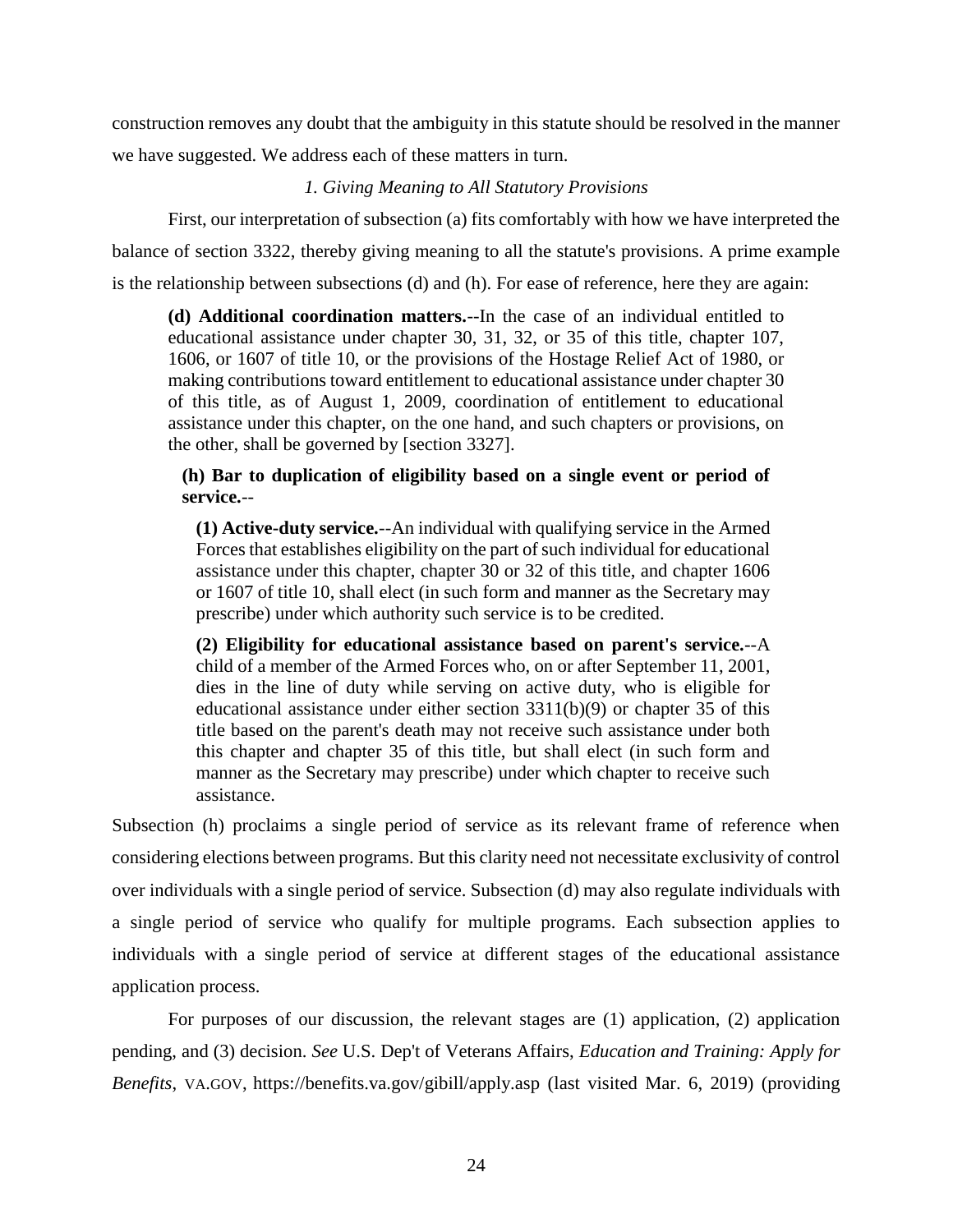application options and an "interactive map to find out how quickly your regional office is processing education claims," and summarizing post-decision appeal options). Subsection (h) applies at the application stage to mandate a primary election, an initial choice among programs for those who haven't yet tried to use educational assistance attributable to a single period of service. Subsection (d) applies to those individuals with a single period of service already positioned to use MGIB benefits, with an application pending for or a decision awarding MGIB benefits, who'd prefer to use Post-9/11 benefits. In other words, individuals who've already made an election who want a second election.

This interpretation is also more faithful than the Secretary's to the spirit of subsection (d)'s subheading "[a]dditional coordination matters." "Additional" suggests that this subsection works secondary to other provisions. To coordinate means "to bring the parts or agents of a plan, process etc. into a common whole, to harmonize." WEBSTER'S 215; *see Nielson*, 23 Vet.App. at 59. In no way does "coordination" denote or connote restriction or limitation. Yet the Secretary's position treats subsection (d) and section 3327 as strings attached to educational assistance received under more than one program. Our interpretation embodies the enabling connotation of "coordination."

#### *2. Regulatory Framework*

Next we consider the regulatory structure the Secretary has created to implement these programs, principally 38 C.F.R. §§ 21.4022, 21.9635(w), and 21.9690. The Secretary's regulatory scheme supports our conclusion. Section 21.4022 ("Nonduplication—programs administered by VA") cites 38 U.S.C. § 3322 for its statutory authority and states:

A veteran . . . who is eligible for educational assistance allowance . . . under more than one of the provisions of law listed in this section [including both MGIB and Post-9/11] . . . cannot receive such benefits concurrently. The individual must choose under which program he or she will receive benefits for the particular period(s) during which education or training is to be pursued. The individual may choose to receive benefits under another program (other than 38 U.S.C. chapter 33 [Post-9/11]) at any time, but not more than once in a calendar month. The individual may choose to receive benefits under 38 U.S.C. chapter 33 [Post-9/11] at any time, but not more than once during a certified term, quarter, or semester.

It's impossible to reconcile § 21.4022 with the Secretary's position concerning the meaning of section 3322. If someone with multiple periods of service has only two options, irrevocable election or exhaustion, he or she could *never* switch between programs, a possibility this regulation clearly contemplates. The Secretary's position thus would render his own regulation inoperable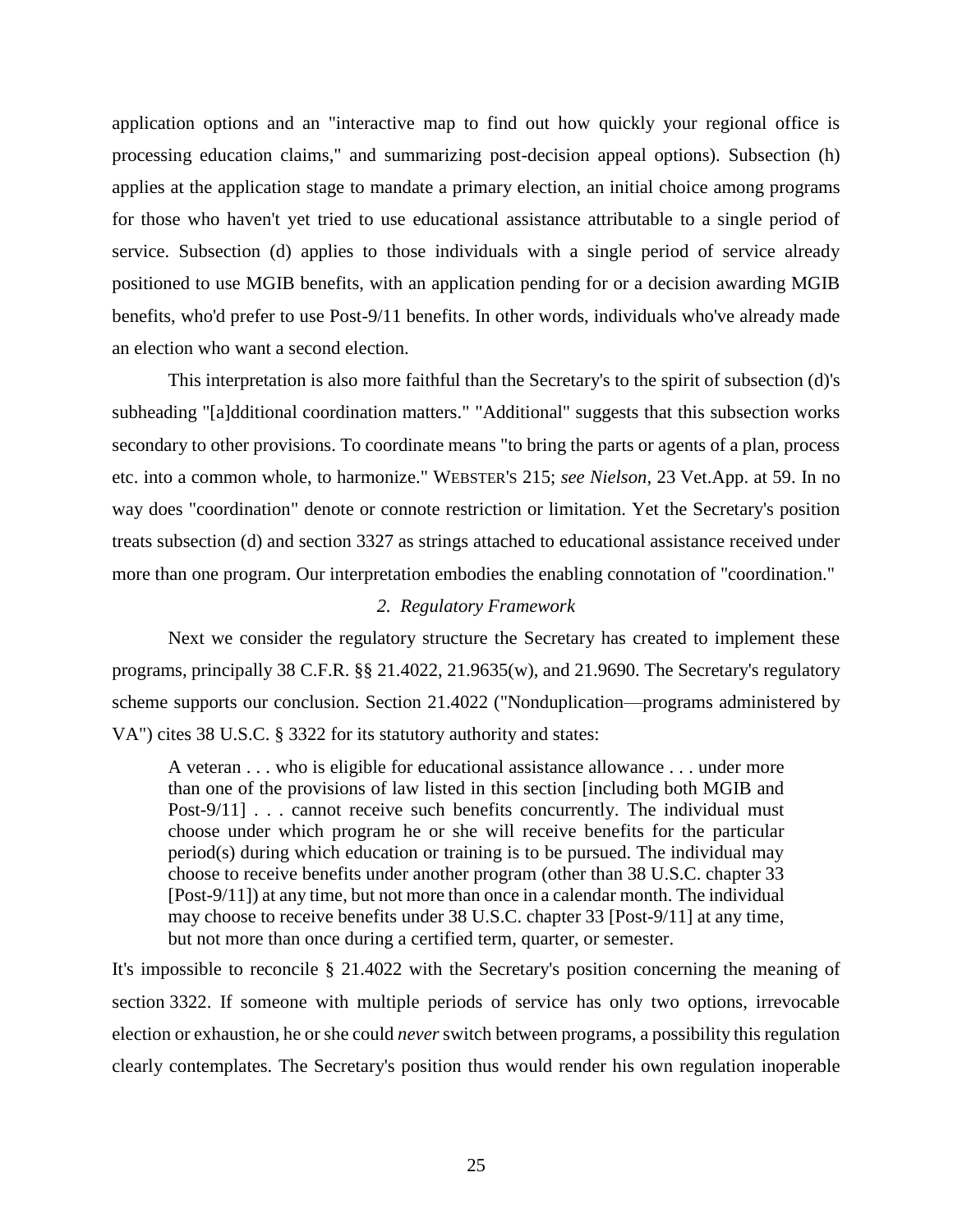surplusage, something we can't condone. *See* SUTHERLAND § 46:06; *see Splane*, 216 F.3d at 1068-69.

Next, § 21.9635(w), which poses similar problems for the Secretary's position, cites 38 U.S.C. § 3322(a) for its statutory authority and reads:

Receipt of educational assistance allowance under another educational assistance program. An individual in receipt of educational assistance under this chapter [33] who is also eligible for educational assistance under [among others, the MGIB program] may choose to receive educational assistance under another program. VA will terminate educational assistance under [Post-9/11] effective the first day of the enrollment period during which the individual requested to receive educational assistance under [among others, the MGIB program].

This regulation presumes that someone receiving Post-9/11 educational assistance can switch and receive MGIB educational assistance. Again, such a reality is impossible in the Secretary's world. Just as with § 21.4022, the Secretary's position thus would render the relevant parts of § 21.9635(w) inoperable surplusage, and, again, we can't condone that. *See* SUTHERLAND § 46:06; *see Splane*, 216 F.3d at 1068-69.

Note also VA's response to public comments on proposed  $\S$  21.9635(w), pursuant to the Administrative Procedure Act, which "clarif[ied] that an election to receive benefits under an existing educational assistance program on or after August 1, 2009, does not negate the opportunity to elect or use the Post-9/11 GI Bill at a later date." 74 Fed. Reg. 14,654, 14,661 (Mar. 31, 2009) (emphasis added). Instead, § 21.9635(w) applies to "[i]ndividuals who are eligible for the Post-9/11 GI Bill and another educational assistance program at the same time" and allows them to "specify under which program they wish to receive payment."<sup>12</sup> *Id.* VA clarified that this regulation contemplates someone like the appellant tapping into either MGIB or Post-9/11 benefits "enrollment period" to "enrollment period," and its logistics support our following interpretation of 38 U.S.C. § 3322(a). *Id.*

Third, we have 38 C.F.R. § 21.9690 ("Nonduplication of educational assistance"), citing 38 U.S.C. § 3322 as authority. This regulation prohibits concurrent, but not consecutive, usage of Post-9/11 and other GI Bill benefits. 38 C.F.R. § 21.9690(a). Under this Post-9/11 GI Bill implementing regulation, VA identifies the notice-in-writing procedure veterans who are "eligible

<sup>&</sup>lt;sup>12</sup> To be clear, we do not address whether  $\S 21.9635(w)$  conflicts with other provisions such as 38 U.S.C. § 3322(h)(1) (requiring someone eligible for more than one program as of 2011 to credit their service under one authority) and 38 U.S.C. § 3327 (requiring some veterans to irrevocably elect a program in lieu of another) for veterans with a single period of service.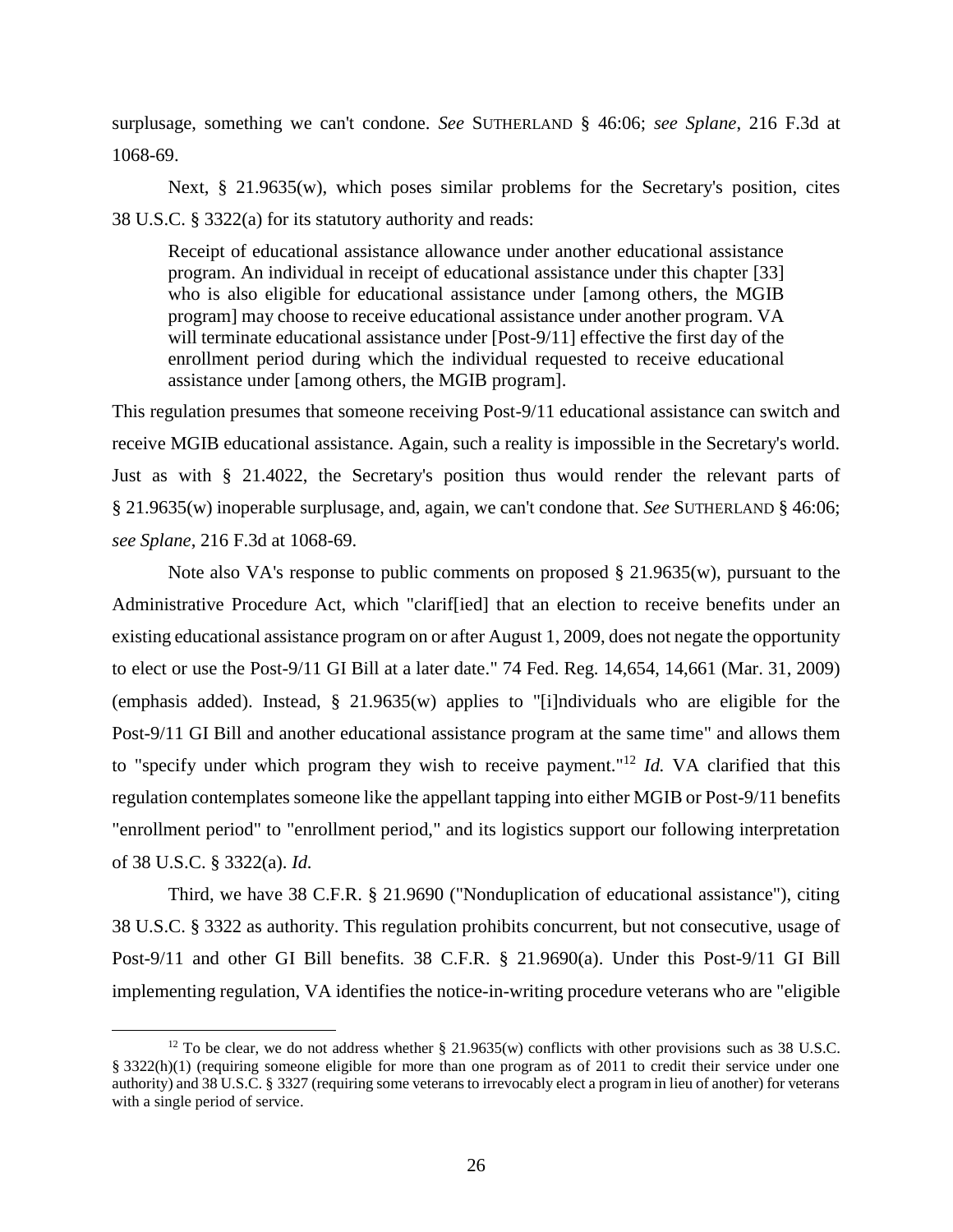for educational assistance under more than one program" must use to "specify . . . which benefit he or she wishes to receive." § 21.9690(b). Those veterans "may choose to receive payment under another educational assistance program at any time, but may not change which benefit he or she will receive more than once during a term, quarter, or semester." *Id.* Again, this regulation contemplates someone like the appellant enjoying benefits under MGIB and Post-9/11 programs in a way that the Secretary's position precludes. Once more, the Secretary's position thus would render this regulation partially inoperable, and, again, we can't condone that. *See* SUTHERLAND § 46:06; *see Splane*, 216 F.3d at 1068-69.

The provisions of § 21.4022 and § 21.9690 together seem to elaborate on section 3322(a)'s bar on concurrent receipt and to prescribe the mystery election mechanisms that section 3322(a) leaves to the Secretary. They allow veterans with multiple periods of service maximum freedom to coordinate their benefits under different programs if they don't double up during the relevant payment period, whether it be a calendar month, term, quarter, or semester. Section 21.9635(w), as a technical implementation of section 3322(a), syncs with section 3322(a) in a similar way.

#### *3. 48-Month Cap Under Section 3695*

Moreover, our interpretation gives real meaning to section 3695's 48-month aggregate cap. The Secretary's argument in this case makes the section largely a nullity.<sup>13</sup> That is something to be avoided. *See Husted v. A. Philip Randolph Inst.,* 138 S. Ct. 1833, 1842 (2018). The interpretation we adopt today yields many instances in which the aggregate cap can apply. Indeed, BO's circumstances provide a prototypical example. Our dissenting colleague asserts that a veteran like BO is not barred from reaching the 48-month aggregate cap under section 3695 because a veteran can decide to use his 36months of benefits under the MGIB program and then use 12 months of the Post-9/11 program, indicating that Congress intended for a veteran like BO could use both

<sup>&</sup>lt;sup>13</sup> The Secretary's position would render section 3695's 48-month aggregate cap largely a nullity because he points to only a single route to 48 months of benefits: someone who's eligible for two programs must exhaust the first's 36 months and then may elect 12 extra months of the second. Oral Argument at 42:04-43:41, *BO v. Wilkie*, U.S. Vet. App. No. 16-4134 (oral argument held May 2, 2018), http://www.uscourts.cavc.gov/oral\_arguments\_audio.php (appearing under the 2018 tab). To the extent the Secretary asserts a statutory basis for this route, it's less than clear to us. And not only does he provide this single example, but VA has been inconsistent at best in informing veterans of this route. While the appellant's application may have informed him of this option, *see* R. at 125, 1156, a later application version doesn't seem to advise veterans such as the appellant to exhaust the MGIB benefits before applying for Post-9/11 benefits. *See* R. at 1151-52. We do not note this for the purposes of factfinding, but to address the absurdity of the Secretary's position. Indeed, even if the route still exists (exhaustion of 36 months under one program and then applying for 12 months under another program), the 48-month cap is a practical nullity if no one takes the route because they don't know it's there.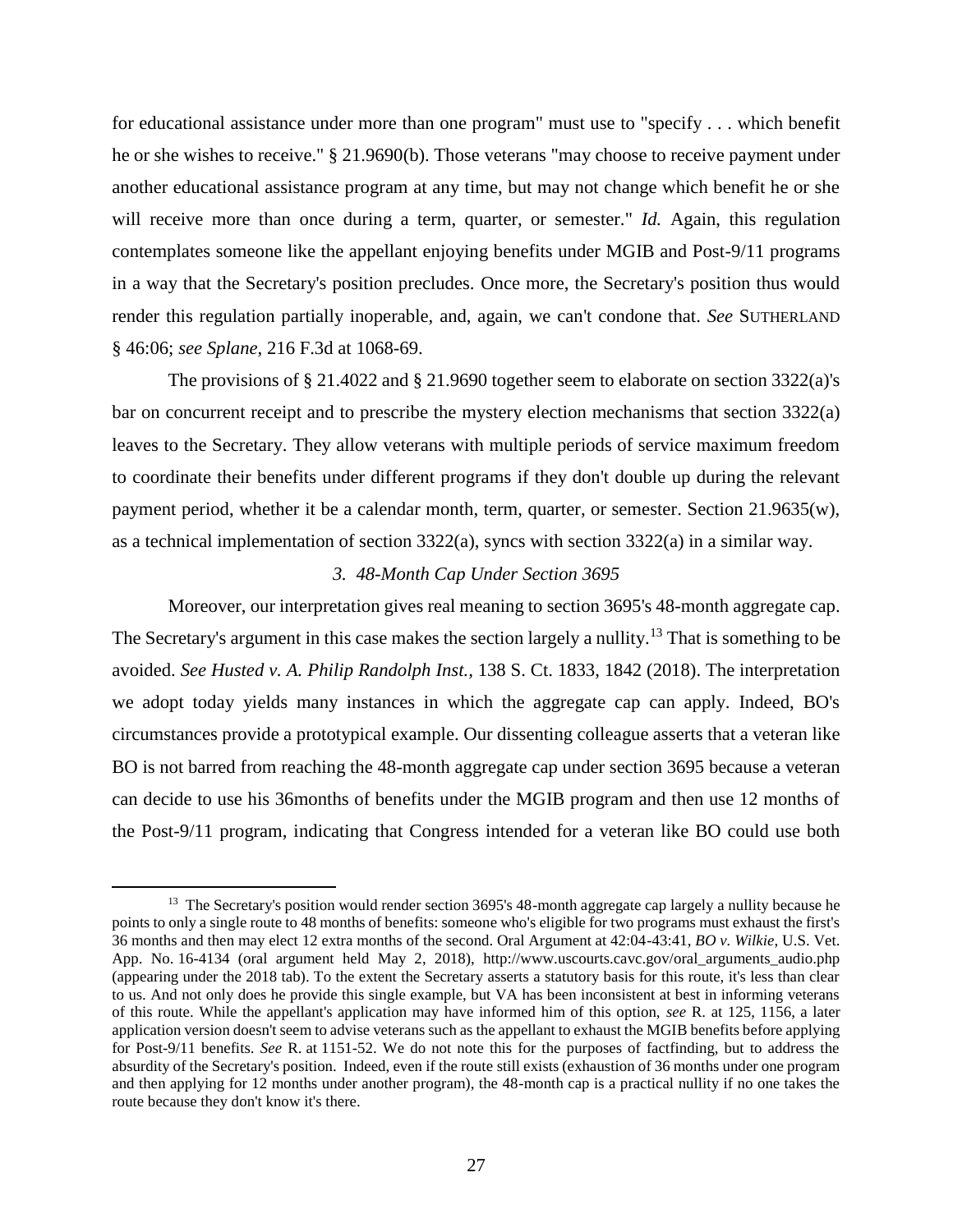programs to obtain the full 48 months of benefits under section 3695. However, nowhere in the statute does it state that a veteran may use 36 months under the MGIB program and then use 12 months under the Post-9/11 program. It is unclear where VA or the dissent has found the authority for this interpretation. Our interpretation gives full meaning to section 3695.

#### *4. Congressional Purpose*

Our interpretation also dovetails with Congress's statutory purpose to bar duplication. Simply put, no duplication is occurring in the case of someone like the appellant. Again, the Post-9/11 program didn't replace the MGIB program. They co-exist. So, receipt of benefits under one program for one period of service can't possibly constitute benefits duplicative of those received under another program for another period of service. By analogy, it is difficult to conceive how one could possibly consider "duplication" of benefits to occur when a veteran serves two different periods of service and incurs two different injuries in service, thereby independently qualifying the veteran for entitlement to service connection and ratings under two different diagnostic codes (up to a 100% rating cap). This situation is no different.

The history of other GI bill programs also supports entitlement under more than one program at the same time without election so long as benefits are not used concurrently. Congress's historical practice has been to provide entitlement to benefits under more than one program based on different periods of service up to an aggregate limit. The original World War II GI Bill and the Korean War GI Bill allowed combination of benefits for veterans qualifying under both bills up to the aggregate limit (also 48 months). Korean War GI Bill, Pub. L. No. 82-550, § 214(a)(3), 66 Stat. 663, 665.<sup>14</sup> Congress also prohibited the concurrent, but not consecutive, usage of these benefits. *See* § 232(h), 66 Stat. at 670. The same consecutive use was allowed for the Post-Korean War and Vietnam Era GI Bill if one qualified for both with service up to the aggregate limit. Cold War GI Bill, Pub. L. No. 89-358, §§ 2 & 3(b), 80 Stat. 12, 14, 21 (initially setting the limit at 36 months and barring concurrent usage); Pub. L. No. 90-631, 82 Stat. 1331 (amending the aggregate limit to 48 months). We don't lightly presume Congress changed its historical approach when adopting the Post-9/11 program, especially when the change would not be a veteran-friendly one.

 $14$  This provision of the public law references Part VIII of Veterans Regulation Numbered 1(a), which established the Original GI Bill. Pub. L. No. 78-346 § 400(b), 58 Stat. 287-90 (adding new part VIII to Veterans Regulation Numbered 1(a)).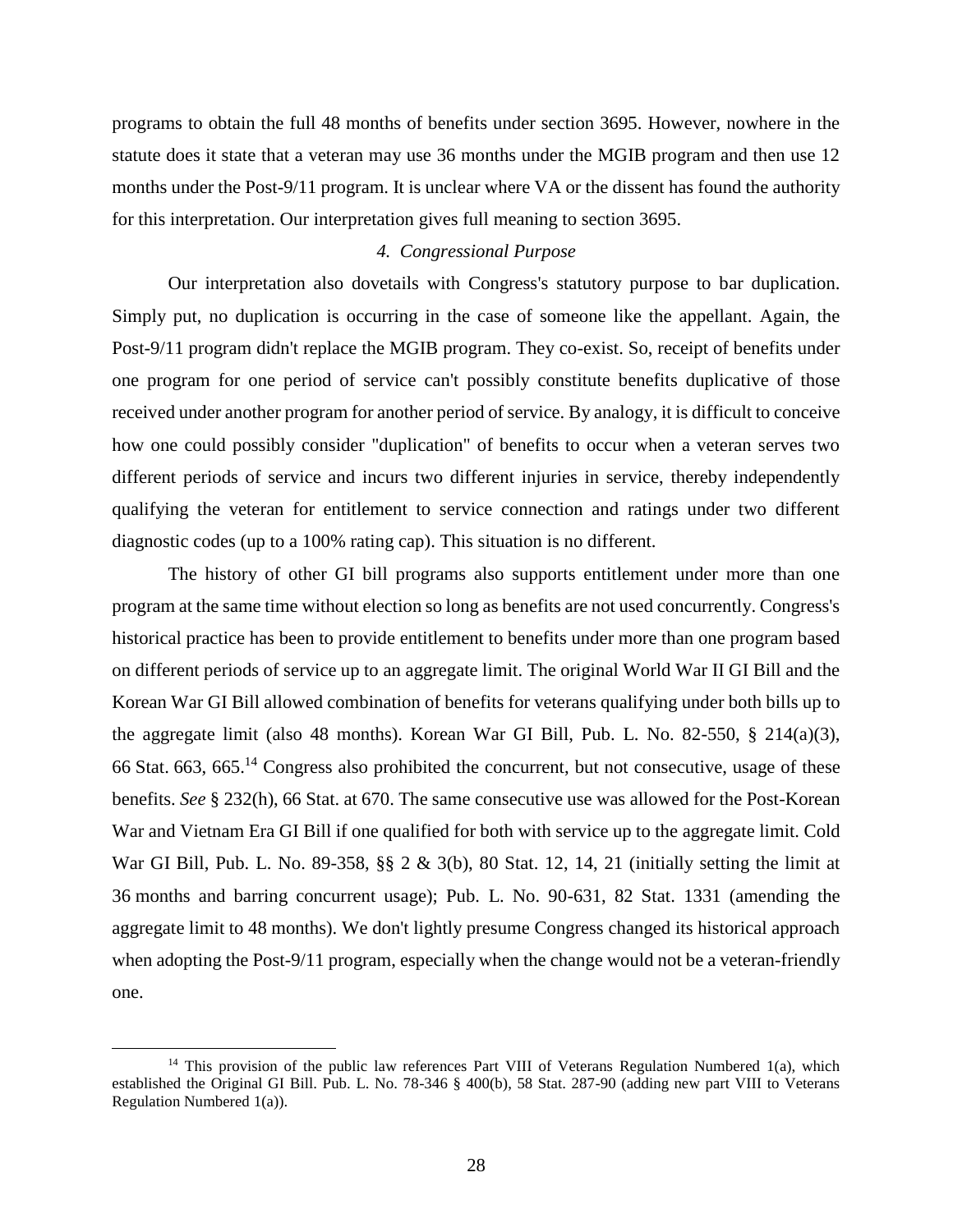Legislative purpose, broadly speaking, also tips in favor of the appellant. If this is about incentives to get people to join the all-volunteer Armed Forces, the appellant's view is more consistent with that purpose. And we get to the same result if we suppose the purpose was to be a reward for or acknowledgement of service. *See Hughes v. United States*, 138 S. Ct. 1765, 1774 (2018) (recognizing that legislative purpose can serve as a useful tool in statutory interpretation).

## *5. Pro Veteran Canon*

Finally, to the extent a question remained, if *Brown v. Gardner*, 513 U.S. 115, would ever have a real effect on an outcome, it would be here. In *Gardner*, the Supreme Court applied the doctrine that interpretative doubt should be resolved in veterans' favor. *Id.* at 117-18. Here, that doctrine counsels in favor of an interpretation of the statutory scheme to allow veterans with multiple periods of service to obtain benefits under both the MGIB and the Post-9/11 GI Bill subject to the aggregate cap of 48 months.<sup>15</sup> To interpret the statute otherwise would be to ignore the import of the pro-veteran canon of construction, an interpretative tool that has real meaning. *See Procopio v. Wilkie,* 913 F.3d 1371, 1382-87 (Fed. Cir. 2019) (en banc) (O'Malley, J., concurring) (discussing the importance of the *Brown v. Gardner* canon of construction).<sup>16</sup>

#### E. Application to BO

Our interpretation has two consequences for the appellant. First, the form the appellant signed irrevocably waiving his benefits attributable to his first period of service under the MGIB program is a nullity.<sup>17</sup> A forced "election" based on an incorrect legal interpretation has no meaning at all. Second, the Board committed legal error warranting reversal and remand. *See Deloach v. Shinseki*, 704 F.3d 1370, 1380 (Fed. Cir. 2013) (explaining that reversal is appropriate "where the Board has performed the necessary factfinding and explicitly weighed the evidence"); *Tucker* 

<sup>&</sup>lt;sup>15</sup> Our dissenting colleague disagrees that our approach is "veteran friendly" and, to that end, argues that our approach treats "individuals with intermittent periods of active duty service [better] than . . . individuals with a continuous period of active duty service." *Post* at 40. But her conclusion rests on the assumption that we have defined "period of service" when we haven't. That question remains open.

<sup>16</sup> We recently decided *Carr v. Wilkie*, 31 Vet. App. 128, (2019). While *Carr* did not address this specific issue, it states, "Although a recipient may qualify for benefits under more than one program (e.g., chapter), she may not receive assistance under two or more programs at the same time. In such cases, the recipient must choose to proceed under a single program." *Id.* at 130 n.2 (citing 38 U.S.C. § 3322). *Carr*'s note underscores the naturalness of our reading, and our decision in this case elaborates on its dicta.

<sup>&</sup>lt;sup>17</sup> Again, this is because, under our interpretation of section 3322, we never get to section 3327, the irrevocable election section on which the Secretary focuses.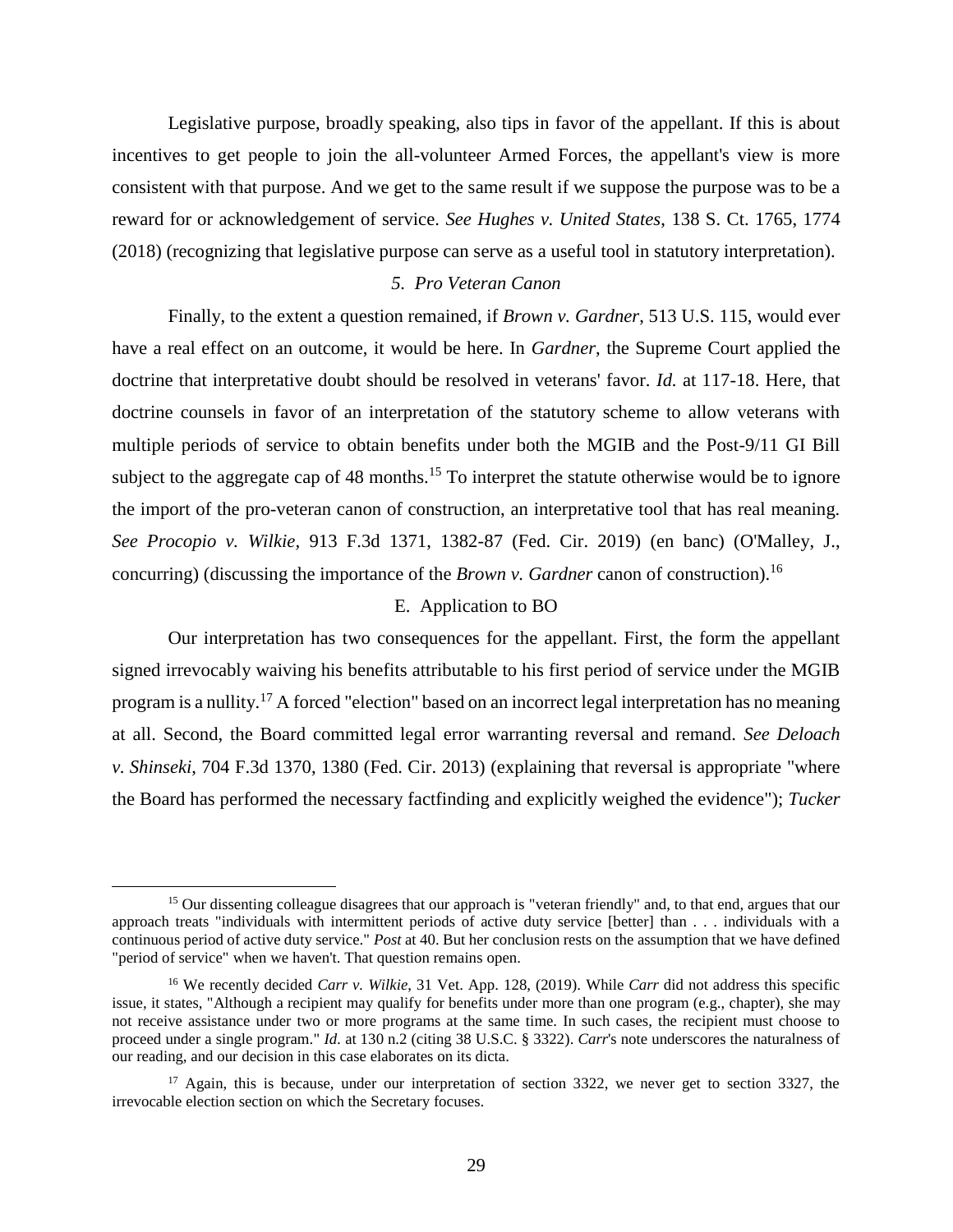*v. West*, 11 Vet.App. 369, 374 (1998) (holding that remand is warranted "where the Board has incorrectly applied the law").

Thus, we reverse the Board's decision and remand with instructions that the Board is to calculate the amount of time for which BO is entitled to benefits under the terms of the Court's decision. It appears, the correct calculation is that BO is entitled to a total of 22 months and 16 days of additional benefits that he could take either  $(1)$  all as Post-9/11 chapter 33 benefits or  $(2)$  as 10 months and 16 days of MGIB chapter 30 benefits and 12 months of Post-9/11 chapter 33 benefits. But we leave this factual determination to the Board in the first instance.

On remand, the appellant may submit additional evidence and argument, including the arguments raised before the Court and has 90 days to do so from the date of VA's postremand notice. *Kutscherousky v. West*, 12 Vet.App. 369, 372-73 (1999) (per curiam order); *see also Clark v. O'Rourke*, 30 Vet.App. 92, 97 (2018). The Board must consider any such additional evidence or argument submitted. *Kay v. Principi*, 16 Vet.App. 529, 534 (2002). The Board must also proceed expeditiously. 38 U.S.C. §§ 5109B, 7112.

#### **IV. CONCLUSION**

After considering the parties' briefs, oral arguments, the record on appeal, and the governing law, the Court REVERSES the July 14, 2016, Board decision and REMANDS the matter for further proceedings consistent with this opinion.

BARTLEY. *Judge,* dissenting: I respectfully dissent from my colleagues' conclusion that the completely voluntary statutory irrevocable election provision, 38 U.S.C.§ 3327, and its directing statute, 38 U.S.C. § 3322(d), do not apply to veteran BO. He meets the statutes' straightforward requirements and they are not ambiguous. Before he exhausted his full 36 months of MGIB education benefits he voluntarily signed an irrevocable election to receive Post-9/11 education benefits, and was informed on his application form of the drawback of doing so, R. at 1156. Therefore, section 3327 prescribes that his entitlement to Post-9/11 benefits is limited to 10 months and 16 days, which was the unused remainder of his MGIB entitlement when he filed his section 3327 election. Thus, the Board decision should be affirmed.

Before moving further, a short summary of the parts of the Post-9/11 education benefits statutes relevant to veteran BO's case is in order. Although the statutory scheme here is complex,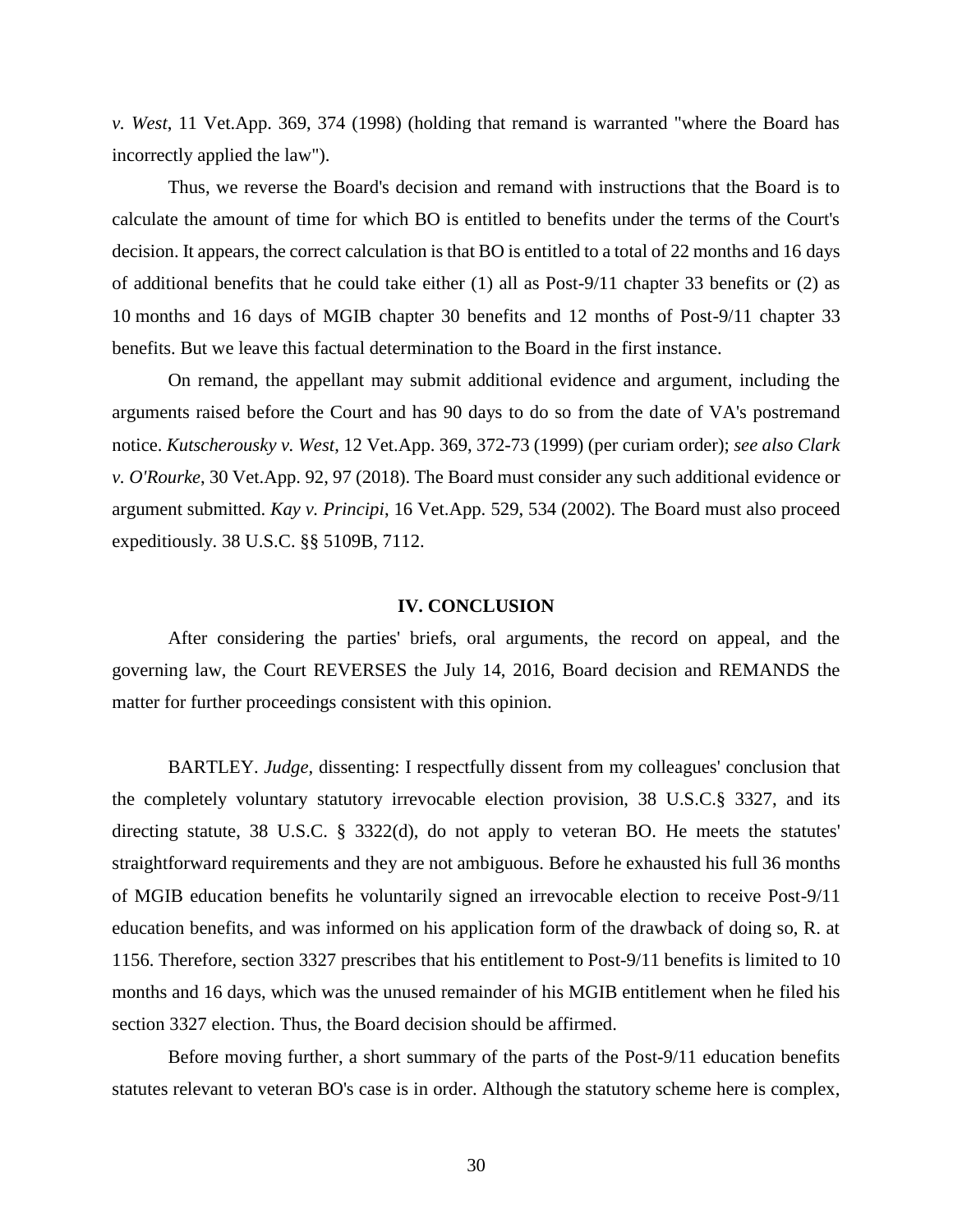with many moving parts that apply to thousands of servicemembers, veterans, and dependents in their thousands of different situations, this does not equate to ambiguity. After all, "[t]he test for ambiguity is not complexity, but lack of clarity." *Wilson Arlington Co. v. Prudential Ins. Co*., 912 F.2d 366, 371 (9th Cir. 1990); *see also Atencio v. O'Rourke,* 30 Vet.App. 74 (2018) ("Complexity and ambiguity are distinct concepts.").

#### *A. Summary of Relevant Parts of 38 U.S.C. §§ 3322 and 3327*

Because the periods of eligibility for MGIB and Post-9/11 education benefits overlap and the programs were intended to coexist, there are rules that specify how they coordinate.<sup>18</sup> Section 3322, titled "Bar to duplication of educational assistance benefits," is one of the statutes that provides this interface. The current section 3322, even its title, is patterned on 38 U.S.C. § 3033, which was enacted in 1984 to provide coordination between the MGIB program and, inter alia, the older Veteran's Educational Assistance Program (VEAP). *Compare* 38 U.S.C. § 3033, *with* 38 U.S.C. § 3322. The language that bars concurrent receipt in sections 3033 and 3322 track almost exactly, although the programs involved differ. Subsection 3322(d), titled "Additional Coordination Matters" provides that for individuals who qualify for both MGIB and Post-9/11 education benefits, or for those who qualify for Post-9/11 benefits and are making contributions toward MGIB benefits, "coordination of entitlement" is governed by section 3327. 38 U.S.C. § 3322(d). Section 3327, titled "Election to receive educational assistance," provides that qualifying individuals who want to receive Post-9/11 benefits in lieu of fully exhausting their MGIB entitlement "may" elect to do so.<sup>19</sup> 38 U.S.C. § 3327. As relevant here, section 3327 provides that an eligible elector is one who (1) is otherwise entitled to Post-9/11 GI Bill benefits and (2) retains unused entitlement under the MGIB program.  $\S$  3327(a)(1), (2).

As the majority correctly notes, some individuals might want to begin receiving Post-9/11 benefits before they exhaust their MGIB benefits because the Post-9/11 program is generally more generous than the MGIB program, particularly for those who served for a longer period and are in the top payment tier for Post-9/11 benefits. The Post-9/11 program covers the net cost of in-state

<sup>&</sup>lt;sup>18</sup> I discuss only the MGIB and Post-9/11 programs because they are the education benefits relevant to veteran BO's case. However, the relevant statutes, in particular 38 U.S.C. §§ 3322 and 3327, refer to chapters 31, 32, 35 and 10 U.S.C. § 1606 and 1607 as well.

 $19$  My references to section 3327 are not intended to include subsection (h) of that statute, which applies only as to an individual who submitted an election on or after January 1, 2017, and therefore does not apply to veteran BO.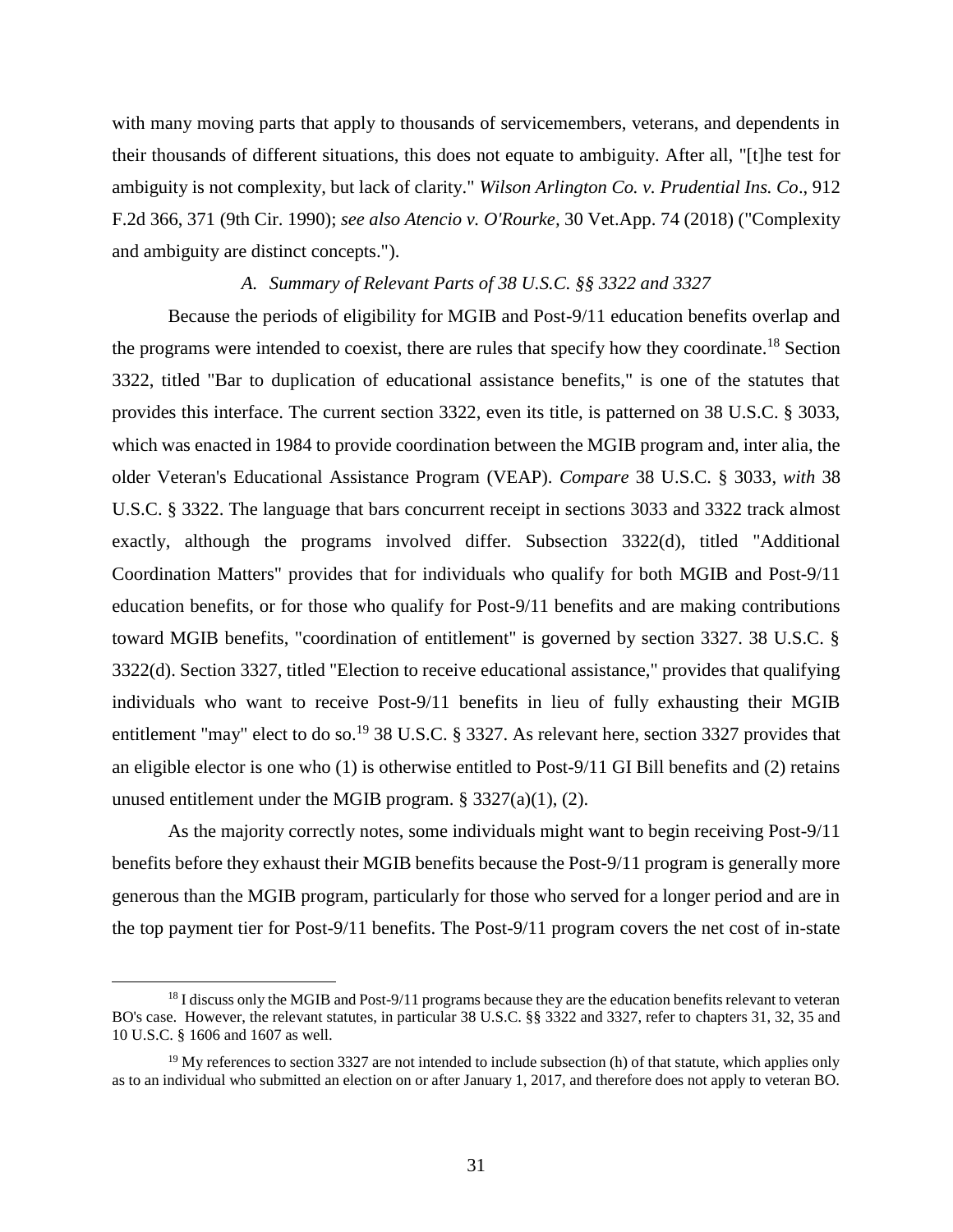tuition, a housing allowance (so long as the student is not currently on active duty), and a book stipend, items that the MGIB program does not cover. <sup>20</sup> *Compare* 38 U.S.C. § 3313, *with* 38 U.S.C. §§ 3001 *et seq*. However, for other individuals the better option may be continuing to receive MGIB benefits until they are exhausted and then applying to receive Post-9/11 benefits.

Congress arranged that an individual electing Post-9/11 benefits before using their full entitlement to MGIB benefits would face two drawbacks that are relevant here. First, the statutory election of Post-9/11 benefits under section 3327, while the individual still has unused MGIB benefit entitlement, would be irrevocable. *See* 38 U.S.C. § 3327(i). Second, instead of remaining entitled to receive an aggregate 48 months of education benefits, which is the statutory cap applicable to an individual who is entitled to education benefits under two or more programs, an individual who has unused MGIB benefits available but elects to receive Post-9/11 benefits under section 3327 is entitled to Post-9/11 benefits only for the remainder of the period left on their MGIB entitlement, up to a total of 36 months combined. 38 U.S.C. § 3327(d)(2). Of course, an individual who does not voluntarily elect to receive Post-9/11 benefits under section 3327 before exhausting their MGIB benefits may receive the full 36 months of MGIB benefits and then receive an additional 12 months of Post-9/11 education benefits before reaching the 48-month cap. 38 U.S.C. §§ 3327(d)(2), 3695 (section 3695 establishes a 48-month cap on the combined period of educational assistance received under two or more programs and section 3327(d)(2) provides that only those individuals who voluntarily relinquish unused MGIB benefits are subject to the MGIB "remainder" rule). And those with qualifying Post-9/11 service who chose to not pay into the MGIB program and thus have no entitlement to MGIB benefits are entitled to receive 36 months of Post-9/11 benefits. 38 U.S.C. § 3312(a).

## *B. The Different Types of Election*

Before going further, I note an additional complication regarding the statutory scheme at issue here: Section 3322 references several different types of elections pertinent to Post-9/11 benefits. Mention of election is found in subsections  $3322(a)$ , (c), (e), (g), and (h), and all provide that in certain circumstances an individual "*shall elect* [] *in such form and manner as the Secretary may prescribe*[]" the program to which the individual's service will be credited. 38 U.S.C.

<sup>&</sup>lt;sup>20</sup> Active duty members who enroll in the MGIB program and pay \$100 per month for 12 months are entitled to receive a monthly education stipend so long as they have completed a minimum service obligation. 38 U.S.C. § 3011.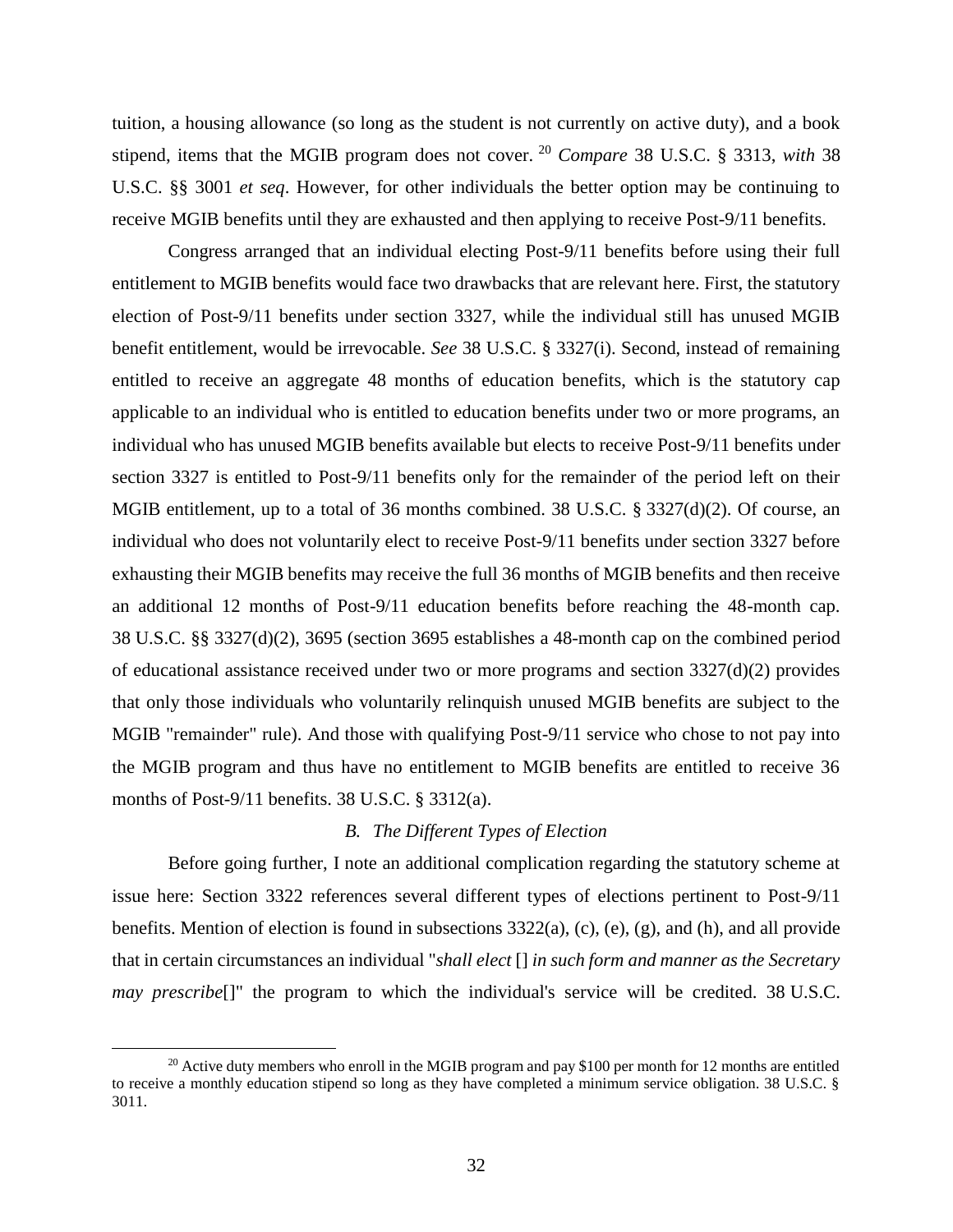§ 3322(a), (c), (e), (g), (h) (emphasis added). Notably, Congress delegated to VA the authority to determine the form and manner of these elections, essentially establishing a largely regulatory election process, although authorized by statute, for individuals covered by subsections 3322(a), (c), (e), (g), and (h).

In contrast, subsection 3322(d) doesn't specifically mention election, but instead directs that certain individuals' education benefits entitlements will be coordinated by section 3327.<sup>21</sup> Section 3327(a) sets out the *completely voluntary statutory election process* that veteran BO chose. Although he argues that section 3322(h), which explicitly applies only to individuals with a single period of service, triggers the section 3327(a) voluntary statutory election provision, oral argument at 11:46-50, and thus that section 3327 only applies to individuals with a single period of service, these two provisions have no inherent relationship. Whereas section 3322(h) provides VA with authority to establish a *regulation-based mandatory* election process for those with a single period of service, section 3322(d) doesn't reference the individual's period or periods of service and directs individuals to the section 3327 *statutory voluntary election process.* In effect, the statutory scheme relevant here provides for different election procedures—section 3322(h)'s reference to a single period of service does not impact the voluntary section 3322(d)/3327 statutory election process and there is no indication in the text that section 3322(d)/3327 applies only to those with multiple education benefit entitlements under a single period of service.

#### *C. The Majority's Framing of the Issue*

The majority's various characterizations of the issue in this case demonstrate a misunderstanding of how the MGIB and Post-9/11 education programs interrelate and in framing the issue they pose misleading choices. They view the question at issue as whether a veteran who qualifies for MGIB benefits under one period of service and Post-9/11 benefits under an entirely separate period of service may use one period of service to obtain MGIB benefits and the other period of service to obtain Post-9/11 benefits, subject to any applicable aggregate cap—or must such a veteran choose between, or "irrevocably elect," or be forced to elect which program he or she uses? *Ante* at 15. My colleagues repeat this query in various ways throughout their decision. *Ante* at 10, 15-16, 19-21. But it is perfectly clear that under section 3322(d)/3327 no one is forced

<sup>&</sup>lt;sup>21</sup> Subsection 3322(d) refers to a section 3301 note. In December 2016, Congress enacted a "recodification" and improvement of [the] election process for [the] post-9/11 educational assistance program" and the section 3301 note became an entirely new statute, section 3327, which sets forth the voluntary statutory election process at issue here. Pub. L. No. 110-252, title IV, § 405(c), 130 Stat. 1558 (Dec. 16, 2016).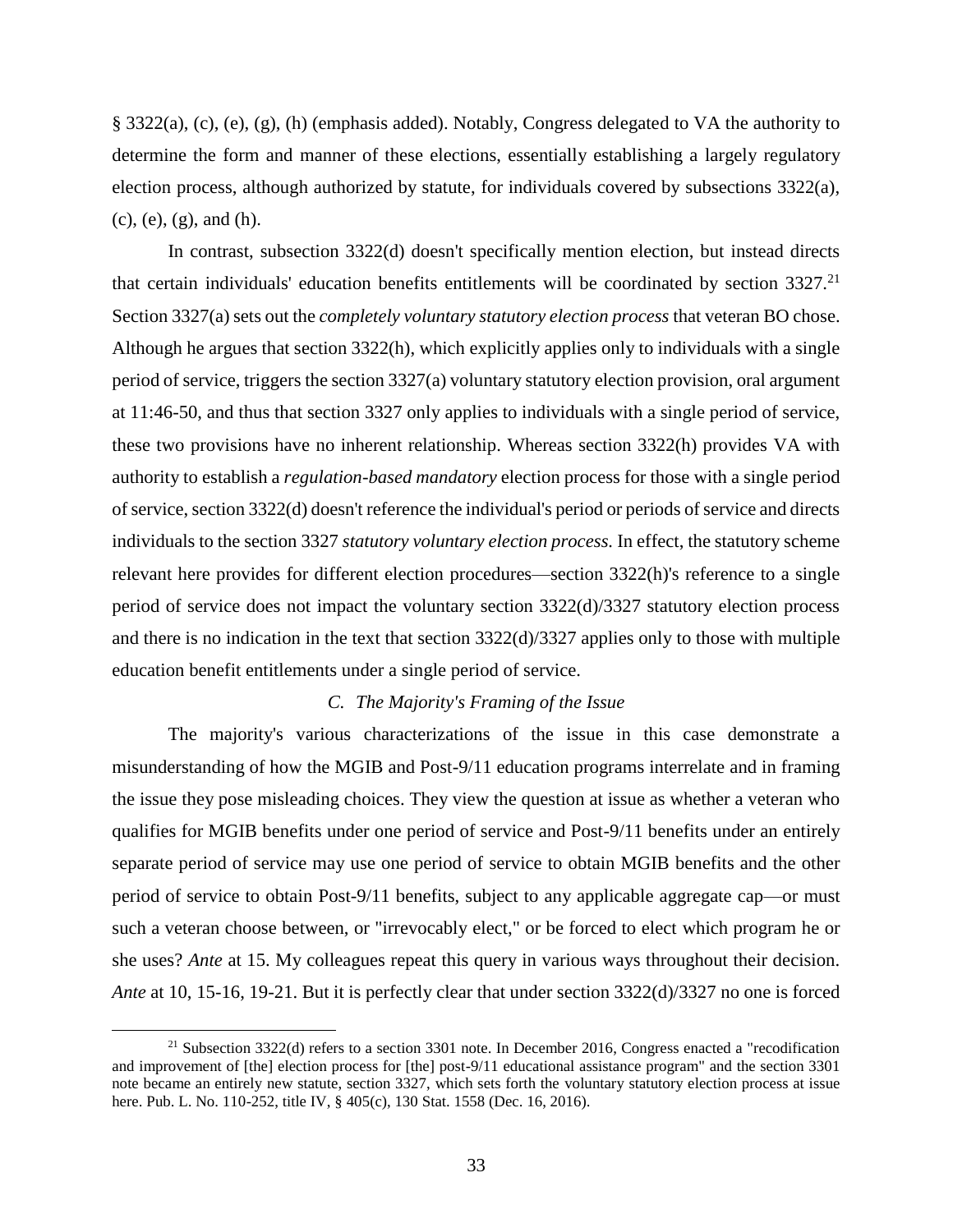to choose between the two programs. As noted above, while section 3322(h) requires a compulsory election as to how to credit a single period of service, the section 3327/3322(d) election that veteran BO chose, which consists of electing Post-9/11 benefits while having unused MGIB entitlement, is entirely voluntary. An individual may continue to use MGIB benefits until those benefits are exhausted and then receive Post-9/11 benefits, subject to the overall statutory cap of 48 months. No election is required.<sup>22</sup>

The majority also asks whether Congress desired to *bar* the receipt of benefits under both MGIB and Post-9/11 when a veteran has at least two separately qualifying periods of service as "duplication." *Ante* at 16. Here again, they frame the issue inappropriately because the statutes are clear that there is no bar to an individual receiving both benefits nonconcurrently. But the majority's questions imply that the Board decision in BO's case would support a bar to receipt of both benefits for veteran BO. It would not—it would simply hold veteran BO to the election that he made to receive Post-9/11 benefits while being entitled to unused MGIB benefits, with the associated drawback that was discussed earlier.

#### *D. The majority ignores the plain language.*

As noted, section 3322 is titled "Bar to duplication of educational assistance." The majority reasons that the entire statute is ambiguous because it is unclear what type of duplication is barred and what period the duplication bar would apply to. *Ante* at 21. They conclude that the duplication barred by section 3322 is as to an individual receiving assistance from more than one program during a single month, semester, or other applicable pay period. Then they reason that the best independent interpretation of section 3322 is that it allows a veteran like BO, with multiple entitlements under separate periods of service, to receive full benefits under both MGIB and Post-9/11 programs, although not at the same time and subject to the 48-month cap. *Ante* at 23. Applying this interpretation, they conclude that subsection (d) doesn't apply to veteran BO.

To answer whether veteran BO's voluntary election under section 3322(d)/3327 is valid and limits him to the remainder of the unused period of his MGIB benefits, we must look to the plain language of the statute. "[A] functioning system of laws must give primacy to the plain

<sup>&</sup>lt;sup>22</sup> Contrary to the majority's statement, *ante* at 28, there is a clear statutory basis for concluding that individuals who fully exhaust their 36 months of MGIB benefits may then receive 12 months of Post-9/11 benefits. Because these individuals did not make a voluntary section 3322(d)/3327 election, they are not subject to section  $3327(d)(2)$ —which limits the amount of Post-9/11 benefits available to the number of months of unused MGIB benefits—and thus may still obtain 48 months of educational benefits subject to the section 3695 cap.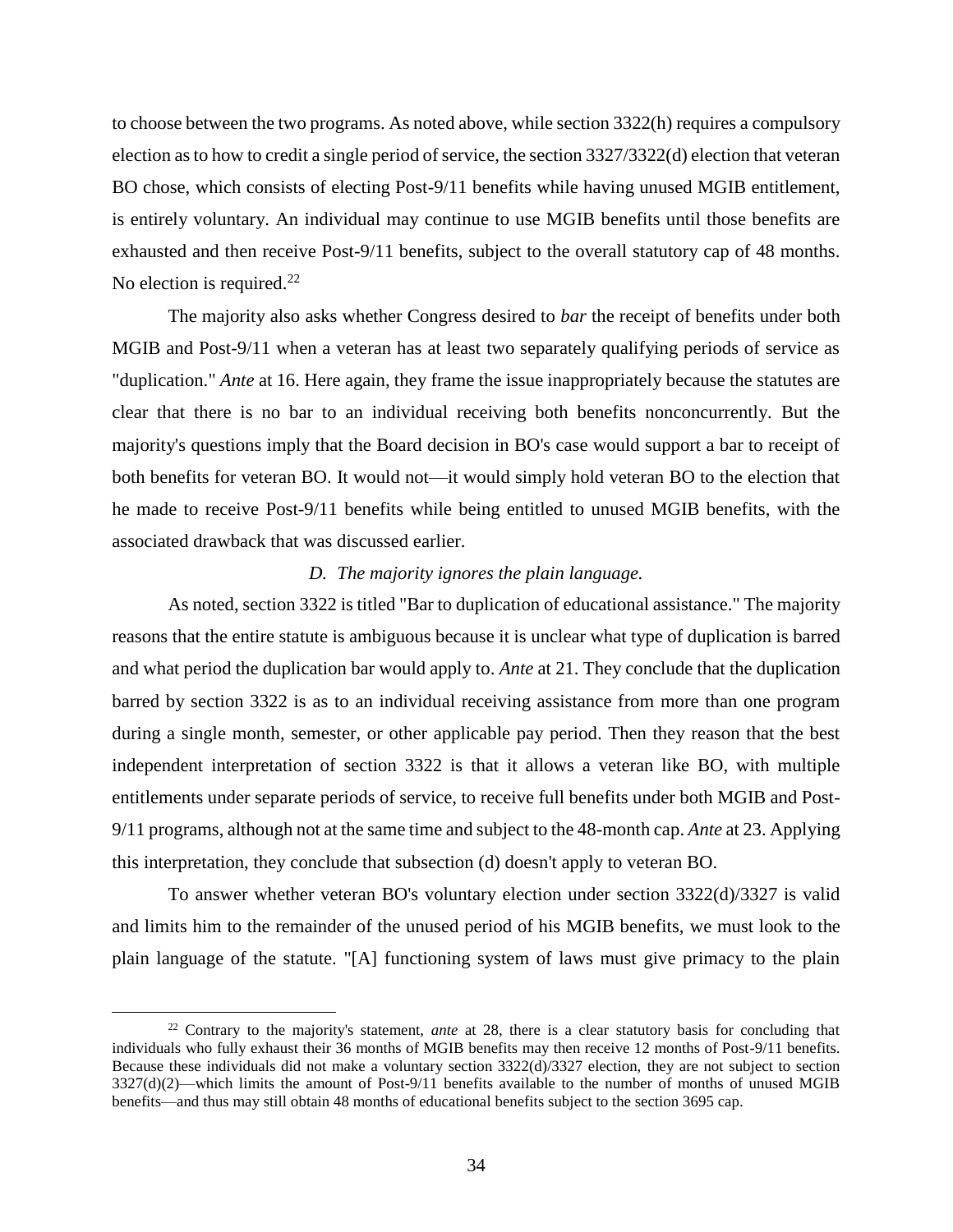language of authorities." *Tropf v. Nicholson*, 20 Vet.App. 317, 322 n.1 (2006); *see also Myore v. Nicholson*, 489 F.3d 1207, 1211 (Fed. Cir. 2007) ("'Statutory interpretation begins with the language of the statute, the plain meaning of which we derive from its text and its structure'" (quoting *McEntee v. Merit Sys. Prot. Bd*., 404 F.3d 1320, 1328 (Fed. Cir. 2005))).

The majority concludes that section 3322 as a whole, and subsection 3322(d) that directs individuals to the voluntary election process in section 3327, is ambiguous because it can be read to apply to individuals with multiple entitlements under a single period of service as well as multiple entitlements under multiple separate periods of service. *Ante* at 21. I agree that the statute says that, but that does not make it ambiguous. Based on the plain language of the statute, applying the voluntary election process to both classes of individuals was the intent of Congress.

The language of section 3322 is clear and unambiguous—it doesn't refer to an individual's entitlement based on whether they have multiple entitlements under a single period of service or under multiple separate periods of service.<sup>23</sup> Even the majority acknowledges that section  $3322$ "doesn't speak in terms of periods of service" but "applies broadly to an individual entitled to Post-9/11 benefits who is also eligible for [MGIB benefits]." *Ante* at 17. To me, their characterization demonstrates that, far from being ambiguous, the language of section 3322, including subsection (d), applies broadly to individuals who meet the criteria listed, regardless whether their entitlements to MGIB and Post-9/11 fall under a single period of service or multiple separate periods of service. Based on the plain language of the statute, this is the scheme that Congress intended. After all, "[b]road general language is not necessarily ambiguous when congressional objectives require broad terms." *Diamond v. Chakrabarty*, 447 U.S. 303, 315 (1980).

As to subsection 3322(d) its language is also plain and unambiguous. As relevant here, it provides that in the case of an individual entitled to MGIB educational assistance, or making contributions toward entitlement to MGIB, coordination of entitlement to Post-9/11 educational assistance and MGIB educational assistance will be governed by 38 U.S.C. § 3327, the voluntary statutory election provision. Instead of acknowledging the plain language, the majority finds that subsection (d) applies to individuals with entitlement to both MGIB and Post-9/11 benefits, but based on a single period of service. They conclude that it applies to those with a single period of service who have an application pending for, or a decision awarding, MGIB benefits, who would

 $^{23}$  Subsection (b) mentions period of service and subsection (h) references a single period of service. These provisions are discussed later.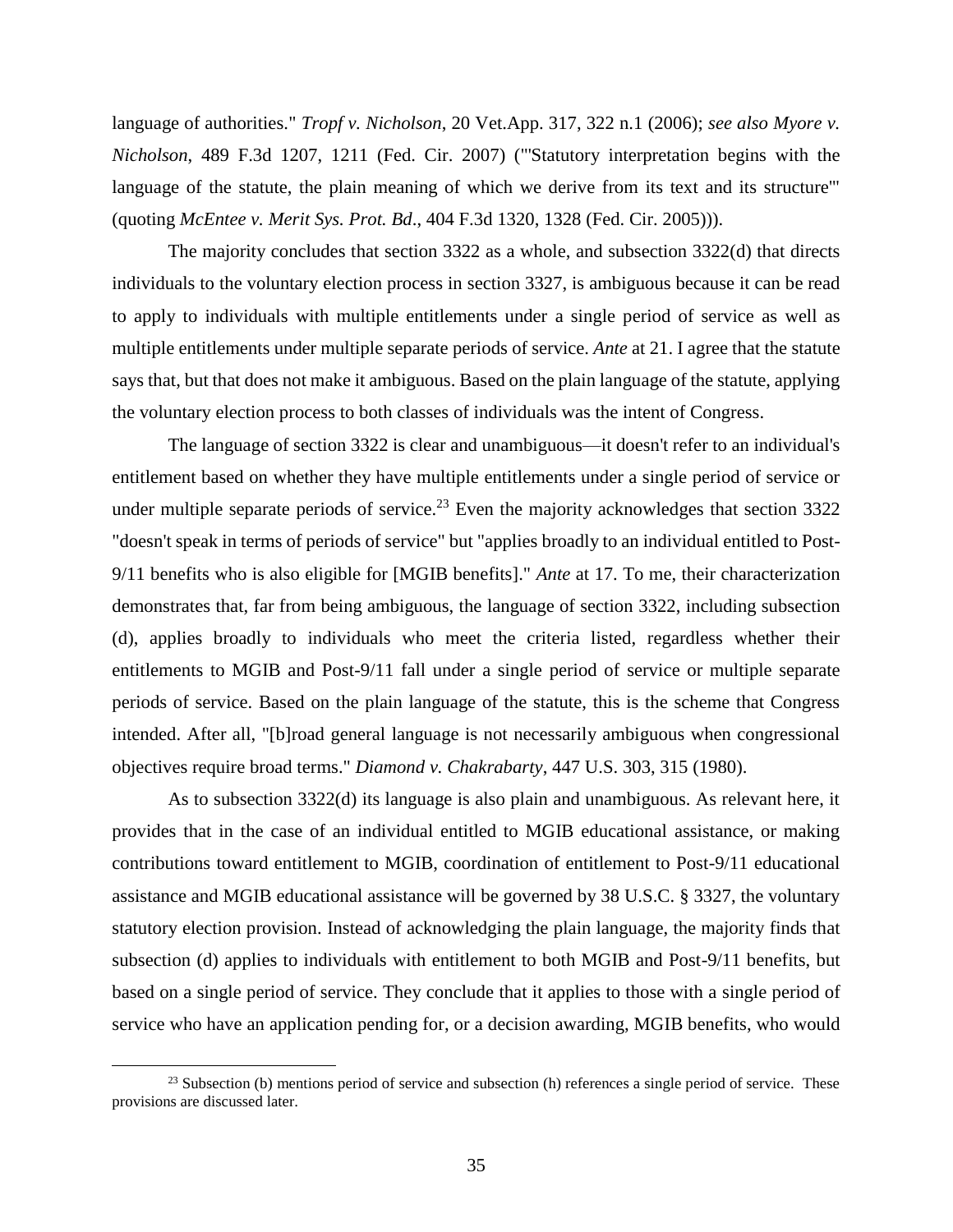prefer to use Post-9/11 benefits. *Ante* at 25. Then, applying these criteria to veteran BO's case, they conclude that 3322(d), and consequently section 3327, doesn't apply to him because he was eligible for MGIB benefits under an earlier period of service and Post-9/11 benefits under an entirely separate later period of service.

Because section 3322(d) makes no mention whatsoever of an individual's period or periods of service, let alone whether an individual has entitlement to Post-9/11 and MGIB benefits under separate periods of service, my colleagues' conclusions are insupportable. Under the majority's interpretation, seemingly mutually exclusive classes of individuals—those with multiple education benefits entitlements under a single period of service and those with multiple entitlements under multiple separate periods of service—are not distinct classes because those with multiple periods of service necessarily have single periods of service as well. This adds a layer of confusion to already confusing interface rules between two programs, but their interpretation has problems more significant than mere confusion.

## *E. Congress intentionally added a single period of service requirement to subsection (h) but did not do so in subsection (d).*

Congress demonstrated that it knew how to require that a section 3322 provision apply only to individuals with a single period of service, but it didn't do so in subsection 3322(d). Instead, in subsection 3322(h), titled "Bar to duplication of eligibility based on a single event or period of service," Congress clearly proscribed benefits based on the individual's period of service. But the other 3322 subsections, including subsection (d), do not mention the qualifying individual's number of periods of service.<sup>24</sup> The majority glosses over this fact, asserting that  $3322(h)$ 's singleperiod-of-service frame of reference "need not necessitate exclusivity of control over individuals with a single period of service." *Ante* at 24. But it is undoubtedly significant that subsection 3322(h) explicitly states that it applies to those with a single period of service while subsection 3322(d) is silent on the matter.

It is well settled that "[w]here Congress includes particular language in one section of a statute but omits it in another section of the same Act, it is generally presumed that Congress acts intentionally and purposely in the disparate inclusion or exclusion." *Russello v. United States*, 464 U.S. 16, 23 (1983) (quoting *United States v. Wong Kim Bo*, 472 F.2d 720, 722 (5th Cir.1972)).

<sup>&</sup>lt;sup>24</sup> Subsection 3322(b) also references "period of service," providing that a period of service counted for purposes of repayment of an education loan under 10 U.S.C. § 109 may not be counted as a period of service for entitlement to educational assistance under Chapter 33.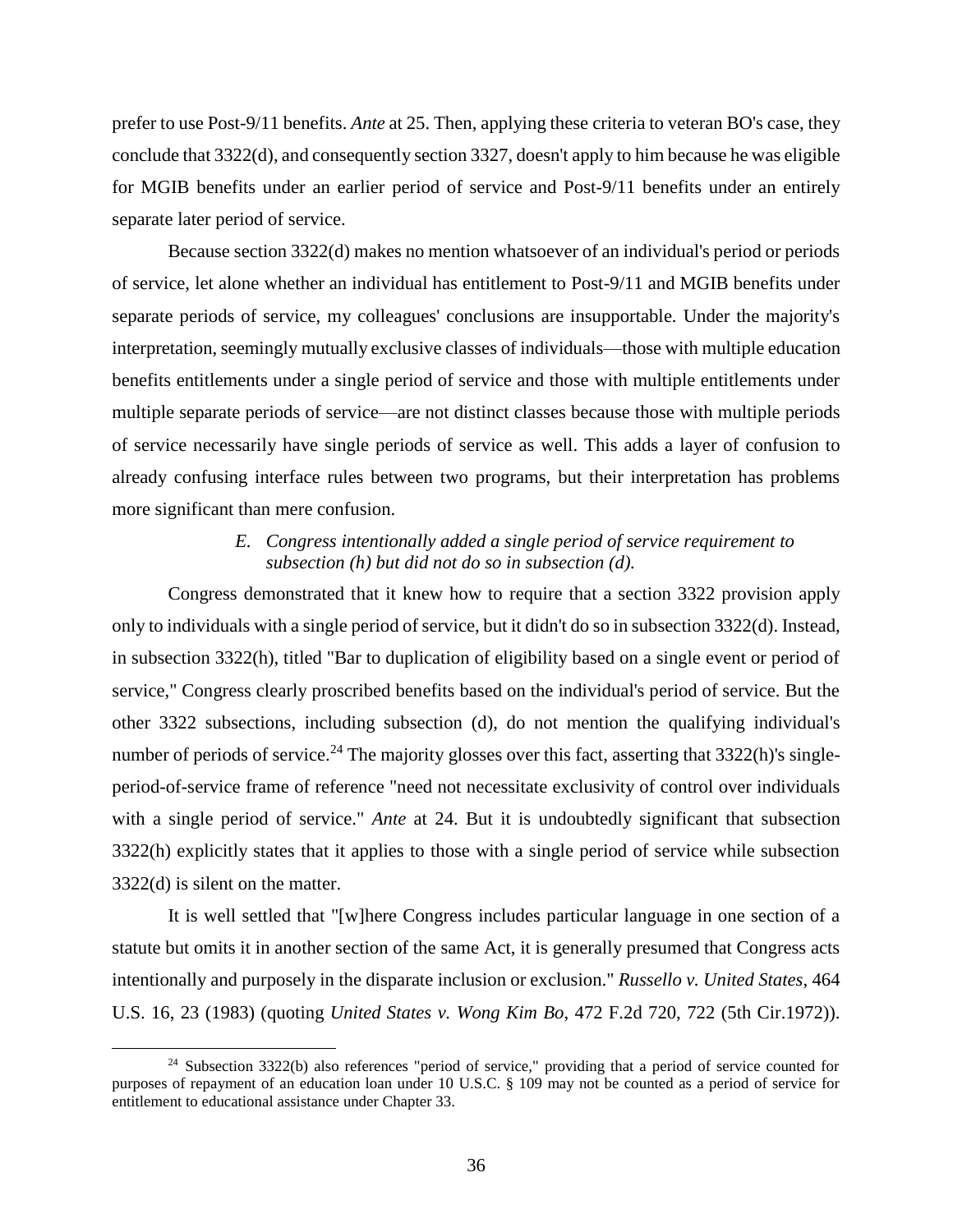The Supreme Court of the United States asserted in *Russello*: "We refrain from concluding here that [] differing language in [] two subsections has the same meaning in each. We would not presume to ascribe this difference to a simple mistake in draftsmanship." 464 U.S. at 23; *see also Nat'l Ass'n of Mfrs. v. Dep't of Defense*, 138 S. Ct. 617, 631 (2018) ("Courts are required to give effect to Congress' express inclusions and exclusions, not disregard them.").

Here, there is no reason to suppose that Congress intended 3322(d) to be more restrictive than the plain text. That is, there is no reason to suppose that Congress intended 3322(d) to apply only to individuals with multiple entitlements based on a single period of service but not to those with multiple entitlements based on separate periods of service, but failed to say so. The absence of reference to an individual's period of service in subsection 3322(d) means that the period or periods of service of the qualifying individual are not relevant, and that subsection 3322(d) and its companion statute, section 3327, applied to veteran BO in 2015 when he was still entitled to MGIB benefits but wanted to receive Post-9/11 benefits.

Moreover, the majority concludes that the title of (d), "Additional coordination matters," supports its reading—that the use of "additional" in the title suggests that (d) is "secondary" to other section 3322 provisions. *Ante* at 25. However, "additional coordination matters" indicates that whatever the exact meaning of the section 3322 bar on duplication of education benefits, (d) concerns matters supplementary or in addition to the coordination-of-programs matters central to section 3322 as a whole. *See* RANDOM HOUSE DICTIONARY OF THE ENGLISH LANGUAGE UNABRIDGED 23 (2d ed. 1987) (defining "additional" as "added," "more," or "supplementary"). This is borne out by the text of (d), which merely refers certain individuals to the voluntary election provision and, unlike the other subsections, doesn't set out rules concerning duplication of benefits. Thus, the title of (d) doesn't support their analysis; in fact, the title conveys that it deals with supplementary matters, such that the meaning of the bar on duplication of benefits isn't a specific concern for those affected by (d).

In addition, I find completely unpersuasive the majority's conclusion that subsection (d) can't be restrictive because "coordinate" incorporates the concept of harmonization. While "coordinate" might not connote restriction, it doesn't necessarily connote harmonization either- definitions of "coordinate" include "to place or arrange in proper order or position" and "to assume proper order or relation." RANDOM HOUSE DICTIONARY OF THE ENGLISH LANGUAGE UNABRIDGED 447 (2d ed. 1987). Contrary to the majority's view, *ante* at 25, it isn't remarkable that rules that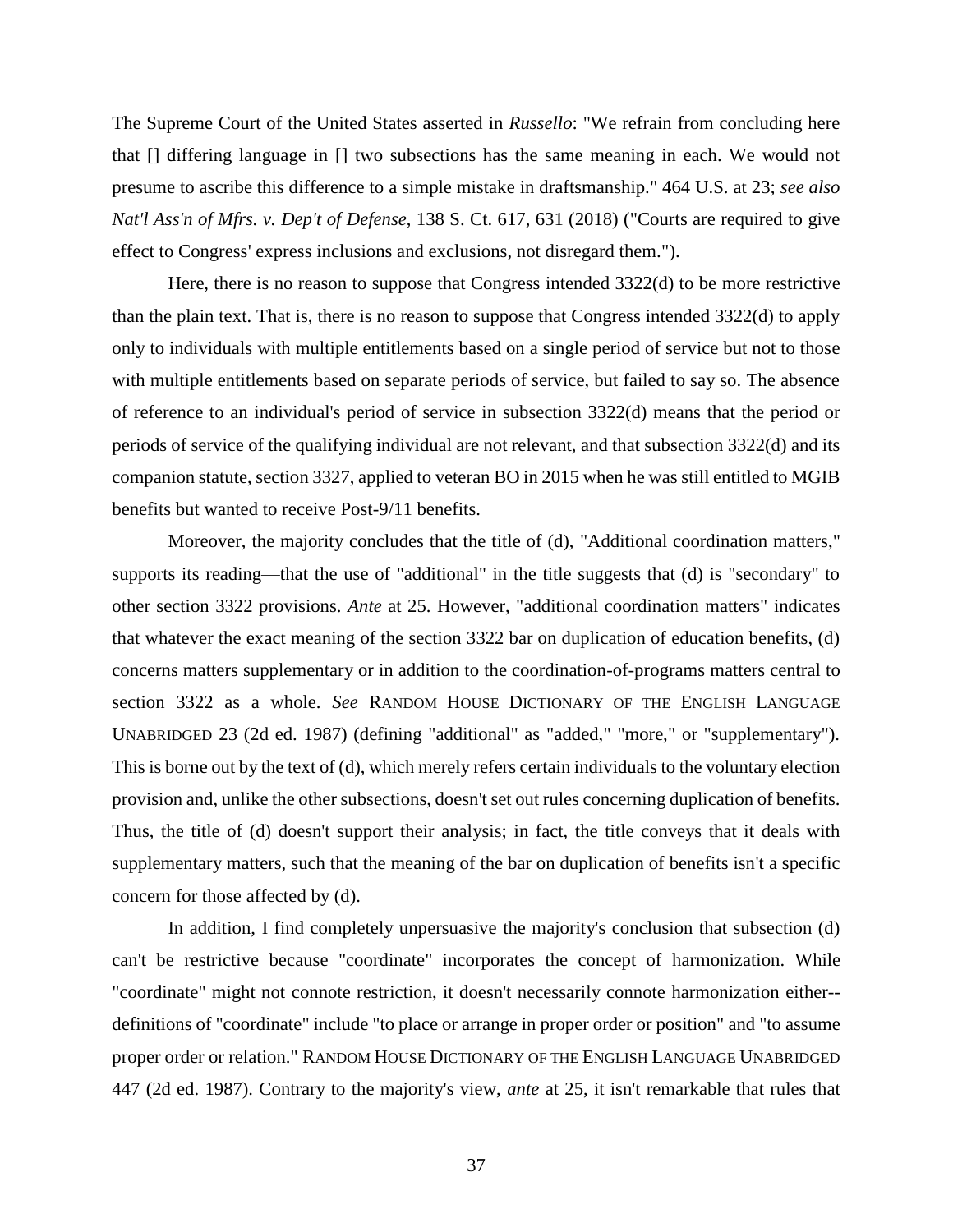effect the coordination and interplay of two complex benefit programs, that place them in proper relation to each other, would include a rule allowing individuals to make a wholly voluntary election to receive a more generous benefit earlier, at a cost.

## *F. If subsection (d) was being misapplied, Congress would have amended or clarified it in 2010 or 2016.*

Congress is presumed to enact legislation with knowledge of the current statutory scheme and its application. *See Nat'l Cable & Telecomms. Ass'n v. Brand X Internet Servs.*, 545 U.S. 967 (2005) (noting presumption that Congress is aware of "settled judicial and administrative interpretation[s]" of terms when it enacts a statute (citing *Comm'r v. Keystone Consol. Indus., Inc.*, 508 U.S. 152, 159 (1993))); *Mudge v. United States*, 308 F.3d 1220, 1232 (Fed. Cir. 2002) ("Congress is presumed to be aware of an administrative or judicial interpretation of a statute." (citing *Lorillard v. Pons*, 434 U.S. 575, 580 (1978))). For our purposes, this means that after Congress enacted the Post-9/11 education benefits program in 2008, it is presumed to have been fully aware that section 3322 was being applied to individuals such as veteran BO, with entitlements under separate periods of service, as well as to individuals with multiple entitlements under a single period of service. However, when Congress made two subsequent legislative changes relevant to this issue, directly affecting section 3322, it didn't amend the statute to be consistent with the majority's view.

Two years after the Post-9/11 GI Bill was enacted in 2008, Congress passed the Improvements Act of 2010, adding the subsection 3322(h) to bar "duplication of eligibility based on a single event or period of service." 38 U.S.C. § 3322(h). As noted, subsection (h) provides that an individual with "a single event or period of service" must "elect . . . under which authority such service is to be credited." 38 U.S.C. § 3322(h)(1). Essentially, subsection (h) provides that after August 1, 2011, individuals with a single period of service *must elect*, using rules prescribed by VA, the education benefits program under which their service is to be credited. They will then only be eligible for benefits under that program. 38 U.S.C. § 3322(h). At the time subsection (h) was enacted, Congress was aware of VA's implementation of section 3327 that required that all qualified individuals exhaust or relinquish entitlement of MGIB benefits before receiving Post-9/11 benefits. *See* 2009 VA Post-9/11 GI Bill Outreach Letter, http://www.gibill.va.gov/ documents/CH33\_veteran\_outreach\_letter.pdf (website last updated Nov. 10, 2009) ("Those individuals transferring to the Post-9/11 GI Bill from the Montgomery GI Bill (chapter 30) will be limited to the amount of their remaining chapter 30 entitlement."). And since in subsection (h)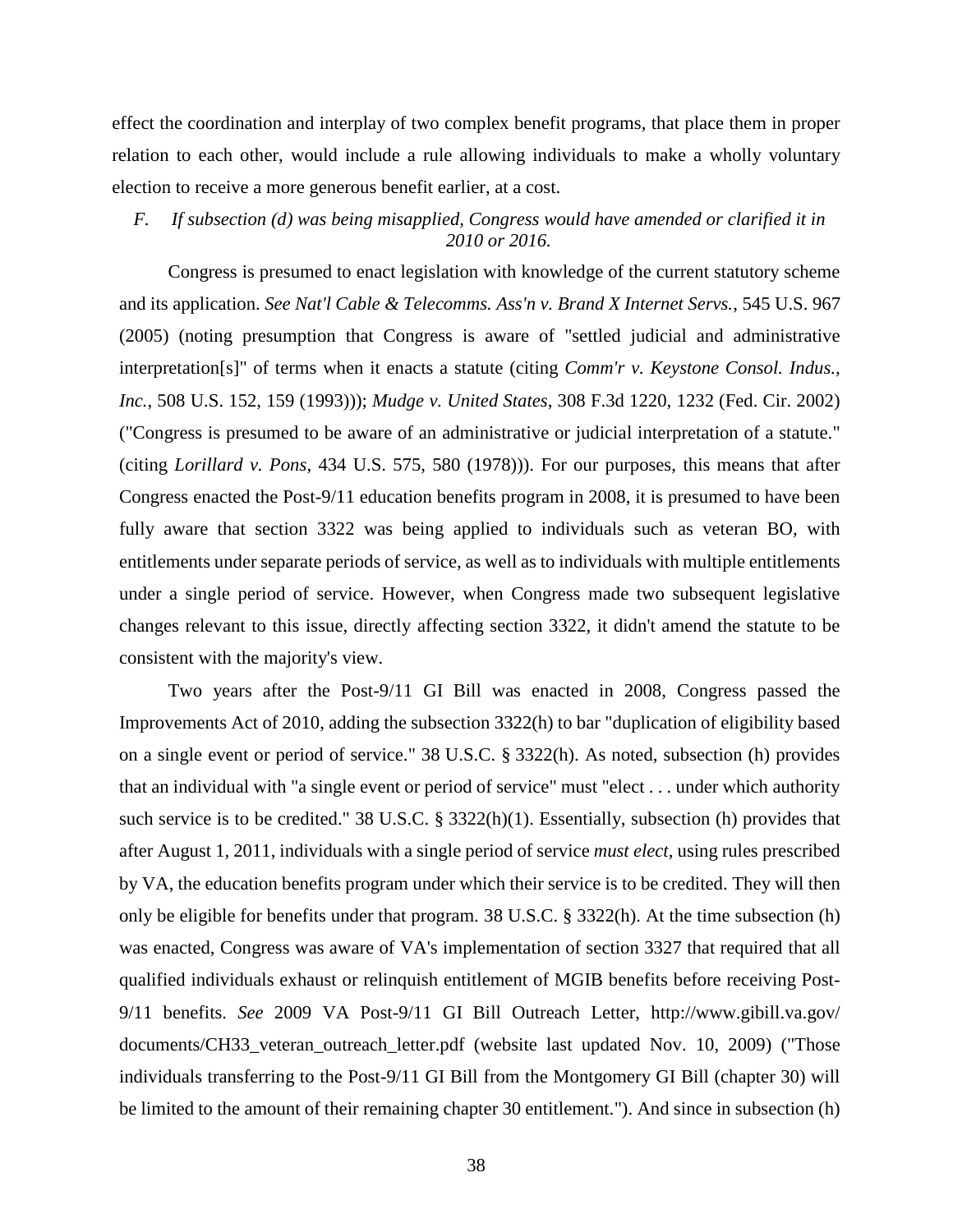they were clarifying that eligibility was restricted for those with a single period of service, it would have made sense for Congress to spell out that subsection (d) as well only applied to those with a multiple entitlements due to a single period of service. But nothing in the language or legislative history of that statute indicated that Congress saw fit to modify, alter, clarify, or otherwise affect the classes of individuals who at that time were being included in the voluntary section  $3322(d)/3327$ election process.<sup>25</sup>

Even more significant though, is the fact that, as noted earlier, in December 2016 Congress enacted a "recodification and improvement of [the] election process for [the] post-9/11 educational assistance program. " With this change Congress moved the section 3301 note providing for the voluntary election process referenced in subsection 3322(d) to an entirely new statute, section 3327. *See* Pub. L. 110-252, title IV, § 405(c), 130 Stat. 1558 (Dec. 16, 2016). Given that the purpose of that enactment was to improve the post-9/11 election process, Congress, aware of the fact that individuals with multiple entitlements based on separate periods of service could make a voluntary election under section 3322(d)/3327, would certainly have amended or clarified that subsection (d) was only applicable to individuals with multiple entitlements under a single period of service if the majority's interpretation of the statute were correct. Instead, Congress made no change to subsection 3322(d).

Congress did not see the need, either in 2010 or in 2016, to clarify that the section 3322(d)/3327 election process applies only to individuals with multiple entitlements based on a single period of service. This confirms that Congress did not believe that it was erroneous to apply the plain language of the statute to include veterans like BO.

## *G. The 48-Month Aggregate Cap*

 $\overline{a}$ 

My colleagues assert that their interpretation of section 3322 gives "real meaning" to the 48-month aggregate cap on receipt of benefits from two different education benefit programs. *Ante* at 23, 27. If the process worked as the Secretary argues, they say, the 48-month cap would be "a nullity" without meaning and would end up applying to no one. *Ante* at 27. As noted, the section 3322(d)/3327 election is completely voluntary and veterans may determine that they would be better off exhausting 36 months of entitlement to MGIB benefits and then making use of their 12 months of Post-9/11 benefits. For them, the cap is not a nullity. And the Secretary during oral

<sup>&</sup>lt;sup>25</sup> As noted, the subsection  $3322(h)$  election process is mandatory, is left to VA to prescribe, and makes no reference to section 3327. Thus, that election process is not the one directly at issue in veteran BO's case.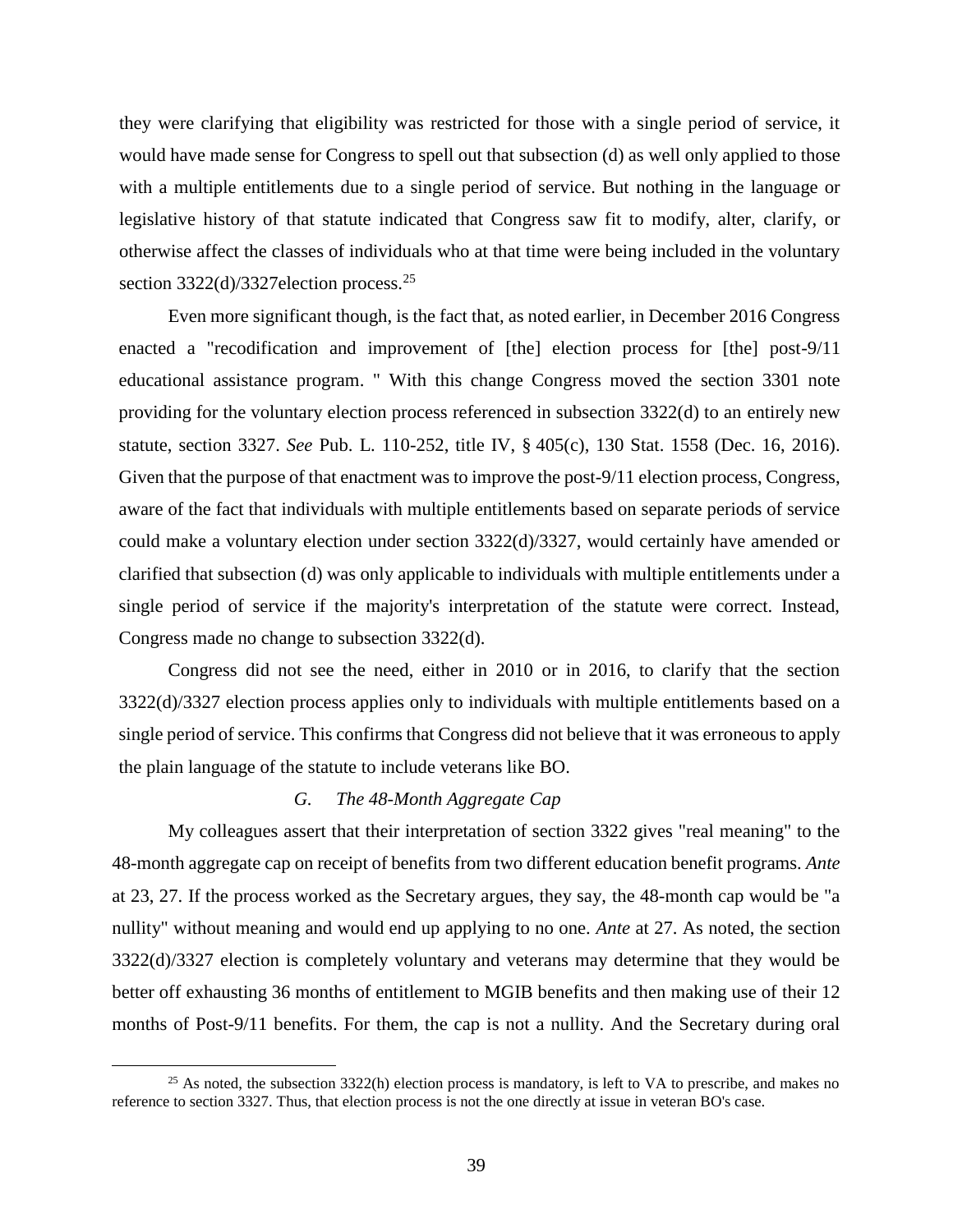argument pointed out instances where it might benefit an individual to continue to use MGIB benefits instead of converting that entitlement to Post-9/11 benefits. Oral argument at 46:30-47:16. Although admittedly many individuals may voluntarily choose to receive Post-9/11 benefits without fully exhausting their MGIB entitlement, resulting in fewer veterans being subject to the 48-month cap and greater numbers of individuals, through voluntary choice, being subject to the 36-month cap under section 3327, that does not render the 48-month cap null. In fact, it appears to accomplish its intended purpose.

#### *H. The majority's interpretation is not more "veteran-friendly."*

My colleagues assert that their interpretation is more veteran-friendly than the plain language of the statute. *Ante* at 29. But their approach ends up assigning greater value and additional benefits to an individual with intermittent periods of active duty service than to individuals with a continuous period of active duty service. There is no indication, based on the text of the relevant statutes, that Congress intended this outcome or that it is more veteran-friendly. Congress set out only one situation in section 3322 in which it is relevant whether an individual served for a single period or multiple separate periods—in section 3322(h) Congress in 2010 specifically established a bar to duplication of *eligibility based on a single period of service,* which applies to individuals with service qualifying for Post-9/11benefits and, inter alia, MGIB benefits. No other subsection in section 3322 differentiates between individuals with a single period of service and those with multiple separate periods of service. If Congress did not explicitly, except in section 3322(h), provide for differing treatment based on such a distinction, this Court should not create or sanction such differing treatment. But the majority interprets section 3322 in a way that would entrench in law differing education benefit entitlement between a servicemember with a single continuing active duty period of five years, for example, and a reservist who has been activated multiple times during that same five-year period. If Congress establishes such differing treatment, so be it. But this Court should not, out of a misplaced sense of justice, construct differing treatment that is not contemplated by the law.<sup>26</sup>

<sup>&</sup>lt;sup>26</sup> Although my colleagues state that my conclusion in this regard is based on the assumption that they defined "period of service" when they haven't, *ante* at 29 n.15, their whole analysis hinges on their finding that BO had multiple periods of service. *See, e.g.*, *ante* at 1-2 ("BO's separate periods of service independently qualified him to receive benefits under both the MGIB and the Post 9/11 GI Bill. At its core, this case is about whether he, and others like him with two separate periods of qualifying service, may obtain the full benefits of both programs (subject to an overall cap)."), 2 (stating that the issue in this case is "whether a veteran such as BO with more than one period of separately qualifying service must relinquish or exhaust entitlement under the MGIB program before receiving education benefits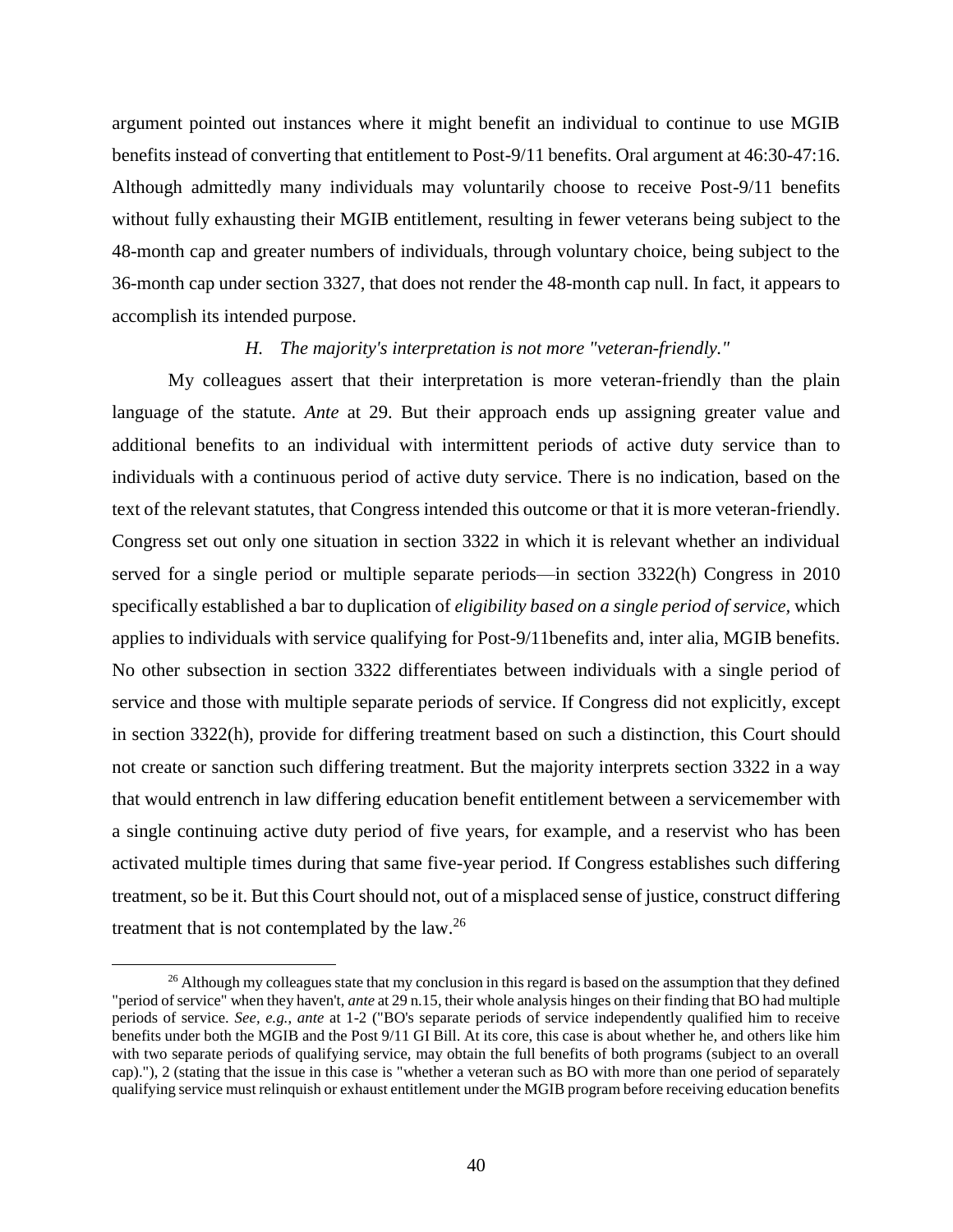In sum, whether an individual has multiple entitlements based on a single or multiple periods of service is not a factor for consideration under section 3322, including subsection (d). In this case, the plain language of subsection 3322(d) directed veteran BO to section 3327, the statutory election process, which allowed him in a totally voluntary manner to choose to elect Post-9/11 benefits while he still had unused MGIB benefits. He was informed that making that choice while he had unused MGIB benefits would have drawbacks. He accepted those drawbacks and so became entitled to 10 months and 16 days of Post-9/11 benefits. That being the case, I respectfully dissent from my colleagues' opinion.

under the Post-9/11 GI Bill program" and holding that "the relevant statutes require neither relinquishment nor exhaustion" for such a veteran), 14-15 (rejecting an interpretation that "treats a person with multiple periods of service (like BO) functionally the same as one with a single period of service").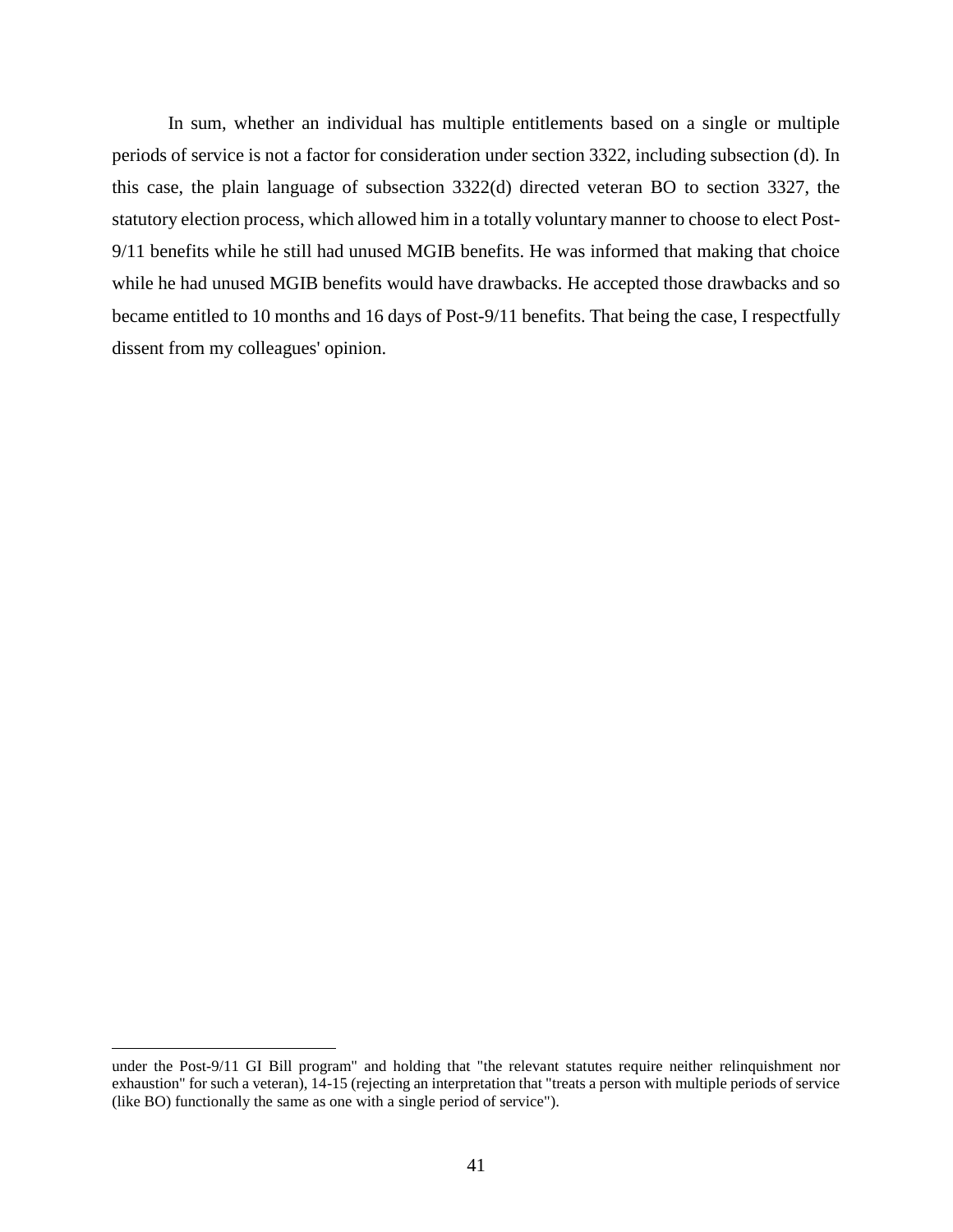## STATUTORY APPENDIX

## **§3322. Bar to duplication of educational assistance benefits**

- (a) IN GENERAL.—An individual entitled to educational assistance under this chapter who is also eligible for educational assistance under chapter 30, 31, 32, or 35 of this title, chapter 107, 1606, or 1607 or section 510 of title 10, or the provisions of the Hostage Relief Act of 1980 (Public Law 96–449; 5 U.S.C. 5561 note) may not receive assistance under two or more such programs concurrently, but shall elect (in such form and manner as the Secretary may prescribe) under which chapter or provisions to receive educational assistance.
- (b) INAPPLICABILITY OF SERVICE TREATED UNDER EDUCATIONAL LOAN REPAYMENT PROGRAMS.—A period of service counted for purposes of repayment of an education loan under chapter 109 of title 10 may not be counted as a period of service for entitlement to educational assistance under this chapter.
- (c) SERVICE IN SELECTED RESERVE.—An individual who serves in the Selected Reserve may receive credit for such service under only one of this chapter, chapter 30 of this title, and chapters 1606 and 1607 of title 10, and shall elect (in such form and manner as the Secretary may prescribe) under which chapter such service is to be credited.
- (d) ADDITIONAL COORDINATION MATTERS.—In the case of an individual entitled to educational assistance under chapter 30, 31, 32, or 35 of this title, chapter 107, 1606, or 1607 of title 10, or the provisions of the Hostage Relief Act of 1980, or making contributions toward entitlement to educational assistance under chapter 30 of this title, as of August 1, 2009, coordination of entitlement to educational assistance under this chapter, on the one hand, and such chapters or provisions, on the other, shall be governed by the provisions of section 5003(c) of the Post-9/11 Veterans Educational Assistance Act of 2008.
- (e) BAR TO CONCURRENT RECEIPT OF TRANSFERRED EDUCATION BENEFITS AND MARINE GUNNERY SERGEANT JOHN DAVID FRY SCHOLARSHIP ASSISTANCE.— An individual entitled to educational assistance under both sections 3311(b)(9) and 3319 may not receive assistance under both provisions concurrently, but shall elect (in such form and manner as the Secretary may prescribe) under which provision to receive educational assistance.
- (f) BAR TO RECEIPT OF COMPENSATION AND PENSION AND MARINE GUNNERY SERGEANT JOHN DAVID FRY SCHOLARSHIP ASSISTANCE.—The commencement of a program of education under section 3311(b)(9) shall be a bar to the following:
	- (1) Subsequent payments of dependency and indemnity compensation or pension based on the death of a parent to an eligible person over the age of 18 years by reason of pursuing a course in an educational institution.
	- (2) Increased rates, or additional amounts, of compensation, dependency and indemnity compensation, or pension because of such a person, whether eligibility is based upon the death of the parent.
- (g) BAR TO CONCURRENT RECEIPT OF TRANSFERRED EDUCATION BENEFITS.—A spouse or child who is entitled to educational assistance under this chapter based on a transfer of entitlement from more than one individual under section 3319 may not receive assistance based on transfers from more than one such individual concurrently, but shall elect (in such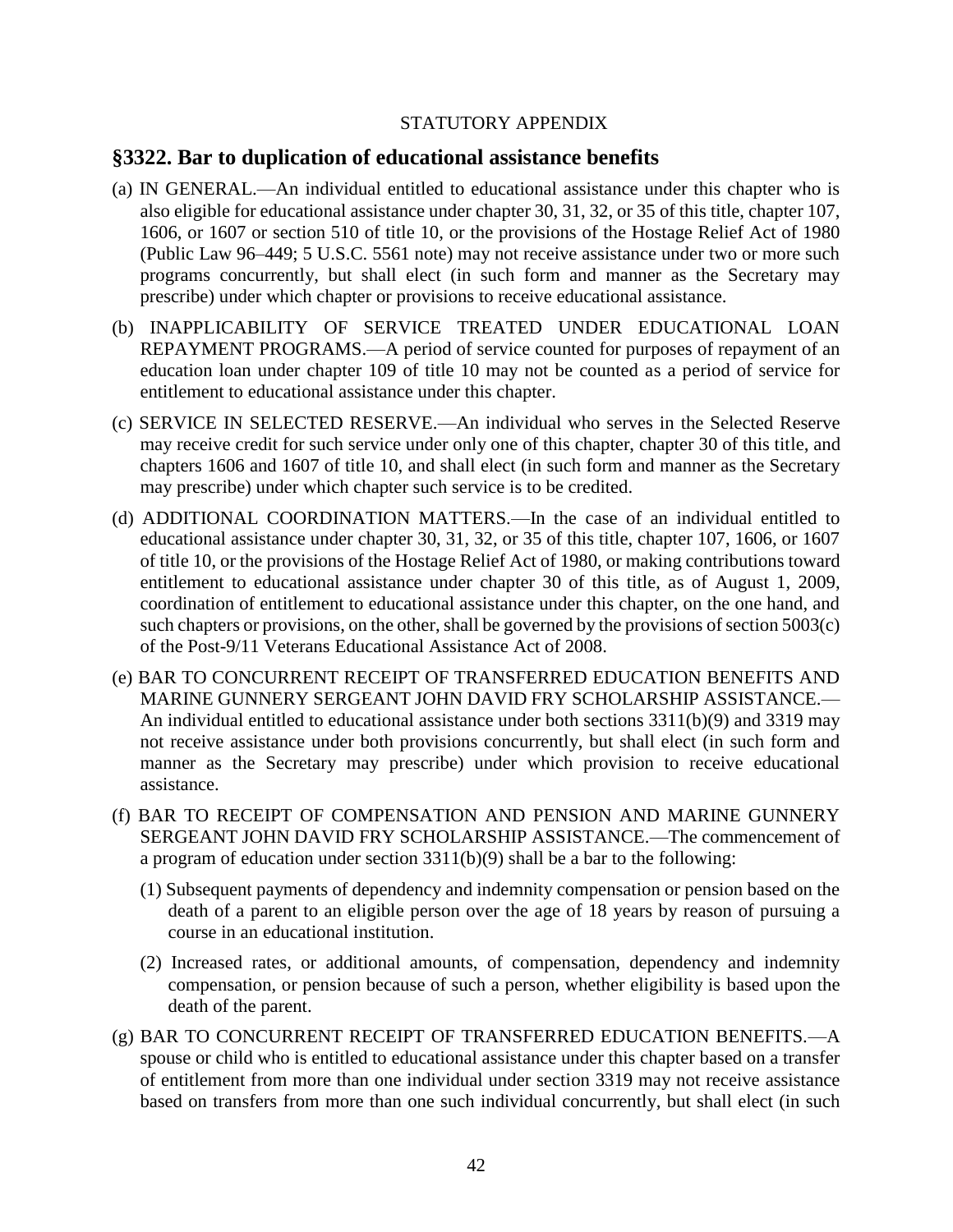form and manner as the Secretary may prescribe) under which source to utilize such assistance at any one time.

- (h) BAR TO DUPLICATION OF ELIGIBILITY BASED ON A SINGLE EVENT OR PERIOD OF SERVICE.—
	- (1) ACTIVE-DUTY SERVICE.—An individual with qualifying service in the Armed Forces that establishes eligibility on the part of such individual for educational assistance under this chapter, chapter 30 or 32 of this title, and chapter 1606 or 1607 of title 10, shall elect (in such form and manner as the Secretary may prescribe) under which authority such service is to be credited.
	- (2) ELIGIBILITY FOR EDUCATIONAL ASSISTANCE BASED ON PARENT'S SERVICE.—A child of a member of the Armed Forces who, on or after September 11, 2001, dies in the line of duty while serving on active duty, who is eligible for educational assistance under either section 3311(b)(9) or chapter 35 of this title based on the parent's death may not receive such assistance under both this chapter and chapter 35 of this title, but shall elect (in such form and manner as the Secretary may prescribe) under which chapter to receive such assistance.

# **§3327. Election to receive educational assistance**

- (a) INDIVIDUALS ELIGIBLE TO ELECT PARTICIPATION IN POST-9/11 EDUCATIONAL ASSISTANCE.—An individual may elect to receive educational assistance under this chapter if such individual—
	- (1) as of August 1, 2009—
		- (A) is entitled to basic educational assistance under chapter 30 of this title and has used, but retains unused, entitlement under that chapter;
		- (B) is entitled to educational assistance under chapter 107, 1606, or 1607 of title 10 and has used, but retains unused, entitlement under the applicable chapter;
		- (C) is entitled to basic educational assistance under chapter 30 of this title but has not used any entitlement under that chapter;
		- (D) is entitled to educational assistance under chapter 107, 1606, or 1607 of title 10 but has not used any entitlement under such chapter;
		- (E) is a member of the Armed Forces who is eligible for receipt of basic educational assistance under chapter 30 of this title and is making contributions toward such assistance under section 3011(b) or 3012(c) of this title; or
		- (F) is a member of the Armed Forces who is not entitled to basic educational assistance under chapter 30 of this title by reason of an election under section  $3011(c)(1)$  or  $3012(d)(1)$  of this title; and
	- (2) as of the date of the individual's election under this paragraph, meets the requirements for entitlement to educational assistance under this chapter.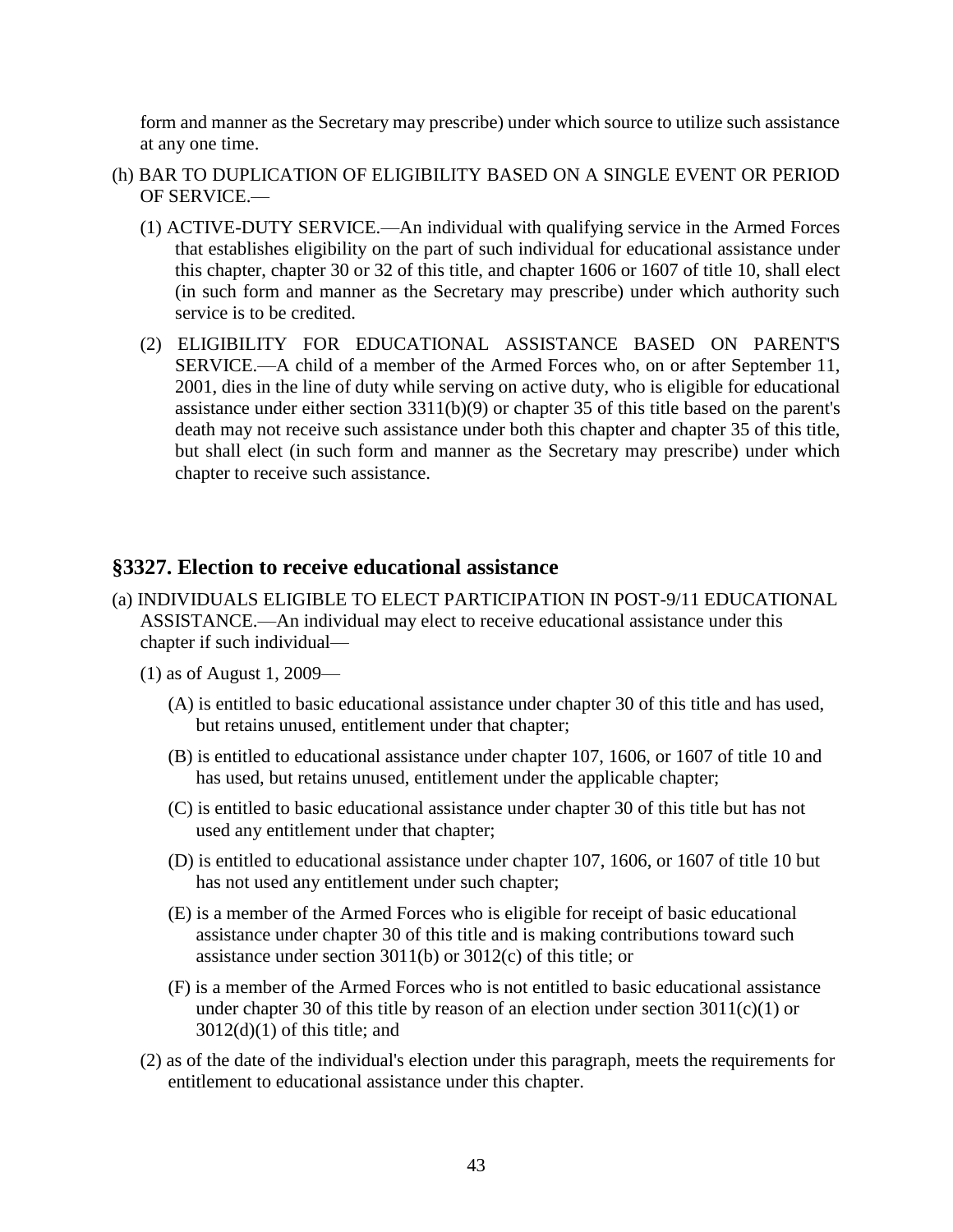- (b) CESSATION OF CONTRIBUTIONS TOWARD GI BILL.—Effective as of the first month beginning on or after the date of an election under subsection (a) of an individual described by paragraph (1)(E) of that subsection, the obligation of the individual to make contributions under section  $3011(b)$  or  $3012(c)$  of this title, as applicable, shall cease, and the requirements of such section shall be deemed to be no longer applicable to the individual.
- (c) REVOCATION OF REMAINING TRANSFERRED ENTITLEMENT.—
	- (1) ELECTION TO REVOKE.—If, on the date an individual described in paragraph (1)(A) or (1)(C) of subsection (a) makes an election under that subsection, a transfer of the entitlement of the individual to basic educational assistance under section 3020 of this title is in effect and a number of months of the entitlement so transferred remain unutilized, the individual may elect to revoke all or a portion of the entitlement so transferred that remains unutilized.
	- (2) AVAILABILITY OF REVOKED ENTITLEMENT.—Any entitlement revoked by an individual under this subsection shall no longer be available to the dependent to whom transferred, but shall be available to the individual instead for educational assistance under chapter 33 of this title in accordance with the provisions of this section.
	- (3) AVAILABILITY OF UNREVOKED ENTITLEMENT.—Any entitlement described in paragraph (1) that is not revoked by an individual in accordance with that paragraph shall remain available to the dependent or dependents concerned in accordance with the current transfer of such entitlement under section 3020 of this title.
- (d) POST-9/11 EDUCATIONAL ASSISTANCE.—
	- (1) IN GENERAL.—Subject to paragraph (2) and except as provided in subsection (e), an individual making an election under subsection (a) shall be entitled to educational assistance under this chapter in accordance with the provisions of this chapter, instead of basic educational assistance under chapter 30 of this title, or educational assistance under chapter 107, 1606, or 1607 of title 10, as applicable.
	- (2) LIMITATION ON ENTITLEMENT FOR CERTAIN INDIVIDUALS.—In the case of an individual making an election under subsection (a) who is described by paragraph (1)(A) of that subsection, the number of months of entitlement of the individual to educational assistance under this chapter shall be the number of months equal to—
		- (A) the number of months of unused entitlement of the individual under chapter 30 of this title, as of the date of the election, plus
		- (B) the number of months, if any, of entitlement revoked by the individual under subsection  $(c)(1)$ .

## (e) CONTINUING ENTITLEMENT TO EDUCATIONAL ASSISTANCE NOT AVAILABLE UNDER POST-9/11 EDUCATIONAL ASSISTANCE PROGRAM.—

(1) IN GENERAL.—In the event educational assistance to which an individual making an election under subsection (a) would be entitled under chapter 30 of this title, or chapter 107, 1606, or 1607 of title 10, as applicable, is not authorized to be available to the individual under the provisions of this chapter, the individual shall remain entitled to such educational assistance in accordance with the provisions of the applicable chapter.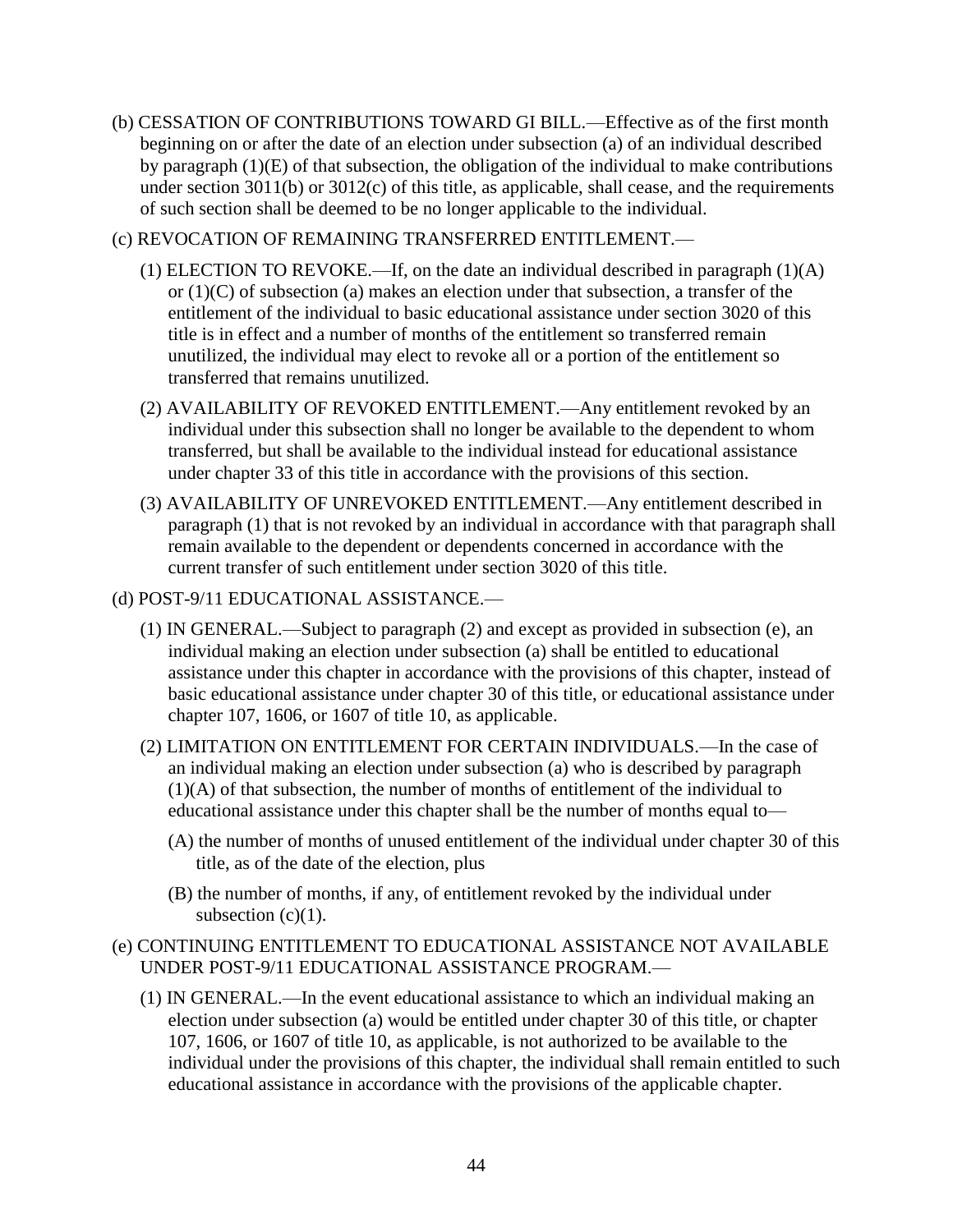- (2) CHARGE FOR USE OF ENTITLEMENT.—The utilization by an individual of entitlement under paragraph (1) shall be chargeable against the entitlement of the individual to educational assistance under this chapter at the rate of 1 month of entitlement under this chapter for each month of entitlement utilized by the individual under paragraph (1) (as determined as if such entitlement were utilized under the provisions of chapter 30 of this title, or chapter 107, 1606, or 1607 of title 10, as applicable).
- (f) ADDITIONAL POST-9/11 ASSISTANCE FOR MEMBERS HAVING MADE CONTRIBUTIONS TOWARD GI BILL.—
	- (1) ADDITIONAL ASSISTANCE.—In the case of an individual making an election under subsection (a) who is described by subparagraph  $(A)$ ,  $(C)$ , or  $(E)$  of paragraph  $(1)$  of that subsection, the amount of educational assistance payable to the individual under this chapter as a monthly stipend payable under paragraph  $(1)(B)$  of section 3313(c) of this title, or under paragraphs (2) through (7) of that section (as applicable), shall be the amount otherwise payable as a monthly stipend under the applicable paragraph increased by the amount equal to—
		- (A) the total amount of contributions toward basic educational assistance made by the individual under section 3011(b) or 3012(c) of this title, as of the date of the election, multiplied by
		- (B) the fraction—
			- (i) the numerator of which is—
				- (I) the number of months of entitlement to basic educational assistance under chapter 30 of this title remaining to the individual at the time of the election; plus
				- (II) the number of months, if any, of entitlement under chapter 30 of this title revoked by the individual under subsection  $(c)(1)$ ; and
			- (ii) the denominator of which is 36 months.
	- (2) MONTHS OF REMAINING ENTITLEMENT FOR CERTAIN INDIVIDUALS.—In the case of an individual covered by paragraph (1) who is described by subsection (a)(1)(E), the number of months of entitlement to basic educational assistance remaining to the individual for purposes of paragraph  $(1)(B)(i)(II)$  shall be 36 months.
	- (3) TIMING OF PAYMENT.—The amount payable with respect to an individual under paragraph (1) shall be paid to the individual together with the last payment of the monthly stipend payable to the individual under paragraph (1)(B) of section 3313(c) of this title, or under paragraphs (2) through (7) of that section (as applicable), before the exhaustion of the individual's entitlement to educational assistance under this chapter.
- (g) CONTINUING ENTITLEMENT TO ADDITIONAL ASSISTANCE FOR CRITICAL SKILLS OR SPECIALTY AND ADDITIONAL SERVICE.—An individual making an election under subsection  $(a)(1)$  who, at the time of the election, is entitled to increased educational assistance under section 3015(d) of this title, or section 16131(i) of title 10, or supplemental educational assistance under subchapter III of chapter 30 of this title, shall remain entitled to such increased educational assistance or supplemental educational